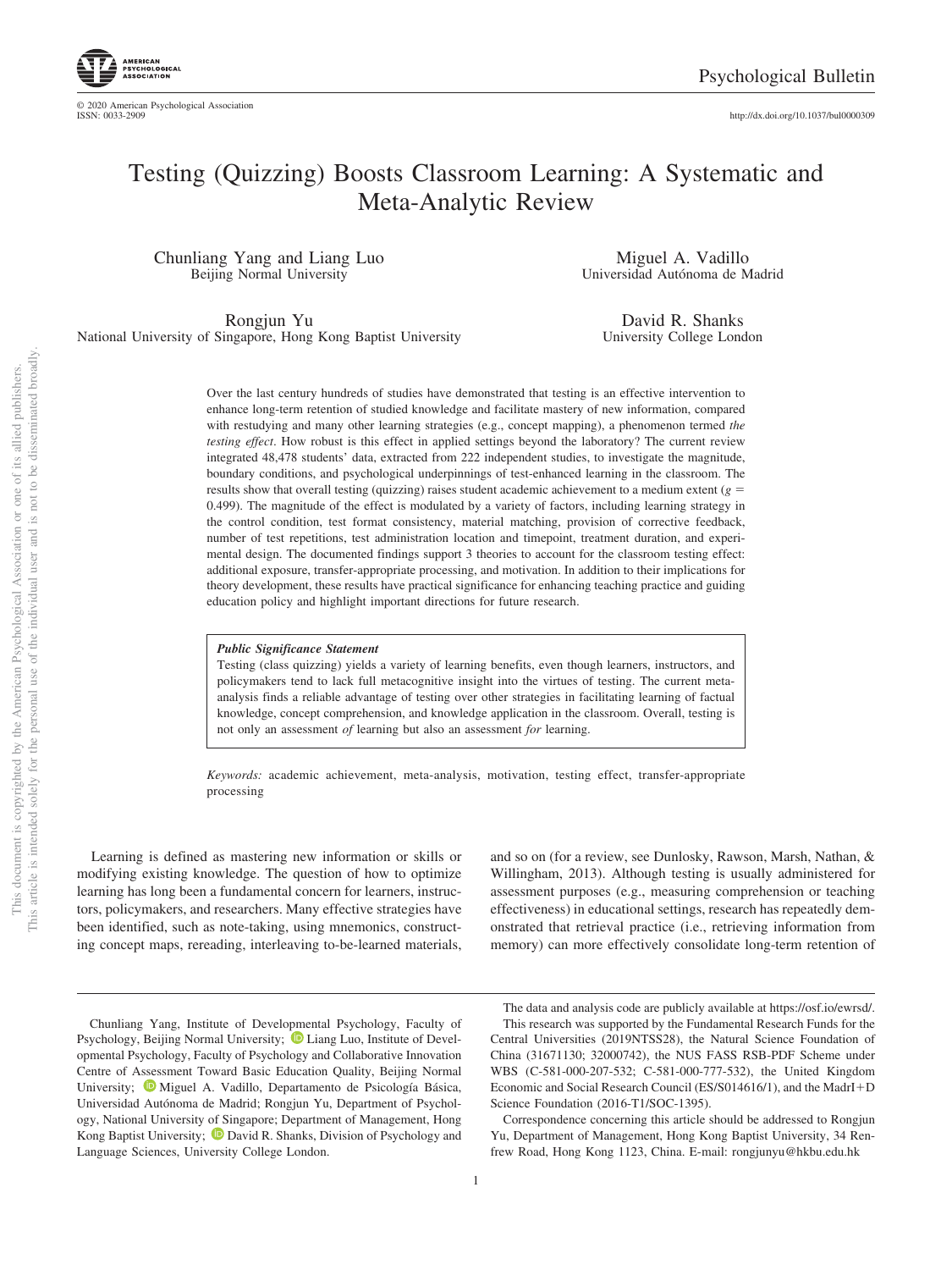studied information (Roediger & Karpicke, 2006a) and facilitate mastery of new information (Yang, Potts, & Shanks, 2018) by comparison with other strategies (e.g., concept mapping: Karpicke & Blunt, 2011; restudying: Roediger & Karpicke, 2006b; notetaking: Rummer, Schweppe, Gerst, & Wagner, 2017). This phenomenon is termed the *testing effect* or *test-enhanced learning*.

Test-enhanced learning has received considerable research attention over the last century (Abbott, 1909), and the past decade has witnessed an exponential increase in explorations of its effectiveness and boundary conditions (see Figure 1 for an illustration of the substantial increase in publications across the past 50 years). Notably, many studies have investigated the applicability of testenhanced learning in the classroom (e.g., Chan, Kim, Garavalia, & Wang, 2018; Gokcora & DePaulo, 2018; Poljičanin et al., 2009). In these classroom studies, students in the intervention condition took regular quizzes by recalling or applying studied information to solve new problems, and quizzes were administered in a variety of formats, such as multiple choice, fill-in-the-blank, cued recall, short answer, free recall, short essay, and so on.<sup>1</sup> By contrast, students in the control condition were not quizzed. In course exams administered at the end of the semester or academic year, students in the intervention condition typically outperformed those in the control condition (for a review, see Moreira, Pinto, Starling, & Jaeger, 2019).

The current article aims to (a) provide a brief literature review of the testing effect, (b) offer a comprehensive meta-analytic review of its applications in the classroom, (c) explore the mechanisms underlying the classroom testing effect, and (d) illuminate some directions for future research.



*Figure 1.* Number of publications exploring test-enhanced learning from 1968 to 2018. Data were extracted from a Web of Science search conducted on May 7th 2019, using the term ["testing effect" OR "testenhanced learning" OR "test-potentiated learning" OR "retrieval practice"]. The red line represents the developing trend of publications across years. See the online article for the color version of this figure.

### **Test-Enhanced Learning and Metacognitive Insight**

# **Test-Enhanced Consolidation of Studied Information (the Backward Testing Effect)**

In educational settings, testing is usually regarded as an evaluative instrument to assess learning and comprehension, or to gauge learners' ongoing progress toward learning objectives. However, a large body of research has supplied convincing evidence that testing is also an effective technique to facilitate long-term retention of studied information (for reviews, see Adesope, Trevisan, & Sundararajan, 2017; Roediger & Karpicke, 2006a; Roediger, Putnam, & Smith, 2011; Rowland, 2014), a phenomenon we term the *backward testing effect* to make it distinct from the *forward testing effect* (see below for details; Pastötter & Bäuml, 2014; Yang et al., 2018). The backward testing effect (i.e., testing consolidates retention of studied information) is a robust phenomenon across different educational materials (such as foreign-translation word pairs, text passages, and lecture videos) in both the laboratory and the real classroom.

Two examples are illustrative. Roediger and Karpicke (2006b) asked participants to study two text passages, with one passage studied twice and the other studied once and tested once. In a final test one week later, the tested passage was substantially better recalled than the restudied one, demonstrating the backward testing effect. Leeming (2002b) documented test-enhanced learning in the classroom. In a 5-week Learning and Memory course, an exam-a-day group took a short quiz after each day's classes, in which students answered two short-answer questions and were provided with 2–3 min of corrective feedback. The exam-a-day group took about 20 exams in total across the whole summer term. By contrast, a three-exam group only took exams on three classes across the term. In a final course exam administered near the end of the term, the exam-a-day group achieved significantly higher grades than the three-exam group.

# **Test-Enhanced Learning of New Information (the Forward Testing Effect)**

The above discussion mainly focuses on the phenomenon that testing consolidates long-term retention of studied information. Besides aiding the mastery of studied information, many experiments have documented that testing on studied information can also facilitate acquisition of new information, a phenomenon termed the forward testing effect or test-potentiated new learning (i.e., testing prospectively facilitates learning of new information; for reviews, see Chan, Meissner, & Davis, 2018; Pastötter & Bäuml, 2014; Yang et al., 2018). For instance, Szpunar, McDermott, and Roediger (2008) instructed two groups of participants to study five 18-word lists. The experimental group took a free recall test shortly after studying each list, while a control group solved math problems (a filler task) after studying each of Lists 1-4 but took a test on List 5. In the free recall test on List 5, the experi-

<sup>&</sup>lt;sup>1</sup> These quizzes are typically designed to elicit recall or apply studied information to solve new problems. Tests requiring subjective reports (e.g., attitudes toward curriculum content) as well as intelligence and other standardized (e.g., creativity) tests are not the focus of the current review and hence are not discussed further.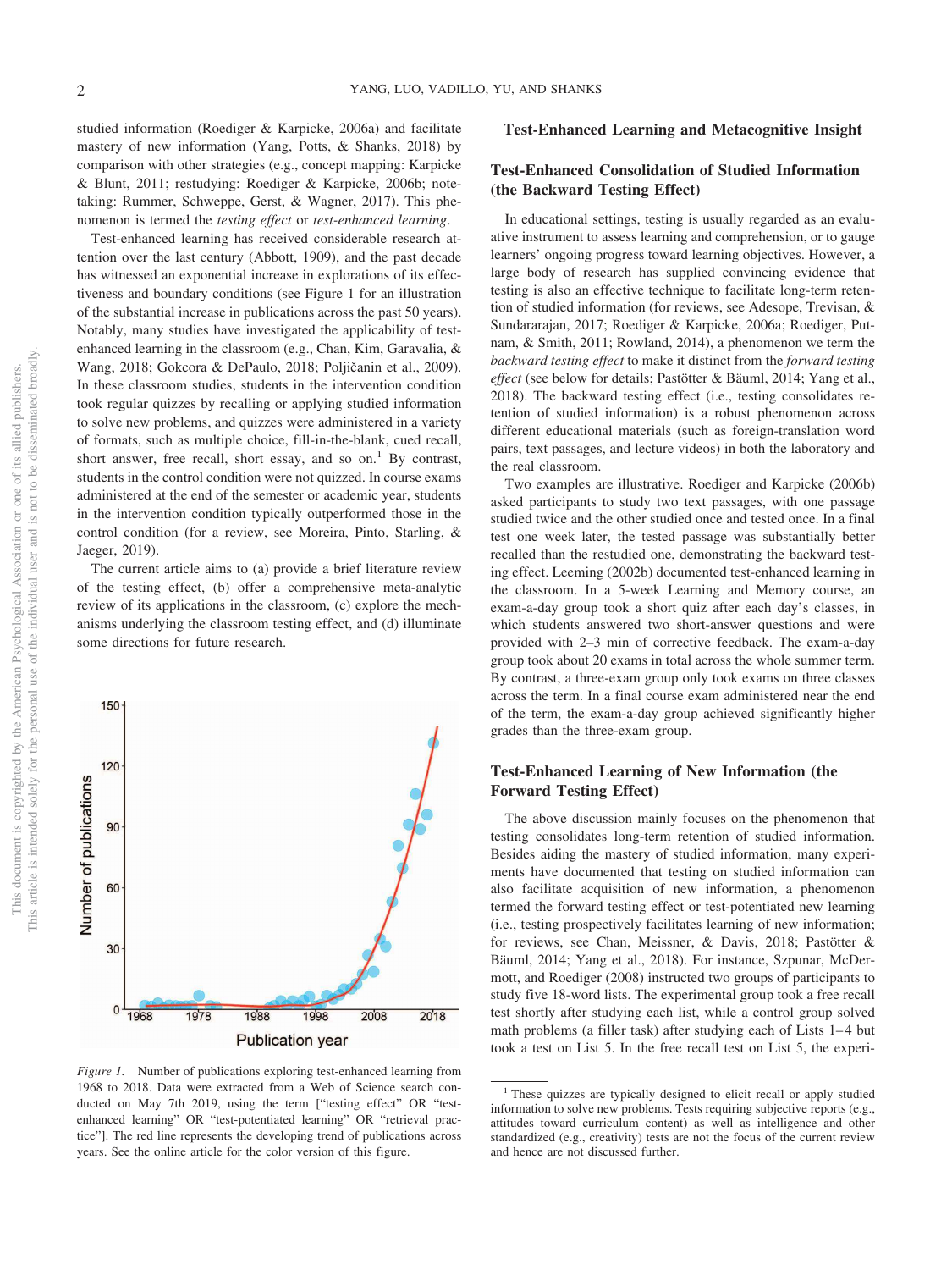mental group correctly recalled twice as many words as the control group, indicating a strong forward testing effect (i.e., interim testing on Lists 1– 4 doubled learning and recall of List 5).

Although this forward effect has only been identified recently, a wealth of research has explored its generalizability and limits. It has been established that the effect is robust across a variety of educational materials, such as word lists (Aslan & Bäuml, 2016; Bäuml & Kliegl, 2013; Nunes & Weinstein, 2012; Pastötter, Schicker, Niedernhuber, & Bäuml, 2011; Pierce, Gallo, & Mc-Cain, 2017; Weinstein, Gilmore, Szpunar, & McDermott, 2014; Yang, Potts, & Shanks, 2017), line drawings of common objects (Pastötter, Weber, & Bäuml, 2013), foreign-translation word pairs (Cho, Neely, Crocco, & Vitrano, 2017; Yang et al., 2017), face– name pairs (Weinstein, McDermott, & Szpunar, 2011; Yang et al., 2017), text passages (Healy, Jones, Lalchandani, & Tack, 2017; Wissman, Rawson, & Pyc, 2011; Zhou, Yang, Cheng, Ma, & Zhao, 2015), lecture videos (Jing, Szpunar, & Schacter, 2016; Szpunar, Khan, & Schacter, 2013; Yue, Soderstrom, & Bjork, 2015), artistic styles (Lee & Ahn, 2018; Yang & Shanks, 2018), and spatial episodic information (Bufe & Aslan, 2018). The effect is not limited to healthy young adults but also occurs in children (Aslan & Bäuml, 2016), older adults (Pastötter & Bäuml, 2019), and patients with traumatic brain injury (Pastötter et al., 2013). Moreover, it generalizes to individuals with different levels of working memory capacity and test anxiety (Yang et al., 2020).

### **Insight and Application of Test-Enhanced Learning**

Although the beneficial effects of testing on studied and new information are broad, researchers have frequently expressed dismay that learners, instructors, and policymakers tend not to appreciate these benefits and that retrieval practice has not been applied to enhance educational practices as widely as it could be (Roediger & Karpicke, 2006b). In a review article on effective learning strategies, Dunlosky et al. (2013, p. 29) wrote that "[W]e suspect that most students would prefer to take as few tests as possible."

Roediger and Karpicke (2006b) observed that although tested passages were better recalled than restudied ones in their experiment on a test one week later, participants judged that the restudied passages would be better remembered than the tested ones. More recent findings come from Kirk-Johnson, Galla, and Fraundorf (2019, Experiment 3). In this study, participants studied two passages, with one restudied and the other tested. Next they studied a third passage, decided whether they would like to restudy or take a test on it, and employed the selected strategy to reprocess it. Finally, 48 h later they took a cumulative test on all three passages. The results showed that a majority of participants chose to restudy the third passage, even though those who chose to take a practice test on it recalled it better in the cumulative test than those who chose to restudy it.

Some questionnaire surveys document similar findings. In a survey conducted by Karpicke, Butler, and Roediger (2009), only 1% of participants (students from the University of Washington at St. Louis) regarded retrieval practice as their best study strategy, and only 11% reported that they self-administered tests while studying. It is worth noting that some surveys found that students do employ self-testing during self-regulated learning (Geller et al., 2018; Hartwig & Dunlosky, 2012; Kornell & Bjork, 2007; McAndrew, Morrow, Atiyeh, & Pierre, 2016; Yan, Thai, & Bjork, 2014).

In all of the above-cited studies, which used the same questionnaire, students were prompted to answer "If you quiz yourself while you study, why do you do so?" by selecting one from four options: *A. I learned more from that way than rereading; B. To figure out how well I have learned the information I'm studying; C. I found quizzing is more enjoyable than rereading; D. I do not quiz myself*. These studies consistently demonstrated that only a minority of students (e.g., 9% in Kornell & Bjork, 2007) selected Option D. However, these studies also consistently showed that the majority of students (e.g., 68% in Kornell & Bjork, 2007) administered self-tests to determine how well they had mastered studied information (B), whereas only a minority (18%) acknowledged that testing facilitates learning (A), implying that self-tests are taken for diagnostic purposes rather than driven by metacognitive appreciation of test-enhanced learning (for related discussion, see Agarwal, D'Antonio, Roediger, McDermott, & McDaniel, 2014).

Similar to students, some teachers may also lack full appreciation of the benefits of test-enhanced learning. For instance, Morehead, Rhodes, and DeLozier (2016) prompted 76 college teachers to state why they thought students should test themselves. The majority (68%) of them reported that "students should administer tests to figure out how well they have learned the information they are studying," with only 19% reporting that "students will learn more through testing than rereading." Besides metacognitive unawareness, some instructors are reluctant to incorporate quizzes and exams into curricula, because they believe (not unreasonably) that administering quizzes is time-consuming (Roediger & Karpicke, 2006a) and that scoring is excessively demanding. Some policymakers also underappreciate the benefits of testing or erroneously (from the perspective of student attainment) value other teaching activities over testing and advocate minimizing its use in schools. For instance, the Singapore Ministry of Education recently proposed to reduce the number of assessments at primary and secondary schools to free up more time for other goals (Singapore Ministry of Education, 2018). Other factors that may potentially result in underemployment of test-enhanced learning in educational settings are considered in the Discussion.

In summary, testing can enhance learning of studied and new information. Nonetheless, students, teachers, and policymakers tend to lack metacognitive insight into the virtues of testing or may inappropriately value other activities more than testing, leading to its underemployment in educational settings. If a comprehensive review of test-enhanced learning confirms its effectiveness in the classroom, this may serve to raise practitioners' appreciation and promote application of testing in educational settings.

#### **Underlying Mechanisms of Test-Enhanced Learning**

Dozens of explanations have been proposed to account for test-enhanced learning. For instance, Rowland (2014) and Karpicke (2017) summarized a variety of explanations of how testing can enhance long-term retention of studied information, and Yang et al. (2018) reviewed eight theories proposed to account for why testing of studied information potentiates learning of new information. For the sake of brevity, here we combine several of the most influential explanations into four major accounts. At the outset, it should be acknowledged that these explanations are not necessarily mutually exclusive, and the mechanisms proposed by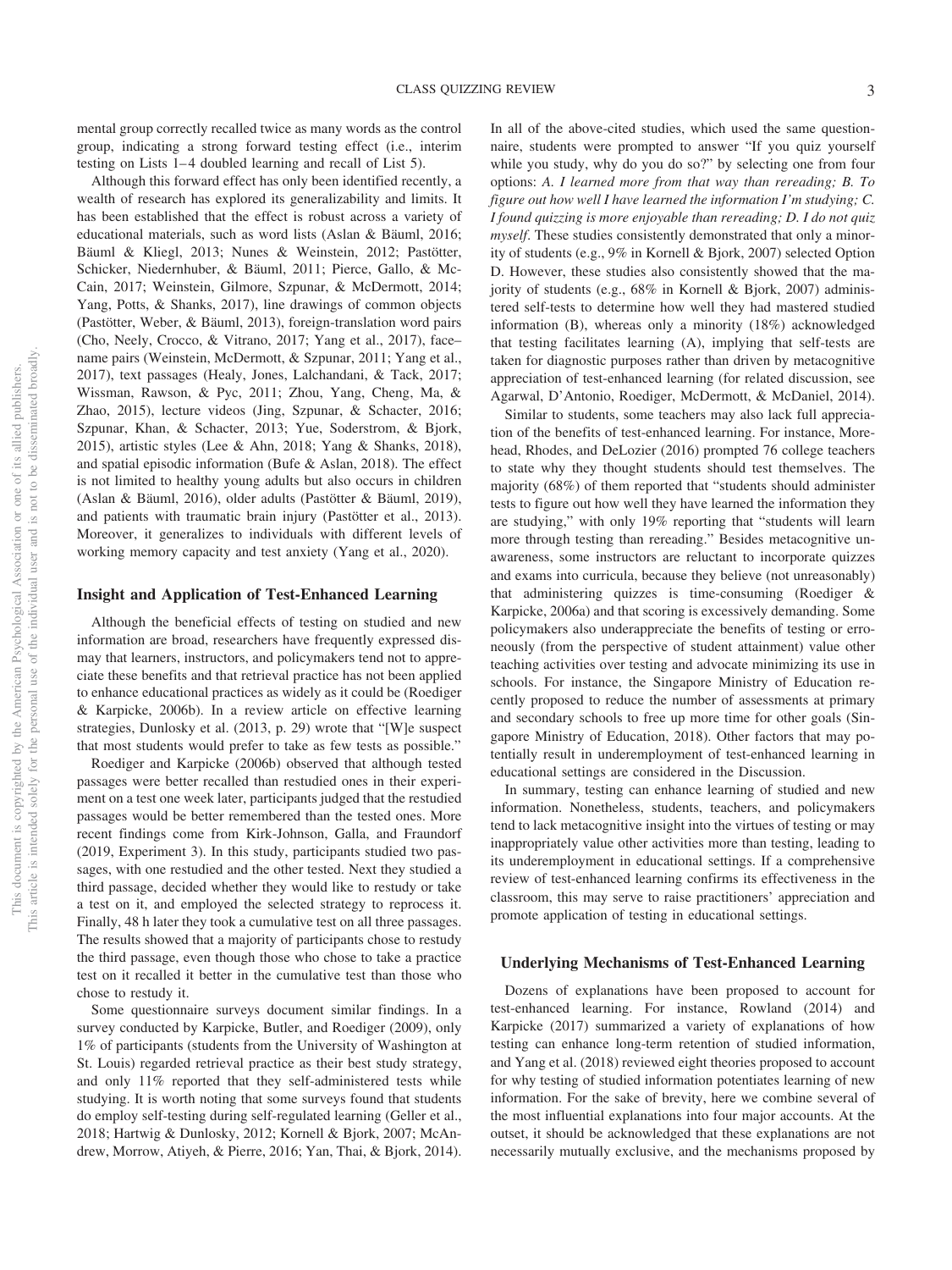some of them may combine to produce overlapping learning enhancements in some situations (Yang et al., 2018).

#### **Additional Exposure**

In many early studies, the testing effect was explored by comparing testing with a filler task or no activity (e.g., Glover, 1989). In these studies, the learned materials in the treatment condition were tested following initial learning, but testing was replaced by a filler (distractor) task or there were no further activities in the control condition. Because the learned content was not reviewed in the control condition, the testing effect documented in these studies could be explained by an *additional exposure* theory, which simply assumes that the benefits of retrieval derive from the reexposure duration (study time) it provides to the successfully recalled materials (Slamecka & Katsaiti, 1988; Thompson, Wenger, & Bartling, 1978).

This view has been challenged, however, by numerous later findings showing that testing can also more effectively boost long-term retention even when compared with restudying (which matches exposure time; e.g., Adesope et al., 2017; Roediger & Karpicke, 2006b; Rowland, 2014). Regardless of this challenge, the additional exposure theory remains a viable account for many important findings. For instance, the magnitude of test-enhanced learning is substantially larger when comparing testing with a filler task or no activity (Hedges'  $g = 0.93$ ) than when comparing it with restudying  $(g = 0.51;$  Adesope et al., 2017), and testing followed by feedback more effectively enhances later recall  $(g = 0.73)$  than it does without feedback  $(g = 0.39;$  Rowland, 2014). Overall, the above discussion suggests that additional exposure is likely to be one but not the only explanation for test-enhanced learning.

### **Retrieval Effort**

*Retrieval effort* theory proposes that test-enhanced learning arises from cognitive effort expended in retrieving studied information from memory (Glover, 1989; Karpicke & Roediger, 2007a; Pyc & Rawson, 2009). This theory follows R. A. Bjork's "desirable difficulty" framework (Bjork, 1994; Bjork & Bjork, 2011), which assumes that a difficult/effortful learning process produces better retention than an easy or less effortful one. R. A. Bjork proposed that memories have two strengths: storage strength, defined as the long-term establishment of memory, and retrieval strength, representing a memory's momentary accessibility. For an item with low retrieval accessibility/strength (e.g., an item retrieved after a long retention interval), its successful retrieval from memory is demanding and effortful, which in turn boosts its long-term storage strength. Accordingly, a prediction of the retrieval effort theory is that, by comparison with easy retrieval practice, difficult practice will be more beneficial for long-term retention (Karpicke & Roediger, 2007a; Pyc & Rawson, 2009; Stenlund, Sundström, & Jonsson, 2016; Wang & Zhao, 2019).

Supporting evidence for the retrieval effort theory comes from Rowland's (2014) meta-analysis, which found that recall tests, associated with greater retrieval difficulty, produced larger memory gains ( $g = 0.72$  for cued recall and  $g = 0.82$  for free recall) than recognition tests ( $g = 0.36$  for multiple choice and old/new recognition). It is, however, worth noting that Adesope et al.'s (2017) meta-analysis found that multiple-choice tests  $(g = 0.70)$ 

produced greater mnemonic benefits than cued recall  $(g = 0.58)$ , free recall ( $g = 0.62$ ), and short answer tests ( $g = 0.48$ ), inconsistent with the retrieval effort view.

#### **Transfer-Appropriate Processing**

The retrieval effort explanation focuses on the direct benefit of testing—the idea that retrieval practice directly consolidates memories. Besides this, testing also confers a variety of indirect (mediating) advantages. For example, prior testing may inform learners about the test format and teach them how to "learn to the test." Accordingly, they may adjust their subsequent encoding and retrieval strategies (Chan, Manley, Davis, & Szpunar, 2018; Thomas & McDaniel, 2013; Yang & Shanks, 2018), promoting efficient learning and benefiting retrieval.

Another potential indirect benefit of testing is *transferappropriate processing*, a concept referring to the well-established phenomenon whereby recall performance depends on the similarity between the mental operations brought to bear during the acquisition and assessment phases (Blaxton, 1989; Morris, Bransford, & Franks, 1977). According to the transfer-appropriate processing theory, the reason why retrieval practice is beneficial for later retrieval is that initial tests and final assessments share similar mental processes, namely the processing steps required to retrieve a specific piece of information from memory. A major prediction of this theory is that retrieval practice ought to produce larger learning gains when the test format in the acquisition phase and final assessment are matched than when they are mismatched. It is worth noting that this prediction has been placed under doubt by recent research (e.g., Karpicke, Lehman, & Aue, 2014; Rowland, 2014). For instance, Rowland's (2014) meta-analysis documented that test format consistency did not significantly modulate the testing effect. Moreover, Carpenter and Delosh (2006) observed that cued-recall tests in the acquisition phase generated larger learning gains than recognition tests, regardless of whether the test format in the final assessment phase was cued recall or recognition (for related findings, see Glover, 1989; Kang, McDermott, & Roediger, 2007).

Despite these challenges, there is also a variety of supporting evidence. For instance, in contrast to the studies discussed above, Veltre, Cho, and Neely (2015) did find support for the predicted interaction between test format at acquisition and final test, and Adesope et al.'s (2017) meta-analysis found a larger testing effect for matched than for mismatched formats (for related findings, see Duchastel & Nungester, 1982). In brief, two meta-analyses yielded inconsistent findings regarding this theory (Adesope et al., 2017; Rowland, 2014), and further theoretical exploration is required.

### **Motivation**

The class of *motivation* theories, which claim that frequent tests motivate learners to sustain or enhance their efforts to learn, comprises another influential explanation. Testing can maintain/ enhance learning motivation in several different ways (Yang et al., 2018). For instance, experiencing retrieval failures in prior tests may induce metacognitive awareness of the difficulty of achieving successful retrieval and lead to dissatisfaction about poor test performance, which in turn may drive learners to study harder (Cho et al., 2017; Yang et al., 2018). Learners are frequently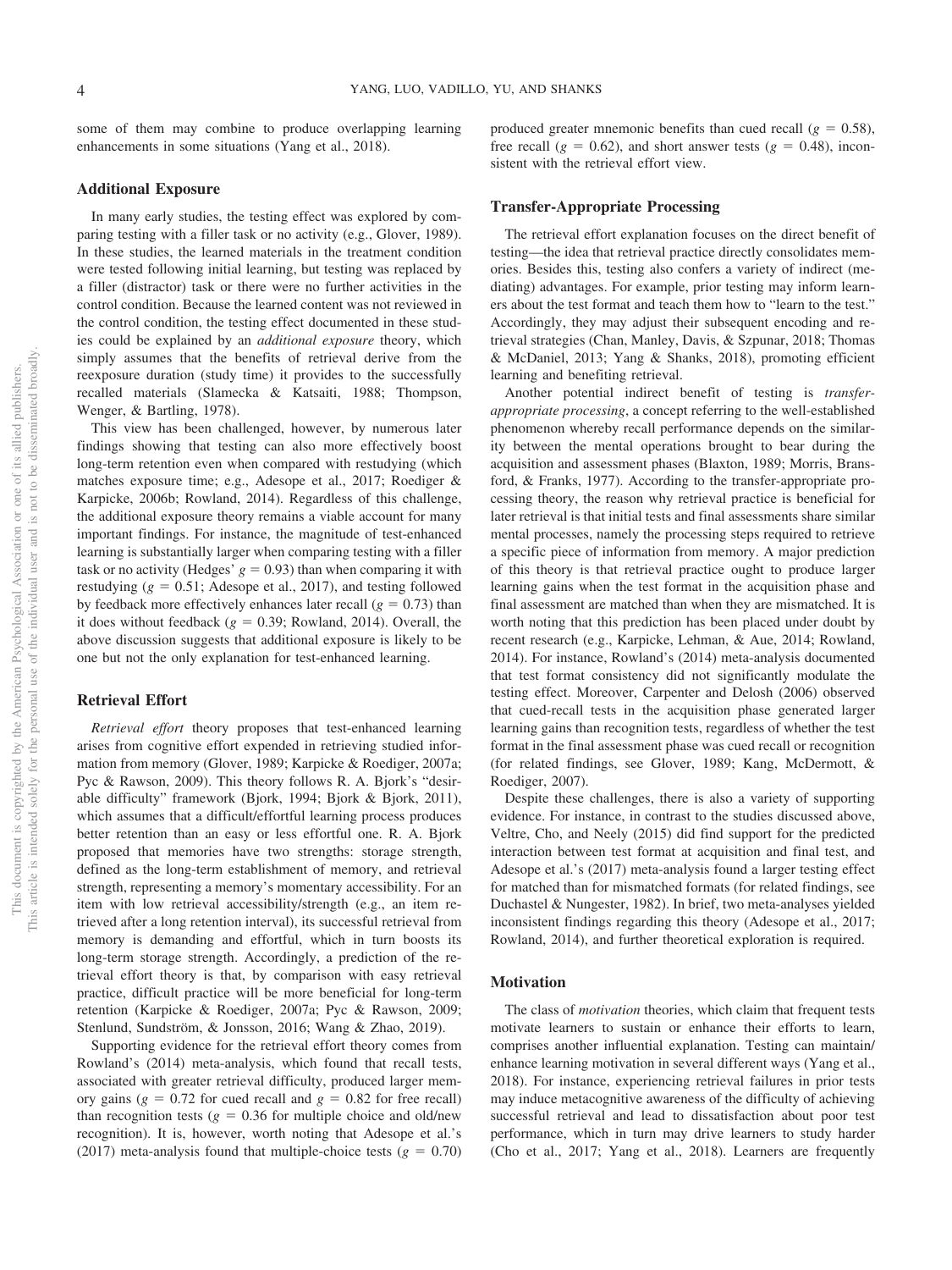overconfident regarding their learning status, and test performance provides diagnostic feedback to inform them about the gap between their anticipated and actual learning level (Szpunar, Jing, & Schacter, 2014), which then motivates them to expend more effort to narrow the perceived gap. In addition, frequent tests may induce high test expectancy (i.e., expecting to be tested subsequently), and test expectancy is an important motivator driving students to commit more effort to prepare for subsequent tests (Agarwal & Roediger, 2011; Szpunar, McDermott, & Roediger, 2007; Yang, Chew, Sun, & Shanks, 2019).

Numerous studies have provided supporting evidence for the motivation explanation. For instance, Schrank (2016) found that class quizzes increase attendance; Heiner, Banet, and Wieman (2014) reported that a preannounced quiz encourages students to read the assigned textbook material and prepare better before class; Yang et al. (2017) showed that frequent tests drive learners to allocate more time to learning; Szpunar et al. (2013) observed that learners make more notes when they are frequently tested; Jing et al. (2016) found that frequent tests reduce task-unrelated thoughts (i.e., mind wandering) while watching lecture videos; and Weinstein et al. (2014) found that frequent tests induce high test expectancy which in turn boosts test performance. However, it is noteworthy that Kang and Pashler (2014) reported that motivational interventions (e.g., monetary incentives) fail to significantly alter the magnitude of the testing effect, implying minimal influence of learning motivation on test-enhanced learning. A largescale meta-analysis is required to clarify the role of motivation in the classroom testing effect. The relationship between the role of motivation in test-enhanced learning and the wider and very influential literature on motivation in the classroom has been underexplored. We return to this issue in the Discussion.

#### **Rationale of the Current Meta-Analytic Review**

To our knowledge, at least 90 review articles, identified in our literature search (see below), have been published endeavoring to summarize the findings of research on the testing effect (e.g., Moreira et al., 2019; Roediger & Karpicke, 2006a; Roediger, Putnam, et al., 2011; Yang et al., 2018). Nonetheless, a majority (92%; 83 of 90) of them were qualitative literature reviews, and only seven conducted and reported formal meta-analyses (Adesope et al., 2017; Bangert-Drowns, Kulik, & Kulik, 1991; Chan, Manley, et al., 2018; Pan & Rickard, 2018; Phelps, 2012; Rowland, 2014; Schwieren, Barenberg, & Dutke, 2017). Five of these mainly integrated research findings from laboratory studies, with far fewer from classroom research (Adesope et al., 2017; Chan, Manley, et al., 2018; Pan & Rickard, 2018; Phelps, 2012; Rowland, 2014). For instance, Rowland (2014) explicitly excluded classroom studies from his meta-analysis, while only 11% of the 272 effects included in Adesope et al.'s (2017) recent meta-analysis came from classroom research.

It is important to highlight that there are numerous examples demonstrating that laboratory research findings do not always generalize to the classroom (e.g., Lundeberg & Fox, 1991) because laboratory settings are different from those in the classroom in many important respects. For instance, laboratory research is typically implemented on personal computers and is unimodal (e.g., words studied visually). In contrast, courses are orally taught by teachers, involve multimodal learning, and class quizzes and course exams are typically hand-written. In the laboratory, researchers strictly control irrelevant variables to specifically investigate the impacts of testing (such as presenting all materials in a random order at a fixed pace and counterbalancing material assignment to avoid item selection effects). By contrast, the classroom environment is more complex and noisier (often literally), and many variables strictly controlled in laboratory research are unlikely to be controlled in the classroom.

Most laboratory studies (81% of the effects in Rowland's metaanalysis) used word pairs and word lists as their principal stimuli, which are somewhat unrepresentative of educational materials (such as textbooks and lecture content). For laboratory research, the most widely used test formats are cued recall and free recall (88% in Rowland's meta-analysis), but multiple-choice tests are the cornerstone of assessment in educational settings (e.g., Bjork, Little, & Storm, 2014; Roediger, Agarwal, McDaniel, & McDermott, 2011). About 67% of the effects in Rowland's meta-analysis did not offer corrective feedback, but it is unusual in the classroom to administer a formative quiz without providing feedback. The amount of information for students to master is substantially greater in the classroom than in a single laboratory experiment (Roediger & Karpicke, 2006a). It is also important to highlight that students are typically more motivated to study in the classroom than participants in the laboratory (Kang & Pashler, 2014). Students frequently have background knowledge about class materials, but participants commonly have little prior knowledge about learning materials (e.g., Swahili-English word pairs) employed in laboratory research (Carpenter et al., 2016).

Most importantly, there are extensive divergences in the research procedures between laboratory and classroom settings (as schematically illustrated in Figures 2A and 2B, respectively). In laboratory research, participants typically study some materials and then take an initial test or complete a control activity. After either a short (e.g., 5 min) or long (e.g., one month) retention interval, a final test is administered (for an example, see Roediger & Karpicke, 2006b). In classroom research, by contrast, students typically take a quiz following each class (or unit) across a whole semester, in which they repeatedly experience study-test cycles with different materials studied in each cycle. They finally take a semester exam to measure their attainment (for an example, see Roediger, Agarwal, et al., 2011). These procedural divergences are critical and may well mean that different mechanisms underlie testing effects in the laboratory and classroom.

As shown in Figure 2B, the classroom procedure is similar to the widely used multiblock procedure for exploring the forward testing effect (see Yang et al., 2018, Figure 1; also see the above discussion of Szpunar et al., 2008). Hence, the classroom testing effect may originate from both direct (i.e., testing consolidates studied information) and indirect forward (i.e., testing boosts new learning) benefits of testing, whereas the laboratory testing effect, which typically involves only a single study-test cycle (see Figure 2A), may largely result from the direct benefit.

All of these divergences between laboratory and classroom research may significantly modulate the testing effect. Take corrective feedback as an illustration. Many studies have established that corrective feedback is a fortifier of test-enhanced learning that increases the benefits of retrieval (Kang et al., 2007; Lantz & Stawiski, 2014; Moreira et al., 2019; Rowland, 2014; Vojdanoska, Cranney, & Newell, 2010). Given that corrective feedback is frequently not provided in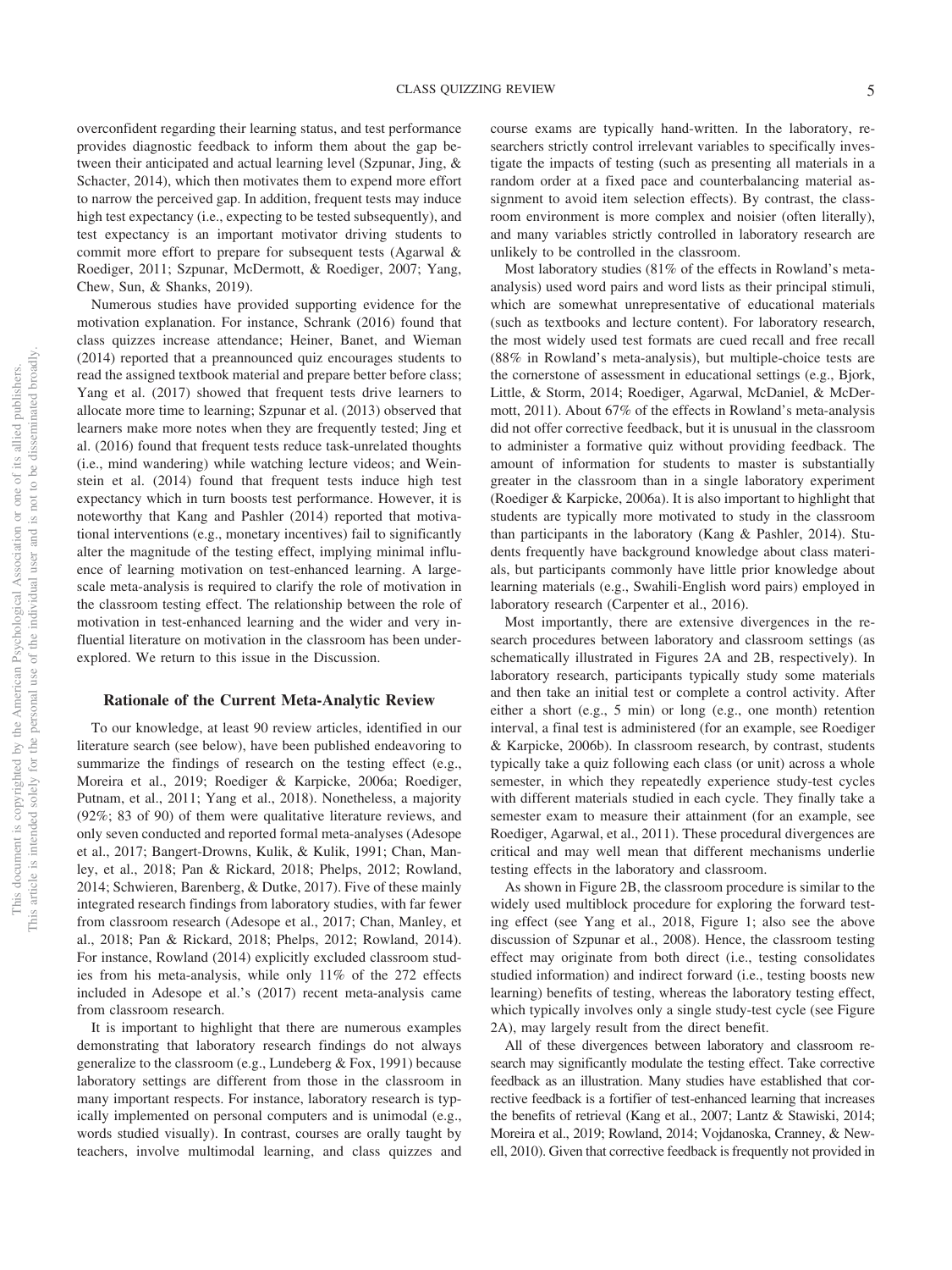#### A: Laboratory research design



[short (e.g., 5 min) or long (e.g., 2 weeks) retention interval]

#### **B: Classroom research design**

| <b>Conditions</b> | <b>Class 1</b> |         | Class 2 |         | Class 3   | <b>Final class</b> |         |                         |
|-------------------|----------------|---------|---------|---------|-----------|--------------------|---------|-------------------------|
| <b>Test</b>       | Study          | Ouiz    | Study   | Ouiz    | $\cdots$  | Study              | Ouiz    | Semester or<br>academic |
| Control           | Study          | Control | Study   | Control | $\ddotsc$ | Study              | Control | year exam               |

*Figure 2.* (A) Widely used design in laboratory research, in which participants study some materials (e.g., word pairs), take or do not take initial test(s), and then complete a final test to measure retention. (B) Common design in classroom research. Students take or do not take a quiz after a class (or unit) and this study-test cycle repeats until the end of the semester (or academic year). (Note that different materials are studied in each cycle.) Finally, they complete a semester or academic year exam to measure attainment.

laboratory research (e.g., 67% of laboratory studies in Rowland's meta-analysis) but typically offered in the classroom, the magnitude of the classroom testing effect may be greater than that seen in the laboratory. However, there are also reasons to expect a smaller or even null testing effect in the classroom. For instance, based on the motivation theory, testing boosts learning through enhancing motivation. Because students in the classroom are typically more motivated to study than participants in the laboratory (Kang & Pashler, 2014), there may be little room left for testing to improve learning motivation in the classroom, leading to a smaller or null testing benefit.

In sum, laboratory and classroom research differ in many important ways, and laboratory research often lacks ecological validity. Hence, it is unknown to what extent laboratory findings can inform educational practices and pedagogical policies, and a comprehensive meta-analysis especially focusing on classroom research is called for. Previously, two meta-analytic reviews have been conducted to specifically focus on the effect of testing on classroom learning: Bangert-Drowns et al. (1991) and Schwieren et al. (2017). However, Bangert-Drowns et al.'s meta-analysis was published nearly 30 years ago and focused on the test frequency effect (that is, more frequently administered quizzes produce greater learning enhancement than less frequent ones), whereas Schwieren et al.'s (2017) meta-analytic review only focused on the testing effect in Psychology classes. Because of the restriction to the subject of Psychology, the majority of the learners included in Schwieren et al.'s meta-analysis were college students, with a minority coming from high schools. Because test-enhanced learning may be study material and age dependent, it remains unclear whether the classroom testing effect can be extended to other subjects (such as Biology, Engineering, and so on) and to younger age groups (such as elementary school children). In addition, as we will show below, many important moderators of the classroom testing effect were not investigated by Bangert-Drowns et al. (1991) or Schwieren et al. (2017).

Another important reason why a new meta-analysis may be valuable is that many results emerging from prior meta-analyses were inconsistent or even conflicting. For instance, Rowland's (2014) meta-analysis showed that offering corrective feedback following testing almost doubled the testing benefit  $(g = 0.73 \text{ with}$ feedback compared with  $g = 0.39$  without feedback), but Adesope et al. (2017) found no moderating effect of feedback (with feedback,  $g = 0.63$ ; without feedback,  $g = 0.60$ ). Such inconsistent findings are problematic theoretically as well as confusing for practitioners regarding whether corrective feedback should be presented or withheld following class quizzing. Rowland (2014) and Adesope et al. (2017) also reported inconsistent results regarding whether test format consistency modulates test-enhanced learning, which bears theoretical importance for the transfer-appropriate processing account. Hence, further explorations of these important questions are undertaken in the current review. Going beyond Rowland (2014) and Adesope et al. (2017), the current review directly investigated these questions in educational settings (i.e., the classroom) with a substantially larger dataset (i.e., more than 48,000 students' data extracted from more than 200 studies).

Final test

Lastly, but importantly, exploring the moderators of the classroom testing effect provides a pathway to explore its underlying mechanisms. It is possible that different mechanisms may contribute to testing effects in the laboratory and classroom (see above for a detailed discussion). Previous theoretical explorations, derived mainly from laboratory research, might have limited applicability to the classroom testing effect. Unfortunately, most classroom studies have concentrated on the application of test-enhanced learning in the classroom, with its psychological underpinnings largely unexamined. Without a much deeper exploration of its cognitive and motivational underpinnings and boundary conditions in the classroom, educational translation and exploitation are likely to be hindered.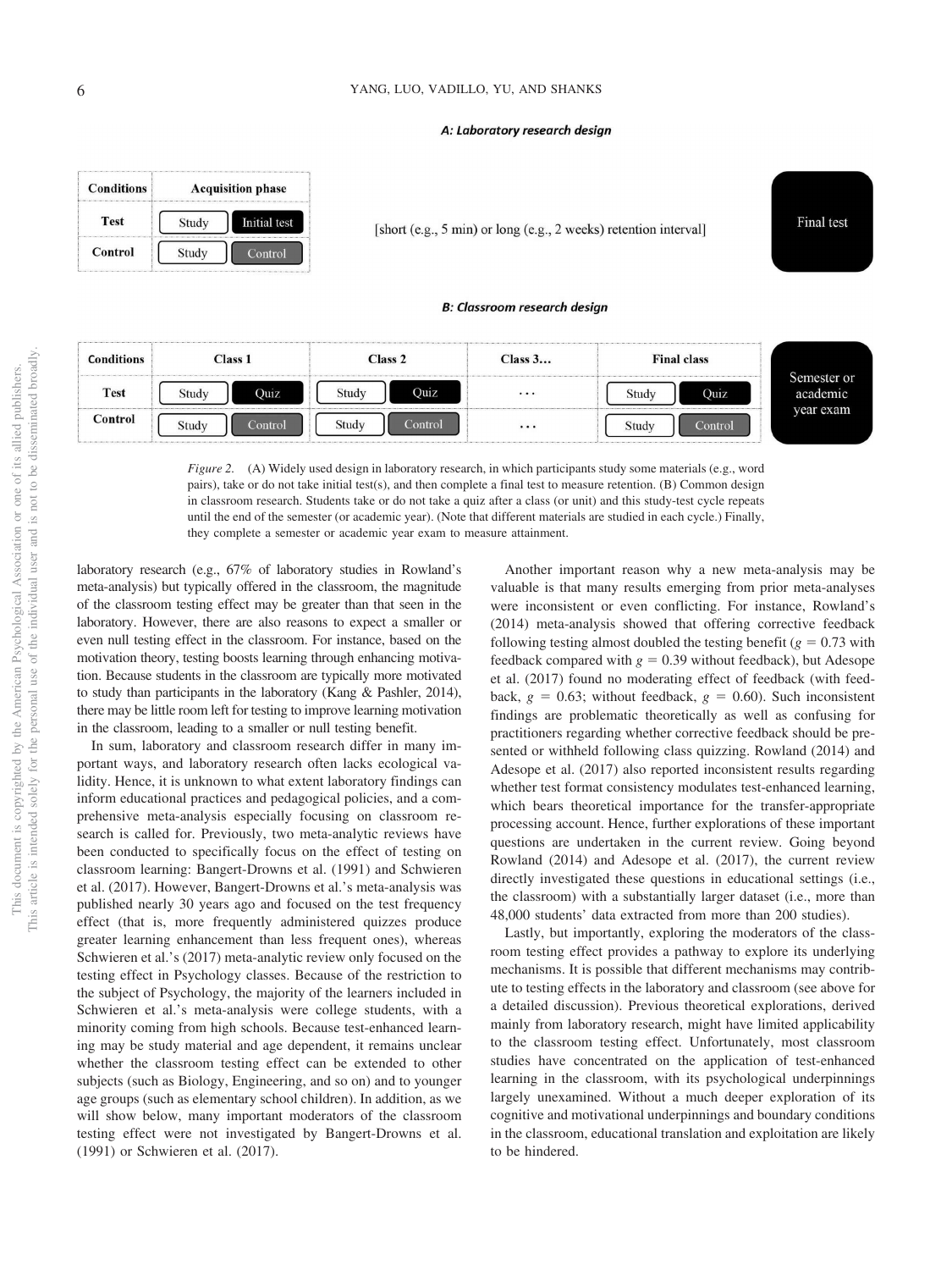# **Research Questions**

The current review aims to address 19 important questions about the classroom testing effect. As an aid to the reader, we summarize these questions in Table 1 (left side) with the corresponding answers (meta-analytic findings; right side). In addition, the Results section is organized in the same order as they appear in the table.

# **Q.1 Does (and If So, to What Extent) Classroom Testing Boost Student Attainment?**

The primary aim of the current review is to integrate existing research data to explore whether (and if so, to what extent) class quizzes potentiate student attainment. To foreshadow, the

#### Table 1

*Questions Explored in the Current Review and the Corresponding Research Findings*

| Question                                                                                                       | Answers (research findings)                                                                                                                                                                                                                                                                                                                                                                                                                                                                                                                                     |
|----------------------------------------------------------------------------------------------------------------|-----------------------------------------------------------------------------------------------------------------------------------------------------------------------------------------------------------------------------------------------------------------------------------------------------------------------------------------------------------------------------------------------------------------------------------------------------------------------------------------------------------------------------------------------------------------|
| Q1. Does (and if so, to what extent)<br>classroom testing boost student<br>attainment?                         | Classroom testing significantly boosts student learning achievement to a medium extent ( $g = 0.499$ ).<br>The <i>p</i> -curve analysis shows strong evidence supporting the existence of test-enhanced learning in<br>the classroom. The risk of publication bias in this research field is small.                                                                                                                                                                                                                                                             |
| Q2. Against what comparison treatments<br>does quizzing enhance learning?                                      | By comparison with no/filler activity ( $g = 0.610$ ), testing with fewer questions ( $g = 0.465$ ),<br>restudying ( $g = 0.330$ ), and other elaborative strategies ( $g = 0.095$ ), testing is overall a more<br>powerful method to enhance classroom learning.                                                                                                                                                                                                                                                                                               |
| Q3. Does quiz format matter?                                                                                   | Test-enhanced learning generalizes to different test formats ( $g = 0.913$ for Matching; $g = 0.773$ for<br>Fill-in-the-blank; $g = 0.638$ for Short answer; $g = 0.567$ for Multiple choice; $g = 0.316$ for Cued<br>recall; $g = 0.238$ for Free recall; $g = 0.336$ for a mixture of different test formats), and test<br>format does not significantly modulate the benefits of testing.                                                                                                                                                                    |
| Q4. Can knowledge tested in one format<br>be retrieved to answer questions<br>presented in a different format? | The classroom testing effect is significantly greater than 0 when test formats are mismatched<br>between quizzes and exams, indicating transfer of the effect to different test formats (i.e., applying<br>knowledge tested in one format to answer questions presented in a different format). Nevertheless,<br>consistent test formats ( $g = 0.531$ ) are associated with a significantly larger effect size than<br>inconsistent formats ( $g = 0.399$ ).                                                                                                   |
| Q5. Does testing benefit untested<br>knowledge?                                                                | Testing significantly benefits untested knowledge, although to a smaller extent ( $g = 0.321$ ) than that<br>for tested knowledge ( $g = 0.512$ ).                                                                                                                                                                                                                                                                                                                                                                                                              |
| Q6. Should corrective feedback be<br>offered?                                                                  | Offering corrective feedback following class quizzes ( $g = 0.537$ ) significantly increases learning<br>gains over not providing feedback ( $g = 0.374$ ).                                                                                                                                                                                                                                                                                                                                                                                                     |
| Q7. Does the number of test repetitions<br>matter?                                                             | There is a positive relationship between the number of test repetitions and the classroom testing<br>effect, indicating that the more occasions on which class content is quizzed, the larger the learning<br>gains.                                                                                                                                                                                                                                                                                                                                            |
| Q8. Does test-enhanced learning work at<br>all levels of education?                                            | Test-enhanced learning generalizes to elementary school ( $g = 0.328$ ), middle school ( $g = 0.597$ ),<br>high school ( $g = 0.655$ ), and university/college ( $g = 0.486$ ). No firm conclusion can be made<br>about whether it works in continuing education ( $g = 0.314$ [-0.081, 0.709], $p = .119$ ) because<br>few studies $(k = 6)$ have explored this.                                                                                                                                                                                               |
| Q9. Does testing enhance classroom<br>learning to different extents for male<br>and female students?           | There is no reliable association between female gender ratios and the classroom testing effect,<br>indicating that male and female students benefit from testing to a comparable extent.                                                                                                                                                                                                                                                                                                                                                                        |
| O10. Does test-enhanced learning<br>generalize to a range of subjects?                                         | Across 18 subject categories, testing consistently facilitates learning achievement.                                                                                                                                                                                                                                                                                                                                                                                                                                                                            |
| Q11. Does testing benefit different<br>levels of knowledge?<br>Q12. Should tests be administered in or         | Testing is not only beneficial for learning facts ( $g = 0.524$ ), but also promotes conceptual learning<br>$(g = 0.644)$ and facilitates knowledge application in the service of problem solving $(g = 0.453)$ .<br>Quizzes administered in the classroom ( $g = 0.514$ ) tend to be more beneficial than those                                                                                                                                                                                                                                                |
| out of the classroom?<br>Q13. Should tests be administered pre-                                                | administered out of the classroom ( $g = 0.401$ ).<br>Both pre- ( $g = 0.186$ ) and postclass ( $g = 0.536$ ) quizzes significantly enhance learning, but                                                                                                                                                                                                                                                                                                                                                                                                       |
| or postclass?<br>Q14. Does administration mode matter?                                                         | postclass quizzes are more effective.<br>Administration mode (e.g., paper-and-pen, clicker response system, online) does not significantly                                                                                                                                                                                                                                                                                                                                                                                                                      |
| Q15. How does the effectiveness of test-<br>enhanced learning vary with treatment<br>duration?                 | modulate the classroom testing effect.<br>Testing benefits systematically increase from single class treatment ( $g = 0.385$ ), treatment lasting<br>less than a semester ( $g = 0.521$ ), treatment lasting a whole semester ( $g = 0.547$ ), to that lasting<br>longer than a semester ( $g = 0.624$ ). There is a significantly positive relationship between the<br>classroom testing effect and the total number of class meetings. Hence, the relationship between<br>test-enhanced learning and treatment duration is approximately linearly increasing. |
| Q16. Does stake level matter?                                                                                  | There is no significant difference in testing benefits between high- ( $g = 0.441$ ) and low-stake ( $g =$<br>$0.477$ ) quizzes.                                                                                                                                                                                                                                                                                                                                                                                                                                |
| Q17. Should students take class quizzes<br>independently or collaboratively?                                   | Even though the results show that there is no significant difference in testing benefits between<br>collaborative ( $g = 0.653$ ) and independent ( $g = 0.490$ ) quizzes, no firm conclusion can be reached at<br>present because few studies $(k = 21)$ have explored the effectiveness of collaborative testing.                                                                                                                                                                                                                                             |
| Q18. What research characteristics<br>modulate the effect size of test-<br>enhanced learning?                  | Experimental design has a significant influence, with larger benefits for within-subjects designs ( $g =$<br>0.674) than for between-subjects ones ( $g = 0.415$ ). Instructor matching (i.e., whether the quizzed<br>and un-quizzed students are taught by the same instructors) does not significantly modulate test-<br>enhanced learning (Same instructor: $g = 0.459$ ; Different instructors: $g = 0.527$ ).                                                                                                                                              |
| Q19. What are the mechanisms<br>underlying the classroom testing<br>effect?                                    | The research findings support the additional exposure, transfer-appropriate processing, and<br>motivation theories to account for the classroom testing effect, but not the retrieval effort theory<br>(for details, see the Discussion).                                                                                                                                                                                                                                                                                                                       |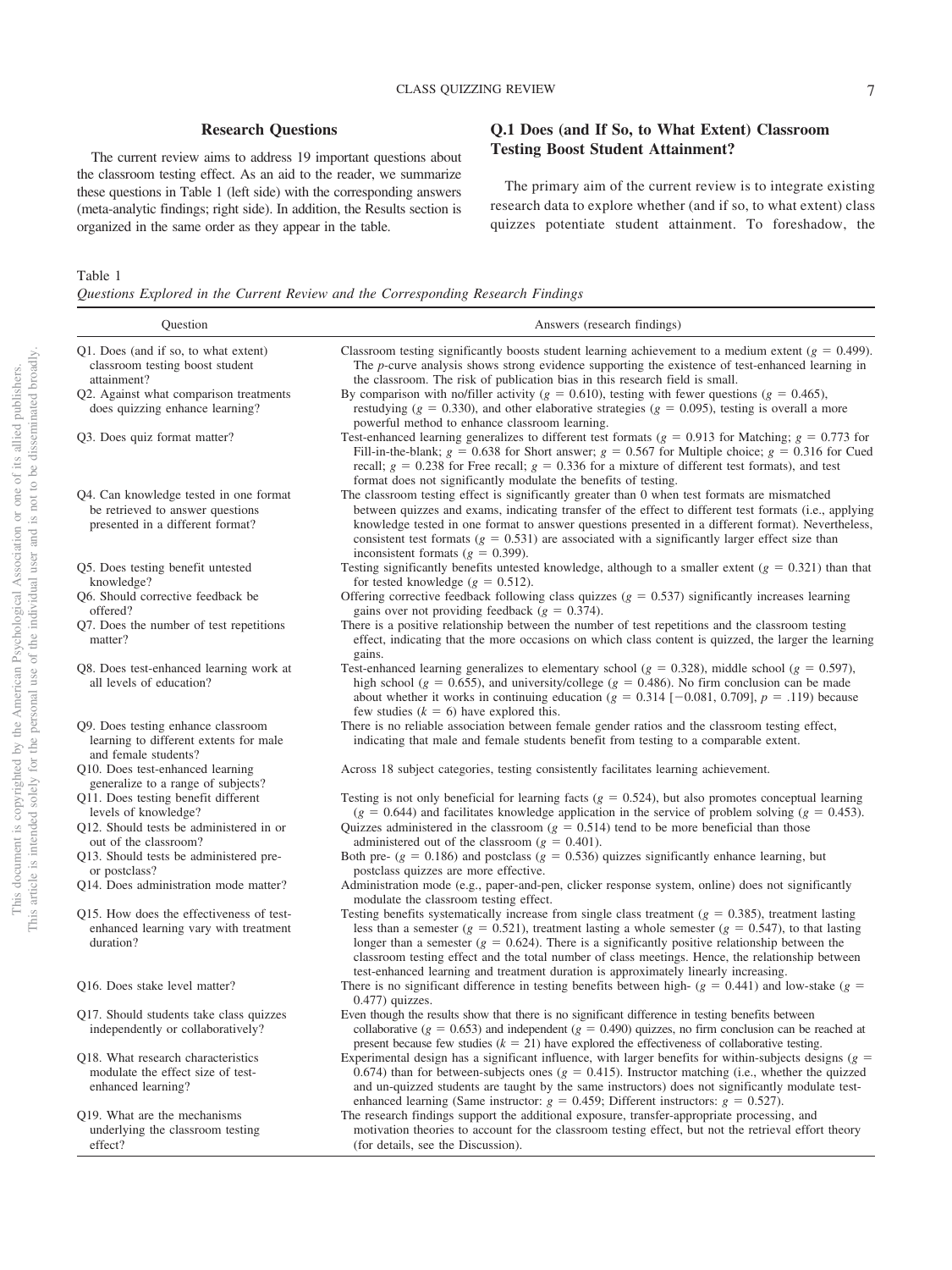meta-analysis finds that class quizzing significantly improves students' assessment performance, with a medium effect size.

# **Q.2 Against What Comparison Treatments Does Quizzing Enhance Learning?**

The effectiveness of test-enhanced learning has been widely explored by comparing testing with a variety of other strategies, such as restudying, concept mapping, and so on. In classroom research, the most widely used strategy in the control condition is no or filler activity, wherein students either do not undertake any other activities or complete irrelevant filler tasks. Other studies have compared the effectiveness of testing with that of restudying, wherein students restudied the curriculum content or reread the textbook (or class notes). A small proportion of studies compared testing with other elaborative strategies, such as concept mapping, note-making, summarizing, and so on. Exploring whether control strategies modulate test-enhanced learning brings important theoretical implications. For instance, according to the additional exposure explanation, we expect that learning gains in the treatment (quiz) group will be larger in comparison with no or filler activity (with low reexposure in the control condition) than with restudying (with high reexposure). From a practical perspective, it is important to explore whether testing more effectively enhances classroom learning beyond other elaborative strategies (such as concept mapping, note-taking, and so on).

#### **Q.3 Does Quiz Format Matter?**

There are dozens of test formats employed in class quizzes, such as fill-in-the-blank, cued recall, free recall, short answer, matching, multiple choice, short essay, and so on. Practically, it is crucial to explore which testing formats are most efficient for enhancing classroom learning. Theoretically, exploring whether recall tests (e.g., cued recall, free recall) are more beneficial than recognition tests (e.g., multiple choice, matching) can offer a means to test the retrieval effort theory (Rowland, 2014). Recall that this account predicts larger learning gains for difficult recall tests than for easy recognition tests.

# **Q.4 Can Knowledge Tested in One Format Be Retrieved to Answer Questions Presented in a Different Format?**

An important aspect of the transfer of the testing effect is whether knowledge tested in one format (such as short answer) can be later retrieved to answer questions presented in a different format (such as multiple choice). Exploring whether consistency between quiz and exam formats modulates the testing effect can yield important theoretical insight regarding the contributions of transfer-appropriate processing to the classroom testing effect. Recall that this account predicts greater testing benefits when quiz and exam formats are matched than mismatched, and Rowland (2014) and Adesope et al. (2017) reported inconsistent findings on this question.

### **Q.5 Does Testing Benefit Untested Knowledge?**

The concern regarding whether test-enhanced learning transfers to untested information has received increasing attention in recent years, with some studies documenting positive effects (e.g., Cho et al., 2017) and others finding null or even negative effects (e.g., Davis, Chan, & Wilford, 2017; Little, Storm, & Bjork, 2011). In a recent meta-analysis, Pan and Rickard (2018) found little enhancing effect on untested materials  $(g = 0.16, 95\% \text{ CI} [-0.10, 0.43]).$ However, Pan and Rickard only included 17 effects for untested materials, which means that the precision of their estimate is relatively low (as indicated by the wide confidence interval) and their nonsignificant enhancing effect might be a false negative resulting from low statistical power. In addition, as noted by Pan and Rickard (2018, p. 728), in some of their included studies (most of which were laboratory studies), there was no semantic relation between tested and untested information. Little et al. (2011) found that semantic coherence between tested and untested material is a key modulator of the enhancing effect on untested materials (i.e., testing promotes retention of untested/related materials but results in little enhancement for untested/unrelated materials). Hence, the lack of semantic relatedness between tested and untested materials might be another source of the nonsignificant enhancement observed in Pan and Rickard's meta-analysis, and their findings do not preclude its existence in the classroom because lecture contents usually are strongly related and textbook sections are cohesively organized.

### **Q.6 Should Corrective Feedback Be Offered?**

As discussed above, Rowland (2014) and Adesope et al. (2017) reached inconsistent conclusions regarding whether corrective feedback adds additional value for test-enhanced learning. To resolve this puzzle, our meta-analysis includes a more comprehensive set of studies to explore the modulating role of feedback. Going beyond Rowland (2014) and Adesope et al. (2017), we directly explore this question in educational settings.

#### **Q.7 Does the Number of Test Repetitions Matter?**

The number of repeated tests on the same information (i.e., the total number of times that the same materials are repeatedly tested) has been assumed to be an important modulator of test-enhanced learning. Roediger and Karpicke (2006b), for instance, found that, on a 1-week final test, their STTT group (which studied a text once and then took three free recall tests) recalled more text materials than their SSST group (which studied the text three times and took a free recall test once). Such findings clearly indicate that a greater number of test repetitions can yield larger learning enhancement (for related findings, see Eriksson, Kalpouzos, & Nyberg, 2011; Karpicke & Roediger, 2007b, 2008; Kornell & Bjork, 2008; Mc-Dermott, 2006; Pyc & Rawson, 2009; Soderstrom, Kerr, & Bjork, 2016; Vaughn & Rawson, 2011; Wheeler & Roediger, 1992). However, strikingly, Adesope et al.'s (2017) meta-analysis found that the testing benefit was larger when there was only one  $(g =$ 0.70) compared with more than one  $(g = 0.51)$  test on the same material. Given this inconsistency, further exploration is required.

# **Q.8 Does Test-Enhanced Learning Work at All Levels of Education?**

From a developmental perspective, it is important to explore whether test-enhanced learning generalizes to different education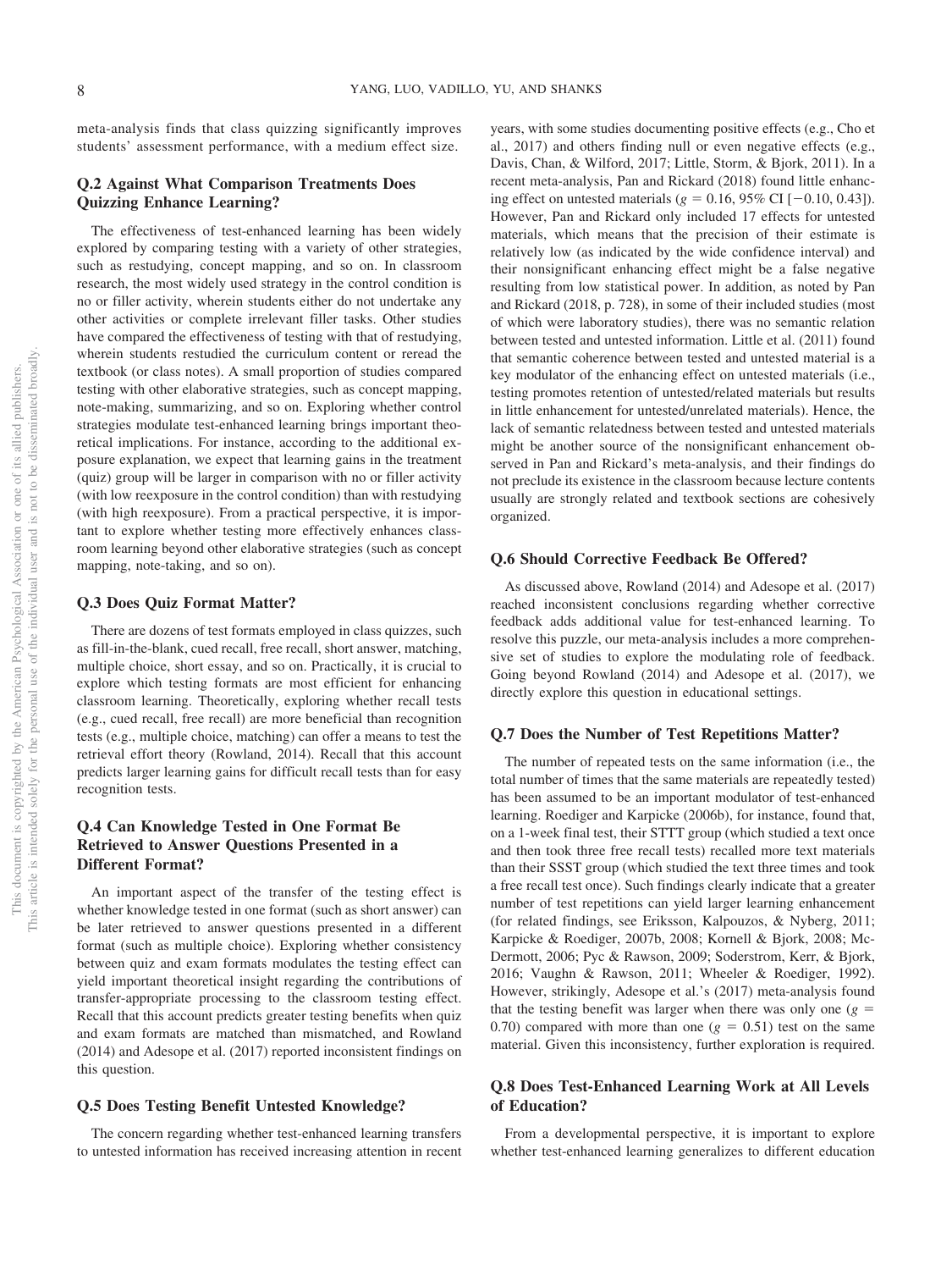levels (Roediger & Karpicke, 2006a), such as elementary school, middle school, high school, university/college, and continuing education. Even though test-enhanced learning has been soundly established for university/college students, some studies found little or even negative testing effects (i.e., testing impairs learning) for elementary students (e.g., Leahy, Hanham, & Sweller, 2015).

# **Q.9 Does Testing Enhance Classroom Learning to Different Extents for Male and Female Students?**

Gender has a variety of influences on learning and memory (e.g., Asperholm, Högman, Rafi, & Herlitz, 2019; Herlitz, Nilsson, & Bäckman, 1997; Lewin & Herlitz, 2002). Its modulating role in the testing effect has also been repeatedly explored, but with inconsistent results. For instance, Gokcora and DePaulo (2018) observed that female students benefited more from class quizzing, whereas by contrast Nakos and Whiting (2018) observed the exact reverse pattern, with greater test-induced enhancement for male students. Given the inconsistency of the research findings, it is striking that none of the previous meta-analyses explored the modulating role of gender in the testing effect.

# **Q.10 Does Test-Enhanced Learning Generalize Across a Range of Subjects?**

The magnitude of test-enhanced learning tends to be materialdependent (Rowland, 2014). Different types of knowledge are delivered in different subjects (e.g., Biology, History). Hence, it is critical to explore whether the classroom testing effect generalizes to different subjects. Going beyond Schwieren et al. (2017), who only examined the effects obtained in Psychology classes, the current review included effects from 31 different subjects.

# **Q.11 Does Testing Benefit Different Levels of Knowledge?**

Retrieval practice has been met with the criticism that it is a "drill-and-kill" strategy and only enhances "inert knowledge," which cannot be utilized to solve new problems in unfamiliar contexts (Fey, 2012). To test this claim, the current review asks whether class testing can enhance conceptual (high-level) learning and problem-solving (knowledge application to solve new problems). We coded assessment (exam) content into three categories: Fact learning, Concept learning, and Problem-solving. For lowlevel Fact learning, students' main task is to remember specific facts, such as foreign words, historical events, and so on. For high-level Concept learning, students are required to comprehend information by integrating different pieces of information and make uncertain inferences that go beyond direct experience (Jacoby, Wahlheim, & Coane, 2010; Yang & Shanks, 2018). For instance, elementary students are required to learn different mathematical concepts and language students are required to master rules of syntax. For Problem-solving, students are expected to apply learnt knowledge or skills to solve new problems in new contexts.

# **Q.12 Should Tests Be Administered In or Out of the Classroom?**

One possible reason why teachers are sometimes reluctant to administer class quizzes is that they think administering them is time-consuming and reduces time for didactic teaching. To prevent it from occupying teaching time, some researchers have offered quizzes as homework or published the quiz questions online, with students completing them out of the classroom (e.g., Grimstad & Grabe, 2004; Marden, Ulman, Wilson, & Velan, 2013). We therefore ask whether quiz administration location (i.e., inside vs. outside the classroom) modulates test-enhanced learning? From a practical perspective, it is important to explore which type of quiz (in or out of the classroom) produces superior gains. It is surprising that, to our knowledge, this question has never been explored before.

Classroom quizzes are typically supervised by instructors and are mandatory class activities. By contrast, quizzes administered outside the classroom are usually undertaken without supervision and unproctored, and students may not fully engage in those quizzes or may even cheat in them. Hence, it is reasonable to assume that classroom quizzes may produce larger learning gains than ones administered out of the classroom. However, on the other hand, it is also possible that quizzes administered out of the classroom can produce greater benefits because they do not reduce teaching time. Overall, whether quizzes administered in or outside the classroom are more effective has not been explored before, it is difficult to make a clear prediction, and a direct investigation is needed.

## **Q.13 Should Tests Be Administered Pre- or Postclass?**

Even though most classroom studies have administered quizzes at the end of a class or a unit wherein students were quizzed on the taught content, many other studies have explored the effectiveness of preclass quizzes, with to-be-taught content tested before formal lecturing. Preclass quizzing is expected to enhance learning by stimulating students to keep up with course readings before class and by informing them what to remember during class (Graham, 1999; Johnson & Kiviniemi, 2009; Narloch, Garbin, & Turnage, 2006). Nonetheless, there is little agreement regarding whether preclass quizzes can enhance student achievement (Gunasekera, 1997; Johnson & Kiviniemi, 2009). Hence, a meta-analysis is required to test the existence or absence of an enhancing effect of preclass quizzes. If the answer is affirmative, another important question arises: is pre- or postclass quizzing more beneficial? This question can be explored by assessing the modulating role of administration timepoint (preclass vs. postclass).

### **Q.14 Does Administration Mode Matter?**

Although class tests are typically administered in a conventional modality (i.e., paper-and-pen), with the development of new technologies, more and more modes are available to make it easier to administer tests, such as clicker response systems, smartphones, online websites (e.g., Moodle), and personal computers. Little agreement has been reached about whether administration mode modulates the testing effect (e.g., Bojinova & Oigara, 2011; Lantz & Stawiski, 2014; Zheng & Bender, 2019).

# **Q.15 How Does the Effectiveness of Test-Enhanced Learning Vary With Treatment Duration?**

As discussed above, the laboratory testing effect might be largely attributable to the mechanisms underlying the classic test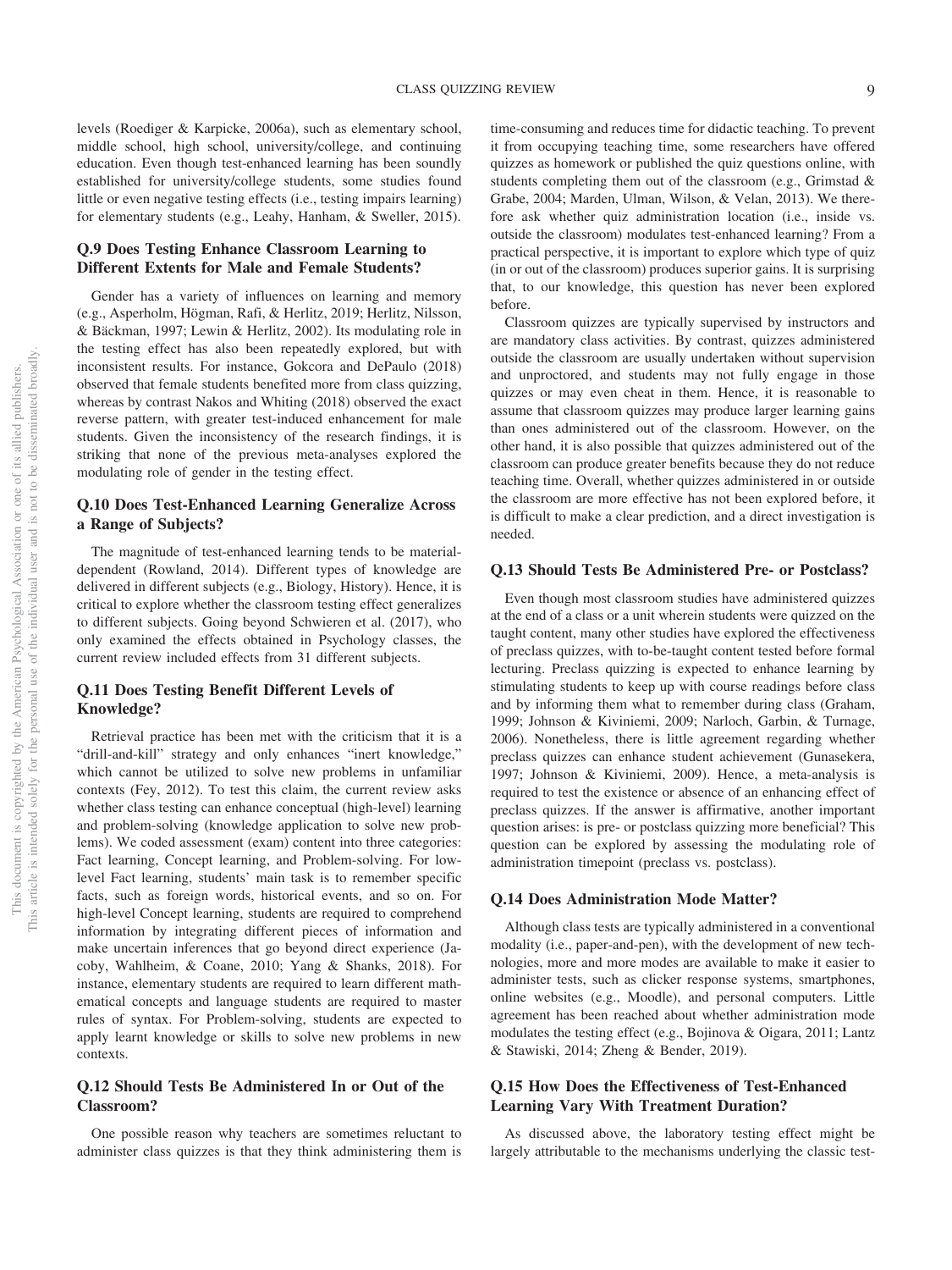ing effect on studied information; by contrast, the mechanisms proposed to account for the forward testing effect (i.e., testing enhances new learning) and those for the classic testing effect may jointly contribute to the classroom testing effect. Hence, it is reasonable to expect a larger enhancement in studies administering quizzes across multiple classes (wherein many study-test cycles are involved, with different materials studied in each cycle) than in studies administering a quiz in a single class (wherein all information is studied in a single session and there is only one studytest cycle). To evaluate this possibility, we test whether the effect size of test-enhanced learning in multiple classes is larger than that in a single class. To foreshadow, this expectation is confirmed by the current meta-analysis. Then, another important question comes to the fore: How does the effectiveness of quiz-enhanced learning vary with treatment duration?

The motivation theory yields two contrasting predictions regarding how the effectiveness of test-enhanced learning may evolve with treatment duration. The first is that the longer the treatment lasts, the more effectively quizzing will benefit student learning. Supporting evidence comes from a study by Schrank (2016). Schrank found that students' attendance in a daily exam class (which undertook a quiz each day) was maintained at a steady level across a whole semester (about 90%), whereas attendance in the control section (which did not take a daily quiz) steadily decreased from the beginning (about 90%) to the end of the semester (about 66%). This finding implies that without frequent class quizzes, student motivation and engagement are likely to decrease gradually as the course continues, but this decrease may be prevented by daily quizzes (for related findings, see Healy et al., 2017; Yang et al., 2017). Hence, it is possible that the effectiveness of test-enhanced learning systematically increases as a function of treatment duration.

The second prediction is an inverse U-shaped relation between test-enhanced learning and treatment duration. Specifically, the effect should be small for short treatment, increase from short to medium treatment, and decrease from medium to long treatment. Prior quizzes may initially motivate students to study harder and promote their attainment, but they may gradually get used to quizzing as the course continues, with the motivational consequences of quizzing decreasing across the course, leading to a smaller enhancement for long treatment. There is some support for this hypothesis (J. E. Steele, 2003). J. E. Steele taught Physiology courses across an academic year (i.e., two semesters). In the first semester, students who took class quizzes performed better on course exams than those who did not take quizzes, but testenhanced learning was absent in the second semester (for related findings, see Golding, Wasarhaley, & Fletcher, 2012). Overall, two distinct predictions can be derived from the motivation theory about the role of treatment duration in the classroom testing effect, which are tested in the current review.

### **Q.16 Does Stake Level Matter?**

To motivate students to learn better, some instructors increase the stake-level of class quizzes by informing students that their quiz performance will be included in their course grade (Khanna, 2015) or by offering extra awards (such as course credit) for superior quiz performance (Michaels, 2017). However, a potential side effect of increasing quiz stake is that it may induce high test anxiety (Khanna, 2015; Tobias, 1985; Tse & Pu, 2012), which brings a variety of learning detriments (e.g., difficulty concentrating, poor test performance). Hence, it is difficult to make a clear prediction about whether increasing the stake-level of class quizzes will boost or impair learning. This question will be explored by asking whether stake level of class quizzes modulates the classroom testing effect.

# **Q.17 Should Students Take Class Tests Independently or Collaboratively?**

Even though students typically take class tests independently, some studies have explored the effects of collaborative testing, wherein a small group of students jointly answer a set of test questions through group discussion. The effectiveness of collaborative testing is still under debate, with some studies supporting collaborative testing over independent testing (e.g., Martin, Friesen, & De Pau, 2014; Rezaei, 2015) and others showing no difference (e.g., Haberyan & Barnett, 2010; Leight, Saunders, Calkins, & Withers, 2012). The inconsistent findings will be reevaluated in the current meta-analysis.

# **Q.18 What Research Characteristics Modulate the Effect Size of Test-Enhanced Learning?**

Different studies with different research designs and characteristics may yield different estimates of the magnitude of the classroom testing effect. Two research characteristics are evaluated in the current review. The first is whether test manipulation is implemented within-subjects (whereby some curriculum content is tested and other untested, and the testing effect is quantified by a within-subjects comparison) or between-subjects (whereby some students are tested and others untested, and the testing effect is quantified by a between-subjects comparison). The second is whether the courses in the treatment and control conditions are delivered by the same instructor(s).

# **Q.19 What Are the Mechanisms Underlying the Classroom Testing Effect?**

As discussed above, the laboratory and classroom testing effects may be driven by different mechanisms, and the classroom testing effect's underlying mechanisms have scarcely been explored. Hence, an important goal of the current meta-analysis is to investigate its cognitive and motivational underpinnings.

### **Method**

#### **Literature Search**

To obtain a comprehensive set of eligible studies, we conducted a systematic search using the following search term: [testing effect\* OR test-enhanced learning OR test\* OR retrieval practice\* OR quiz<sup>\*</sup> OR exam<sup>\*</sup> OR assessment<sup>\*</sup>] AND [classroom<sup>\*</sup> OR class<sup>\*</sup> OR lecture<sup>\*</sup> OR course<sup>\*</sup>]. The search was performed in the following electronic databases: Web of Science, PubMed, PsycAR-TICLES, PsycINFO, Google Scholar, and the ProQuest Dissertation & Theses Global Database. In a pilot search before initiating this project, Google Scholar returned over 421,000 articles. Be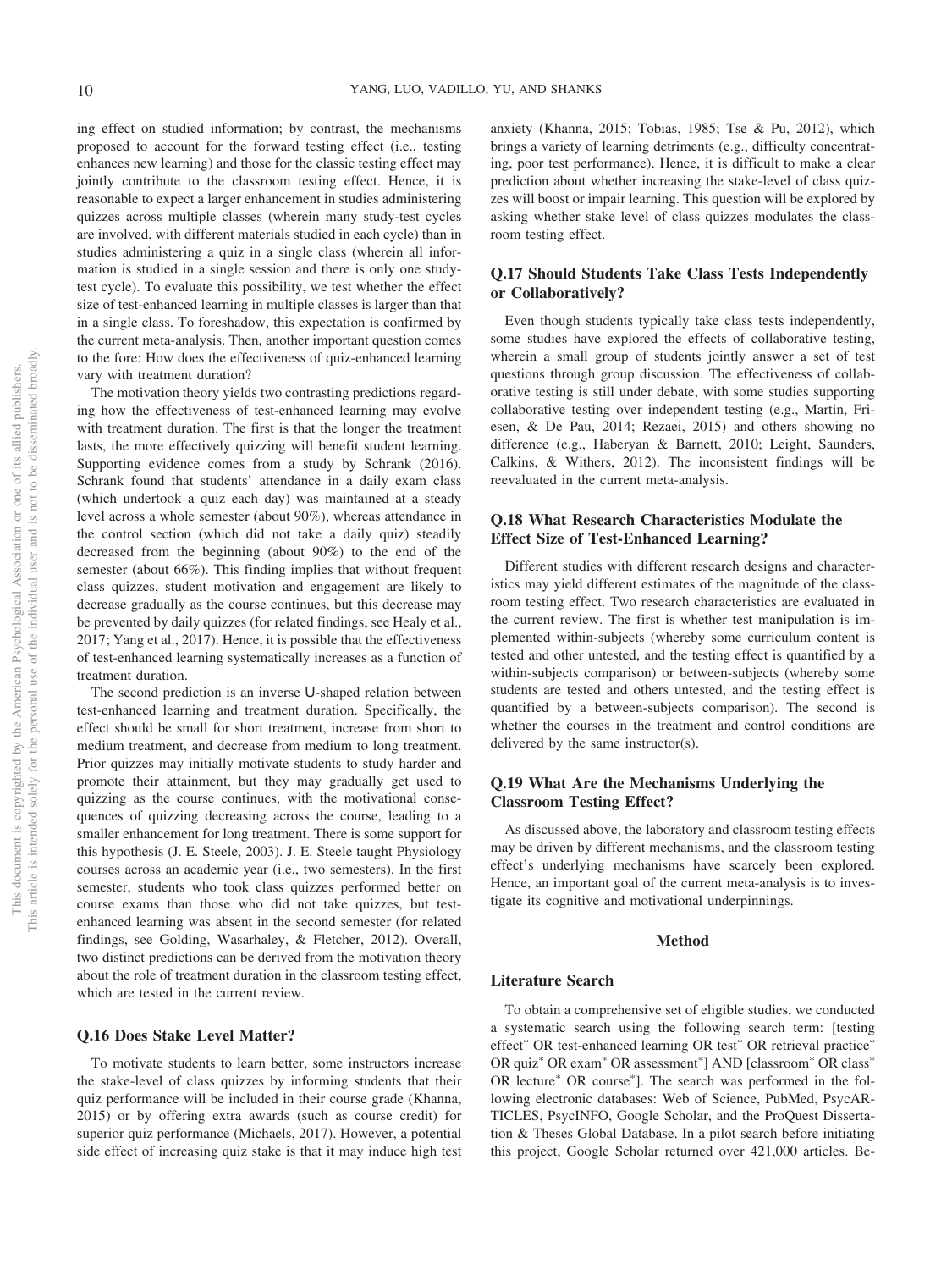cause Google Scholar only allowed access to the first 1,000 results, we preplanned to only screen this number of articles. In addition, we used different combinations of the above search terms to reconduct the study search several times to ensure comprehensiveness.

We took further steps to identify eligible studies. The reference lists of the seven meta-analytic reviews cited previously and their Google Scholar citations were screened. The 1,965 Google Scholar citations of Roediger and Karpicke (2006a) were also manually checked. We emailed 134 corresponding authors, whose studies were identified as eligible in the above search and which were published after (and including) the year 2000, to request any unpublished studies meeting the inclusion criteria, and they were also encouraged to forward our e-mail request to any other researchers who might have relevant data.

# **Inclusion and Exclusion Criteria**

- 1. Only classroom studies were included, for which at least the initial learning phase (e.g., lecturing) occurred in the classroom. In other words, curriculum content had to be delivered in the classroom. In some studies, quizzes were administered outside the classroom (e.g., online) with the aim of freeing up teaching time (e.g., Grimstad & Grabe, 2004). Such studies were included to explore the modulating effect of quiz administration location, as discussed above. Laboratory and online education (distance education) studies were not included.
- 2. Only studies which compared testing/quizzing with no quizzing (or quizzing with fewer test questions) were included. Some studies explored the test frequency effect (e.g., Kling, McCorkle, Miller, & Reardon, 2005; Murphy & Stanga, 1994), with some students taking short quizzes frequently (e.g., each day) and others taking long quizzes less frequently (e.g., each week or month). In these studies, the frequently and less frequently quizzed students were tested on the same number of questions and the same materials, except that the test frequency was different. Such studies were excluded because all students were tested on the same questions and the same materials. Readers interested in the test frequency effect can consult Bangert-Drowns et al. (1991) for a comprehensive review.
- 3. Duplicates were excluded. In addition, if the same results were reported in both a thesis and a journal article published by the same authors (e.g., Carpenter, Rahman, & Perkins, 2018; Rahman, 2017), the thesis was excluded.
- 4. Empirical studies were included. Qualitative interviews, questionnaire survey studies, studies only involving subjective measures (e.g., *How well do you think you have mastered the knowledge in this chapter?*) without objective measures (e.g., recall tests) of learning outcomes, and review articles were not included.
- 5. Only studies reporting sufficient information for effect size calculation were included.

6. Only articles written in English were considered.

The screening procedure and results are reported in a flowchart (see Figure 3).

### **Data Extraction and Analysis**

The first author (CY) and a research assistant independently performed data extraction and moderator coding. The research assistant was trained on how to perform the data extraction and moderator coding before the project commenced. All divergences were settled through discussion.

If Cohen's *d*s were reported in the original reports, we directly extracted the reported values. Otherwise, Cohen's *d*s were calculated using the formulae provided by Borenstein, Hedges, Higgins, and Rothstein (2009). For within-subjects effects, correlations between exam performance in the treatment and control conditions are required to adjust within-group standard deviations (*SD*s) and Hedge's *g*s. Unfortunately, few studies reported these values. However, 59 within-subjects effects, identified in the current metaanalysis, simultaneously reported means, *SD*s (or *SE*s), and pairedsamples *t* values (or Cohen's *d*s). These data enabled us to calculate the correlations (*r*s) between their dependent measures (Morris & DeShon, 2002). The 59 *r* coefficients were transformed into Fisher's *Z* scores (Silver & Dunlap, 1987) and then submitted to a multilevel random-effects meta-analysis, which found a significantly positive correlation between dependent measures,  $Z =$ 0.494 [0.370, 0.618],  $p < .001$ . This *Z* score was then transformed back to  $r = .457$  [0.354, 0.550]. Accordingly, the current metaanalysis imputed a correlation of 0.457 for all within-subjects design effects.<sup>2</sup>

To mitigate potential bias in effects with small sample sizes, all Cohen's *d*s were transformed into Hedge's *g*s using the bias correction function provided by Hedges (1982). Given that some effects were extracted from a single study (and the same sample), which might violate the assumption of independence, all metaanalyses were performed using multilevel random-effects models (except where noted otherwise), adding a random intercept at the study level (Pastor & Lazowski, 2018; Van Den Noortgate & Onghena, 2003). All analyses were conducted via the R *metafor* package (Viechtbauer, 2010) unless noted otherwise.

#### **Results**

The database search procedure identified 220 studies as eligible, while correspondence with researchers elicited two more research projects.<sup>3</sup> From those 222 projects (marked by  $*$  in the reference list), 573 effects and 48,478 students' data were extracted.

<sup>2</sup> Another approach to address the correlation issue is to follow the recommendation from Cumming (2012) by imputing a correlation of 0.500 for all within-subjects design effects, as was done in previous metaanalyses (e.g., Chan, Meissner, & Davis, 2018; Pan & Rickard, 2018; Rowland, 2014). We note that, regardless of setting *r* to 0.457 or 0.500, all results showed the same patterns.

<sup>&</sup>lt;sup>3</sup> We thank Antônio Jaeger and Autumn B. Hostetter for sharing their unpublished data with us.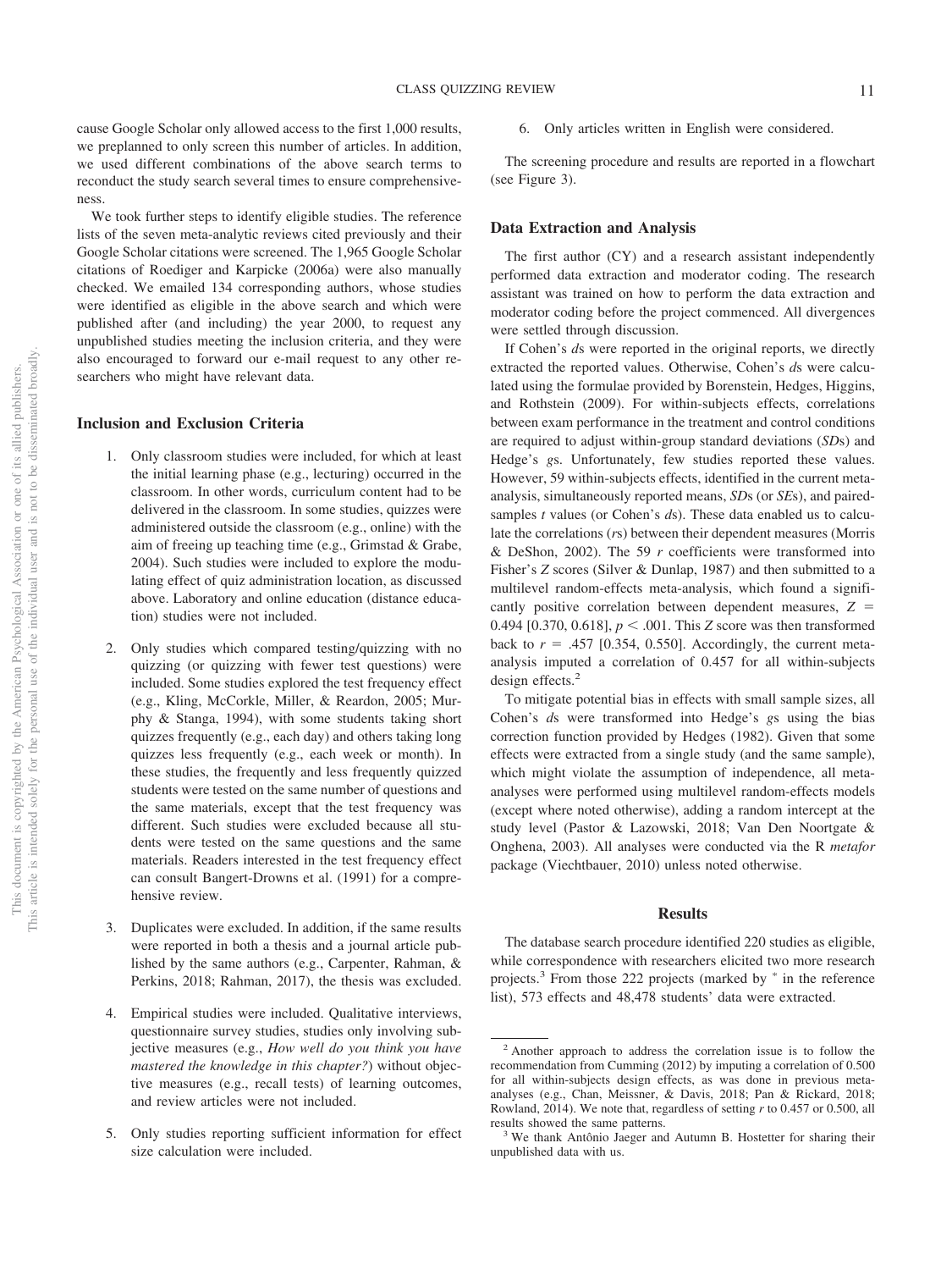

*Figure 3.* Flowchart depicting the article screening results.

### **Test-Enhanced Learning in the Classroom**

The weighted mean effect size, generated by a multilevel  $r$ andom-effects model, was  $g = 0.499$  [0.442, 0.557],  $p < .001$ , indicating that quizzing raises academic achievement scores overall by approximately one half standard deviation. Heterogeneity among the effects was substantial,  $Q(572) = 4,816, p < .001$ . The median effect size was  $g = 0.446$ , slightly smaller than the weighted mean. As shown in Figure 4, the overall distribution of effects was right skewed (skewness value  $= 1.096$ ). The majority (82.9%) of effects were positive, with a minority (15.5%) negative and only 1.6% showing a null effect  $(g = 0)$ .

### **Outlier and Influential Case Diagnostics**

Sensitivity analyses (such as leave-one-out, Cook's distances) were conducted to detect outliers and influential cases. Because *metafor* does not apply these analyses to multilevel meta-analysis, we ran them using a conventional random-effects model. The

results identified seven outliers (with *g*s ranging from 2.234 to 3.269). After removing these seven effects, we reran the multilevel random-effects meta-analysis, which found that the weighted mean fell slightly to  $g = 0.476$  [0.425, 0.527],  $p < .001$ ,  $Q(565) =$ 4,066,  $p < .001$ . Viechtbauer (2010) noted that the detection of an outlying/influential effect does not automatically merit its deletion. In addition, when we rechecked these effects, we did not find any miscoding. Hence, we decided to retain them in the following analyses, and we note that including or excluding these seven effects does not significantly affect the overall result patterns.

#### **Publication Bias:** *p***-Curve**

*p*-curve analysis is a recently developed measurement tool to detect the existence or absence of an effect by evaluating the distribution of significant *p* values (Simonsohn, Nelson, & Simmons, 2014a). For a true effect, the distribution of significant *p* values (i.e.,  $p < .05$ ) should be significantly right-skewed, with  $p < .025$  much more prevalent than  $.025 < p < .05$ . For a spurious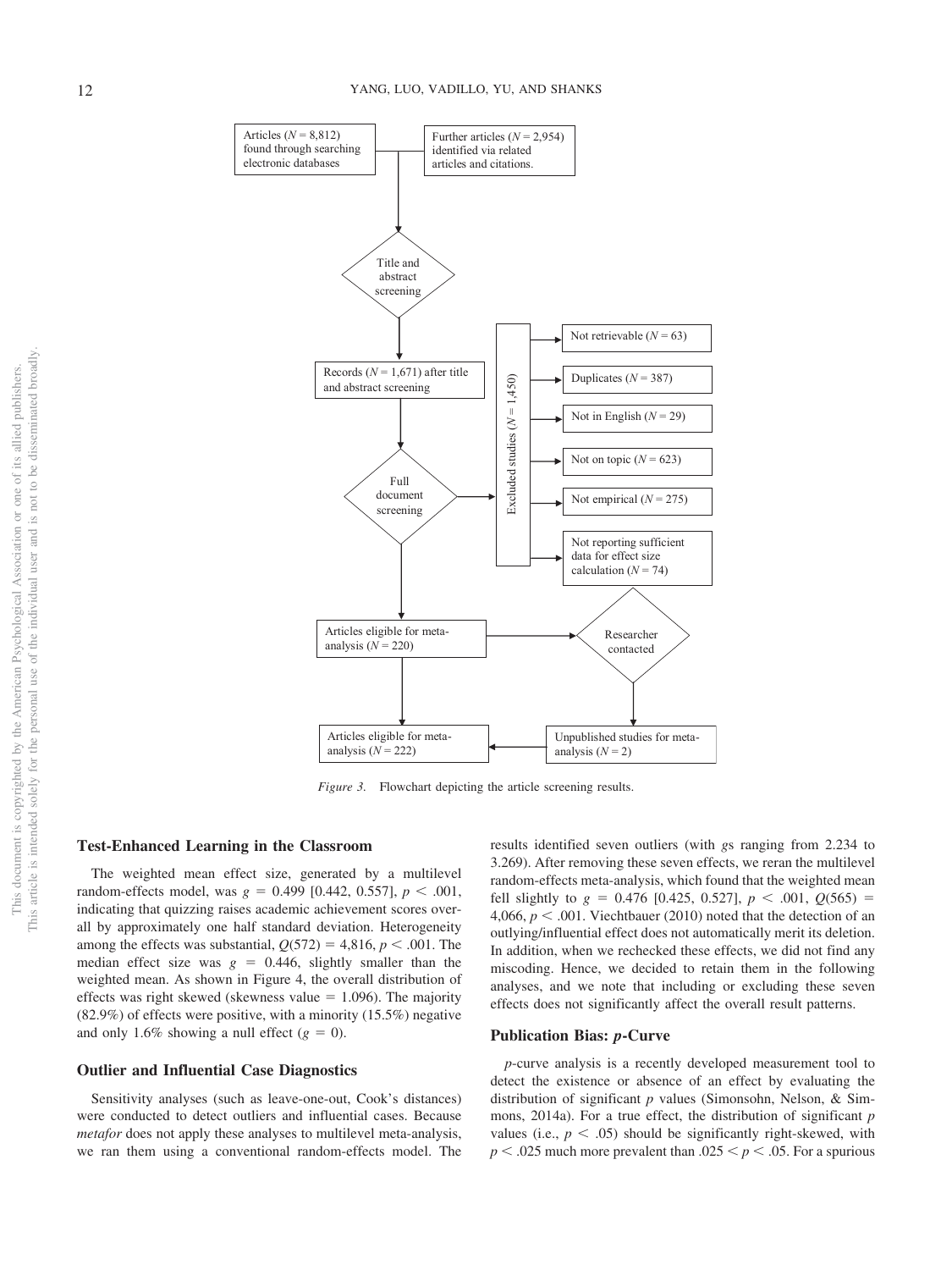

*Figure 4.* Kernel density distribution plot depicting the density distribution of the included effects. The dotted red and blue lines represent the weighted mean and median, respectively. See the online article for the color version of this figure.

effect without publication bias and/or *p*-hacking, all significant *p* values should appear with equal probability and the distribution of significant *p* values should be flat. For a spurious effect with publication bias/*p*-hacking, the distribution of significant *p* values would be left-skewed.

Following Simonsohn et al.'s guidelines (available at http://www .p-curve.com/guide.pdf; also see Simonsohn, Nelson, & Simmons, 2014b), the corresponding  $p$  values were selected from the key contrasts. *p*-curve analysis was conducted via the online application (Version 4.06) developed by Simonsohn and colleagues (available at http://www.p-curve.com/app4/), and the corresponding distribution is depicted in Figure 5. The right skewness of the *p*-curve was significant,  $z = -36.85$ ,  $p < .001$  (full *p*-curve), and  $z = -34.80, p < .001$  (half *p*-curve), confirming that the included studies contain evidential value for the existence of the classroom testing effect. In addition, the *p*-curve did not indicate evidential inadequacy (i.e., flatter than  $33\%$  power),  $z = 25.64$ ,  $p > .999$  (full *p*-curve), and  $z = 32.19$ ,  $p > .999$  (half *p*-curve). The estimated power of tests included in the *p*-curve was 99%. Overall, the *p*-curve analysis finds strong evidence for the existence of testenhanced learning in the classroom.

#### **Publication Bias: Other Methods**

Five quantitative methods were employed to detect whether the included effects were biased. Before reporting the results, we highlight that there is currently no perfect technique for assessing and correcting publication bias (Pham, Platt, McAuley, Klassen, & Moher, 2001; Stanley, 2017), and existing methods suffer from various limitations and weaknesses (Carter, Schönbrodt, Gervais, & Hilgard, 2019). For instance, PET-PEESE (see below) often overadjusts the effects leading to underestimation of effect size (Gervais, 2015); Duval and Tweedie's *Trim-and-Fill* method is known to undercorrect for publication bias (Hilgard, 2017); although publication year and status are possible indices of publication bias, little can be done to correct them; and the model

selection approach may suffer from convergence problems, especially when the number of included effects is small (Terrin, Schmid, Lau, & Olkin, 2003). We hence applied a variety of widely used methods to provide a comprehensive assessment of potential publication bias in the included effects.

The first is to explore the relationship between the magnitude of the effect and publication year. The logic behind this analysis is that, if initial results are biased by selective publication of significant findings, later studies addressing the same finding are unlikely to obtain equally large effects. Therefore, for a spurious effect, reported effect sizes ought to gradually decrease across years (Borenstein & Cooper, 2009). A multilevel random-effects metaregression, regressing *g*s onto publication year (ranging from 1929 to 2019), showed no relationship between these two variables,  $\beta = 0.0006$ ,  $Q(1) = 0.091$ ,  $p = .763$  (see Figure 6), indicating little risk of time-based publication bias.

The second method is to explore whether publication status modulates the effects. The logic of this method is that significant results (with larger effect sizes) are more likely to be published than nonsignificant ones (with smaller effect sizes). We coded the 573 effects into two categories based on their publication status: Published ( $k = 487$ , including 485 from journal articles and 2 from book chapters) and Unpublished  $(k = 86,$  including 61 from dissertations, 21 from conference reports, and 4 from unpublished projects). A multilevel metaregression analysis showed that publication status did not significantly modulate the included effects,  $Q(1) = 0.607, p = .436$ , with  $g = 0.510$  [0.447, 0.573],  $p < .001$ , for published effects and  $g = 0.449$  [0.311, 0.588],  $p < .001$ , for unpublished effects. Again, these results reveal minimal evidence of publication bias.

The third method is Egger's regression, which assesses the relationship between *g*s and their corresponding *SE*s (Egger, Smith, Schneider, & Minder, 1997), shown in the funnel plot in Figure 7. Considering the limitations of Egger's regression, PET– PEESE was employed (Stanley & Doucouliagos, 2014). To our



*Figure 5. p*-curve plot depicting the distribution of significant *p* values. See the online article for the color version of this figure.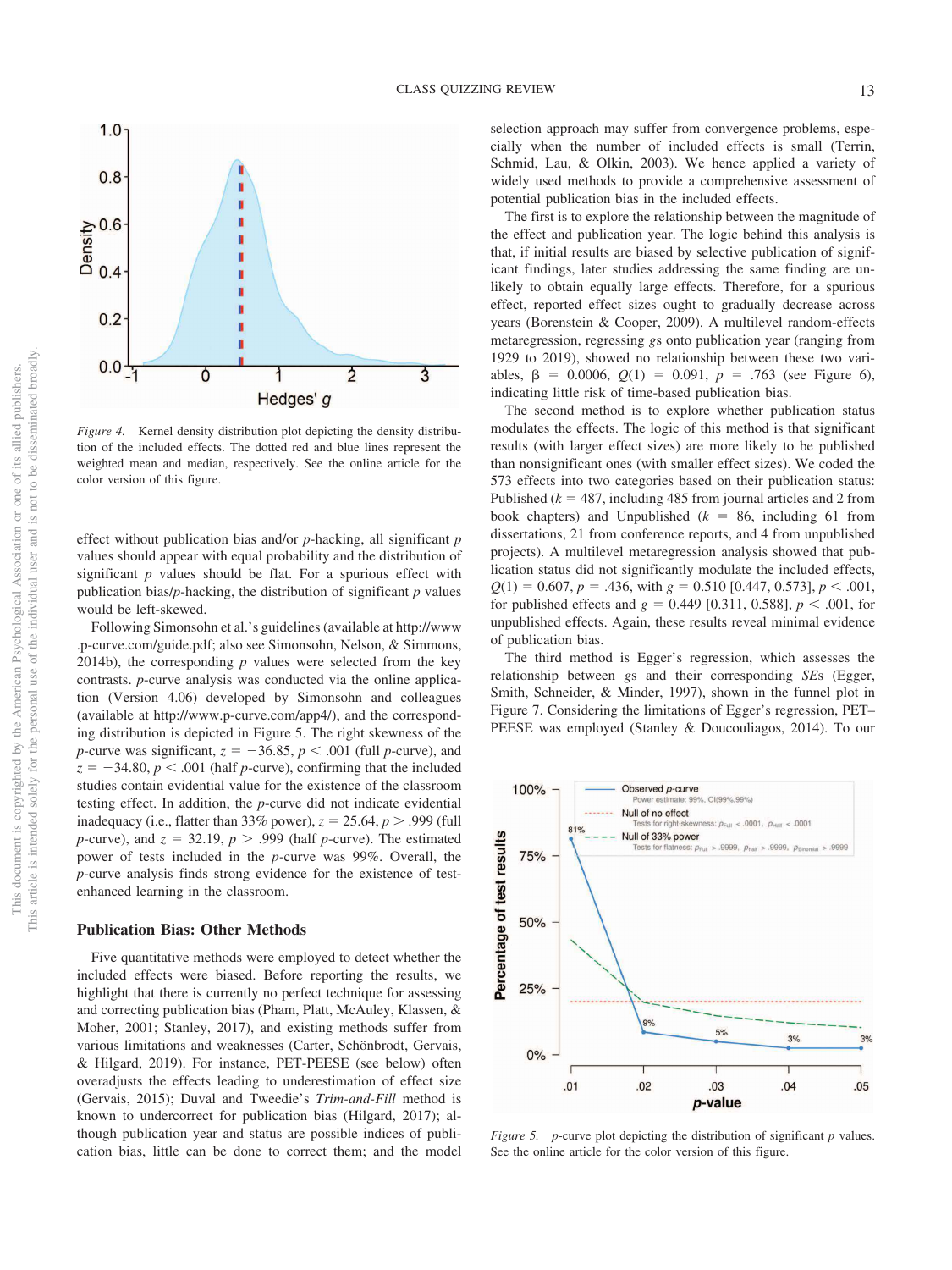knowledge, PET-PEESE is not applicable to multilevel metaanalysis in *metafor* and we therefore performed PET and PEESE adjustments with robust variance estimation, a method for estimating the dependence of effects within studies (Hedges, Tipton, & Johnson, 2010). The robust variance estimation analyses were performed via the *R robumeta* package (Fisher & Tipton, 2015). Because both PET and PEESE analyses showed that the regression intercept was significantly greater than 0, the PEESE test was taken to assess bias and to estimate the corrected intercept,  $g =$ 0.475 [0.329, 0.620],  $p < .001$ , and the funnel plot was not significantly asymmetric,  $t(5.17) = 0.354$ ,  $p = .737$ , indicating little risk of publication bias.

The fourth method is Duval and Tweedie's *Trim-and-Fill* method (Duval & Tweedie, 2000). This method gradually removes or "trims" the effects with large *SE*s until the funnel plot is symmetric, after which the removed studies and their missing counterparts around the center are "filled" back into the funnel plot to maintain its symmetry. Because the Trim-and-Fill analysis is not implemented for multilevel meta-analysis in *metafor* and is incompatible with robust variance estimation, we employed a conventional random-effects model. The result showed that the estimated number of missing effects detected by this method was 0, again implying little need to worry about publication bias.

The fifth method is to apply a three-parameter selection model (3PSM; McShane, Böckenholt, & Hansen, 2016; Vevea & Hedges, 1995; Vevea & Woods, 2005), which considers three parameters to assess and correct publication bias: an effect size parameter (i.e., the weighted average of effects), a heterogeneity parameter (i.e., the degree of heterogeneity among effects),



*Figure 6.* Bubble plot depicting the relationship between publication year and the reported effect sizes of the classroom testing effect. Bubble sizes represent the relative weights of the effects, and error bars represent the 95% CI of the regression trend. See the online article for the color version of this figure.



*Figure 7.* Funnel plot depicting the relationship between *g*s and standard errors. The vertical line on which the funnel is centered represents the weighted mean effect size, and the light-green zone represents the 95% CI of the weighted mean. See the online article for the color version of this figure.

and a selection parameter (i.e., the relative ratio of the likelihood that insignificant results are published over the likelihood that significant results are published). 3PSM has been shown to be more reliable than other conventional bias assessment methods (e.g., McShane et al., 2016; Pustejovsky & Rodgers, 2019). We had to apply 3PSM to a conventional random-effects metaanalysis because it is again not compatible with multilevel meta-analysis or robust variance estimation. This analysis was conducted via the R *weightr* package (Coburn & Vevea, 2019) and yielded no statistically significant evidence of publication bias,  $\chi^2(1) = 2.999$ ,  $p = .083$ , although hinting at bias slightly more strongly than the other methods. The adjusted effect was  $g = 0.461$  [0.390, 0.532],  $p < .001$ <sup>4</sup>

In summary, five quantitative methods were employed to detect potential publication bias in the included effects, and the results consistently point to little risk of publication bias in the current review.

#### **Moderator Analyses**

To unravel the moderators and boundary conditions of the classroom testing effect, metaregression analyses were conducted. Categorical and continuous moderator analysis results are summarized in Tables 2 and 3, respectively.

**Control strategy.** Study strategies employed in the control condition were coded into four categories: No/Filler activity (students either completed no further activities or irrelevant filler tasks

<sup>4</sup> Another approach to implement 3PSM is to use bootstrapping (Hilgard, Sala, Boot, & Simons, 2019). Specifically, we randomly selected an effect from each study and applied 3PSM to obtain an estimated *g*. This process was repeated 1,000 times to obtain 1,000 *g*s. Finally, the median of the bootstrapped *g*s was treated as the corrected *g*, and its 95% CI were defined as the 2.5th and 97.5th percentile of the bootstrapped estimates. Overall, the adjusted effect was  $g = 0.427$ [0.395, 0.458].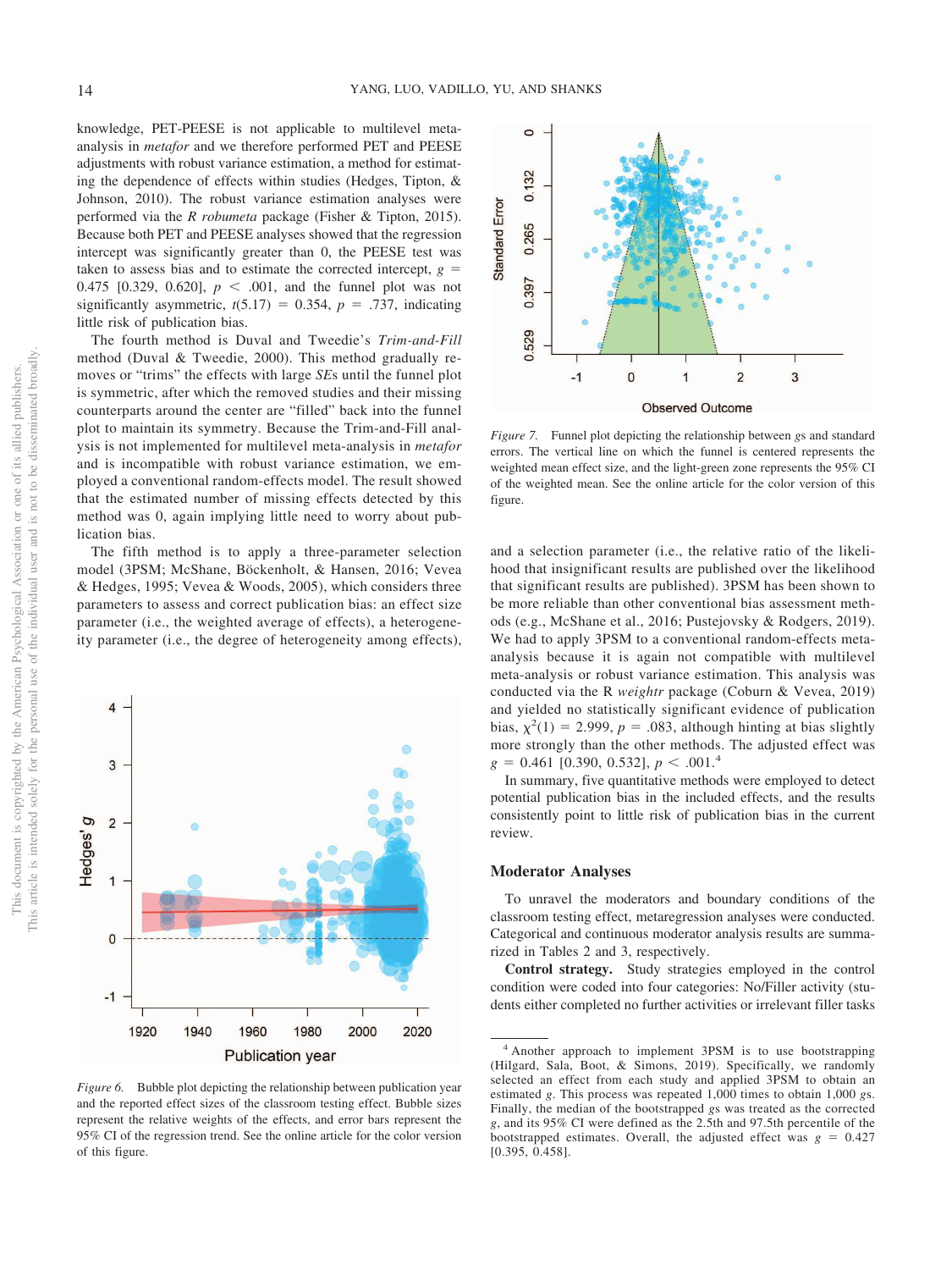Table 2 *Categorical Moderator Analysis Results*

| Categorical modulators                                  | $\boldsymbol{k}$ | $\boldsymbol{g}$ | 95% CI                           | $Q_{\rm B}$ | $\,p$              |
|---------------------------------------------------------|------------------|------------------|----------------------------------|-------------|--------------------|
| Publication status                                      |                  |                  |                                  | 0.607       | .436               |
| Published                                               | 487              | 0.510            | [0.447, 0.573]                   |             | < 0.001            |
| Unpublished                                             | 86               | 0.449            | [0.311, 0.588]                   |             | < .001             |
| Control strategy                                        |                  |                  |                                  | 153         | < 0.001            |
| No/filler activity                                      | 345              | 0.610            | [0.547, 0.673]                   |             | $<.001$            |
| Fewer questions                                         | 25               | 0.465            | [0.218, 0.711]                   |             | < 0.001            |
| Restudying                                              | 162<br>41        | 0.330<br>0.095   | [0.256, 0.404]                   |             | < 0.001<br>.062    |
| Elaborative strategies<br>Quiz format                   |                  |                  | $[-0.005, 0.194]$                | 61.333      | < .001             |
| Matching                                                | 6                | 0.913            | [0.691, 1.135]                   |             | < 0.001            |
| Fill-in-the-blank                                       | 22               | 0.773            | [0.578, 0.969]                   |             | < 0.001            |
| Short answer                                            | 93               | 0.638            | [0.539, 0.737]                   |             | < 0.001            |
| Multiple choice                                         | 270              | 0.567            | [0.496, 0.638]                   |             | < 0.001            |
| Cued recall                                             | 20               | 0.316            | [0.124, 0.509]                   |             | .001               |
| Free recall                                             | 22               | 0.238            | [0.082, 0.394]                   |             | .003               |
| Mixed                                                   | 80               | 0.336            | [0.236, 0.435]                   |             | < 0.001            |
| Others <sup>a</sup>                                     | $\overline{4}$   | 0.252            | $[-0.197, 0.702]$                |             | .271               |
| Unknown                                                 | 56               | 0.447            | [0.326, 0.568]                   |             | < 0.001            |
| Recognition versus recall                               |                  |                  |                                  | 0.004       | .952               |
| Recall                                                  | 157              | 0.520            | [0.431, 0.608]                   |             | < 0.001            |
| Recognition                                             | 278              | 0.518            | [0.438, 0.597]                   |             | < .001             |
| Recognition versus recall (with feedback)<br>Recall     | 97               | 0.541            |                                  | 1.583       | .208<br>< .001     |
| Recognition                                             | 165              | 0.607            | [0.422, 0.660]<br>[0.504, 0.710] |             | < .001             |
| Test format matching                                    |                  |                  |                                  | 23.378      | < .001             |
| Yes                                                     | 328              | 0.531            | [0.464, 0.599]                   |             | < 0.001            |
| No                                                      | 151              | 0.399            | [0.325, 0.473]                   |             | < 0.001            |
| Unknown                                                 | 94               | 0.532            | [0.426, 0.638]                   |             | < 0.001            |
| Test material matching                                  |                  |                  |                                  | 22.367      | < 0.001            |
| Identical                                               | 226              | 0.512            | [0.432, 0.591]                   |             | < 0.001            |
| Rephrasing                                              | 100              | 0.558            | [0.464, 0.651]                   |             | < 0.001            |
| Partial                                                 | 41               | 0.496            | [0.363, 0.628]                   |             | < 0.001            |
| Untested                                                | 43               | 0.321            | [0.210, 0.432]                   |             | < 0.001            |
| Unknown                                                 | 163              | 0.491            | [0.402, 0.579]                   |             | < 0.001            |
| Corrective feedback                                     |                  |                  |                                  | 11.164      | .004               |
| Yes                                                     | 335              | 0.537            | [0.469, 0.604]                   |             | < 0.001            |
| No<br>Unknown                                           | 142<br>96        | 0.374<br>0.500   | [0.278, 0.471]<br>[0.382, 0.618] |             | < 0.001<br>< 0.001 |
| Test repetition                                         |                  |                  |                                  | 54.995      | < 0.001            |
| 1                                                       | 391              | 0.444            | [0.383, 0.506]                   |             | < 0.001            |
| $\mathfrak{2}$                                          | 76               | 0.601            | [0.502, 0.700]                   |             | < 0.001            |
| $\geq 3$                                                | 78               | 0.642            | [0.542, 0.742]                   |             | < 0.001            |
| Unlimited                                               | 28               | 0.762            | [0.652, 0.873]                   |             | < 0.001            |
| School level                                            |                  |                  |                                  | 6.848       | .144               |
| Elementary school                                       | 43               | 0.328            | [0.085, 0.571]                   |             | .008               |
| Middle school                                           | 140              | 0.597            | [0.428, 0.765]                   |             | < 0.001            |
| High school                                             | 49               | 0.655            | [0.496, 0.815]                   |             | < .001             |
| University/college                                      | 335              | 0.486            | [0.420, 0.552]                   |             | < .001             |
| Continuing education                                    | 6                | 0.314            | $[-0.081, 0.709]$                |             | .119               |
| Subject                                                 |                  |                  |                                  | 13.642      | .692<br>.047       |
| Accounting/business/economics/finance<br><b>Biology</b> | 16<br>20         | 0.313<br>0.409   | [0.004, 0.622]<br>[0.135, 0.683] |             | .003               |
| Chemistry                                               | 10               | 0.340            | [0.027, 0.654]                   |             | .034               |
| Ecology                                                 | 6                | 0.660            | [0.276, 1.045]                   |             | < .001             |
| Education                                               | 8                | 0.745            | [0.337, 1.154]                   |             | < .001             |
| Engineering                                             | 11               | 0.584            | [0.240, 0.928]                   |             | < 0.001            |
| General science <sup>b</sup>                            | 125              | 0.531            | [0.337, 0.725]                   |             | < 0.001            |
| Geography                                               | 9                | 0.690            | [0.409, 0.971]                   |             | < 0.001            |
| History                                                 | 24               | 0.625            | [0.374, 0.876]                   |             | < 0.001            |
| Language/reading/vocabulary                             | 55               | 0.644            | [0.447, 0.841]                   |             | < 0.001            |
| Material science                                        | 8                | 0.672            | [0.083, 1.261]                   |             | .025               |
| Mathematics/statistics                                  | 27               | 0.433            | [0.193, 0.674]                   |             | < 0.001            |
| Medical                                                 | 39               | 0.481            | [0.309, 0.653]                   |             | < .001             |
| Nursing                                                 | 7                | 0.693            | [0.290, 1.096]                   |             | < 0.001            |

(*table continues*)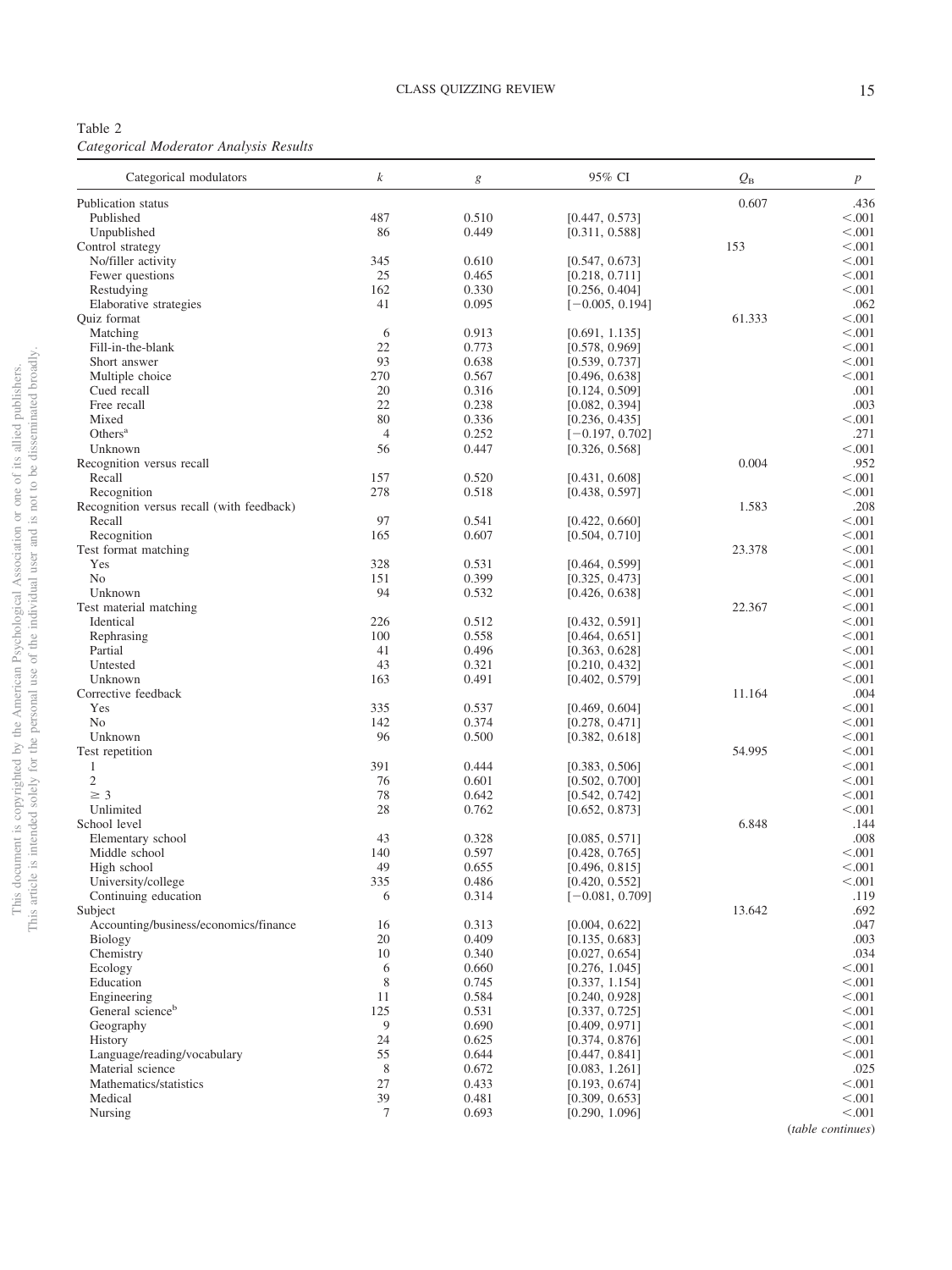### Table 2 (*continued*)

| Categorical modulators                 | k          | $\boldsymbol{g}$ | 95% CI            | $Q_{\rm B}$ | $\boldsymbol{p}$  |
|----------------------------------------|------------|------------------|-------------------|-------------|-------------------|
| Pharmacy                               | 6          | 0.338            | $[-0.053, 0.728]$ |             | .090              |
| Physiology                             | 41         | 0.396            | [0.202, 0.590]    |             | < 0.001           |
| Psychology                             | 144        | 0.483            | [0.375, 0.591]    |             | < .001            |
| Others <sup>c</sup>                    | 17         | 0.582            | [0.311, 0.853]    |             | < 0.001           |
| Exam content type                      |            |                  |                   | 8.125       | .087              |
| Fact                                   | 337        | 0.524            | [0.453, 0.595]    |             | < 0.001           |
| Concept                                | 91         | 0.644            | [0.507, 0.781]    |             | < 0.001           |
| Problem-solving                        | 59         | 0.453            | [0.309, 0.596]    |             | < 0.001           |
| Mixed                                  | 62         | 0.424            | [0.285, 0.563]    |             | < 0.001           |
| Unknown                                | 24         | 0.350            | [0.142, 0.558]    |             | .001              |
| Administration location                |            |                  |                   | 10.103      | .006              |
| In the classroom                       | 486        | 0.514            | [0.452, 0.576]    |             | < 0.001           |
| Outside the classroom                  | 78         | 0.401            | [0.290, 0.512]    |             | < 0.001           |
| Unknown                                | 9          | 0.777            | [0.568, 0.986]    |             | < 0.001           |
| Administration timepoint               |            |                  |                   | 19.554      | < 0.001           |
| Preclass                               | 34         | 0.186            | [0.036, 0.337]    |             | .015              |
| Postclass                              | 487        | 0.536            | [0.476, 0.597]    |             | < 0.001           |
| Combination                            | 52         | 0.453            | [0.319, 0.588]    |             | < 0.001           |
| Administration mode                    |            |                  |                   | 4.297       | .637              |
| Simulation                             | 6          | 0.641            | [0.259, 1.023]    |             | .001              |
| Computer                               | 25         | 0.590            | [0.286, 0.893]    |             | < 0.001           |
| Clicker response system                | 85         | 0.549            | [0.438, 0.659]    |             | < 0.001           |
| Paper-and-pen                          | 350        | 0.494            | [0.426, 0.562]    |             | < 0.001           |
| Oral                                   | 13         | 0.452            | [0.276, 0.628]    |             | < 0.001           |
| Web-based                              | 75         | 0.447            |                   |             | < 0.001           |
| Unknown                                | 19         | 0.552            | [0.335, 0.559]    |             | < 0.001           |
|                                        |            |                  | [0.391, 0.712]    | 6.728       | .010              |
| Single versus multiple classes         |            |                  |                   |             |                   |
| Single class                           | 195<br>378 | 0.389<br>0.541   | [0.287, 0.490]    |             | < 0.001<br>< .001 |
| Multiple classes<br>Treatment duration |            |                  | [0.476, 0.606]    |             |                   |
|                                        |            |                  |                   | 9.174       | .027              |
| Single class                           | 195        | 0.385            | [0.283, 0.488]    |             | < 0.001           |
| $<$ Semester                           | 128        | 0.521            | [0.412, 0.631]    |             | < 0.001           |
| $=$ Semester                           | 234        | 0.547            | [0.465, 0.629]    |             | < 0.001           |
| $>$ Semester                           | 16         | 0.624            | [0.500, 0.748]    |             | < 0.001           |
| <b>Stake</b>                           |            |                  |                   | 3.233       | .199              |
| High                                   | 160        | 0.441            | [0.350, 0.531]    |             | < .001            |
| Low                                    | 135        | 0.477            | [0.380, 0.574]    |             | < 0.001           |
| Unknown                                | 278        | 0.548            | [0.469, 0.626]    |             | < 0.001           |
| Collaboration                          |            |                  |                   | 3.068       | .080              |
| Independent                            | 552        | 0.490            | [0.432, 0.548]    |             | < 0.001           |
| Collaborative                          | 21         | 0.653            | [0.472, 0.835]    |             | < 0.001           |
| Experimental design                    |            |                  |                   | 36.037      | < 0.001           |
| Within-subjects                        | 227        | 0.674            | [0.592, 0.757]    |             | < 0.001           |
| Between-subjects                       | 346        | 0.415            | [0.348, 0.481]    |             | < 0.001           |
| Instructor matching                    |            |                  |                   | 9.813       | .007              |
| Same                                   | 469        | 0.459            | [0.396, 0.523]    |             | < 0.001           |
| Different                              | 29         | 0.527            | [0.308, 0.747]    |             | < 0.001           |
| Unknown                                | 75         | 0.670            | [0.547, 0.793]    |             | < 0.001           |

*Note.*  $Q_B$  represents heterogeneity for between-levels moderator tests.

<sup>a</sup> Others includes Old/new recognition  $(k = 1)$ , True/False judgment  $(k = 1)$ , and Short essay  $(k = 2)$ . <sup>b</sup> In some studies (e.g., McDaniel, Agarwal, Huelser, McDermott, & Roediger, 2011), elementary, middle, and high school students studied general science topics (such as water science, sun, food science, the greenhouse effect, etc.). Such courses were classified into the General science category. <sup>c</sup> Others include eight subjects: Aerospace ( $k = 1$ ), Computer Science  $(k = 2)$ , Communication  $(k = 3)$ , Genetics  $(k = 1)$ , Law  $(k = 3)$ , Physics  $(k = 4)$ , Politics  $(k = 1)$ , and Research Methods  $(k = 2)$ .

after class), Restudying (they restudied lecture content or reread textbooks, class notes, or lecture summaries), Fewer questions (students in the control condition were tested on fewer questions compared with those in the treatment condition), and Elaborative strategies (other study strategies).<sup>5</sup> Control strategy significantly modulated the effect,  $Q(3) = 153$ ,  $p < .001$ , with the largest enhancement against No/Filler activity  $(g = 0.610 \; [0.547, 0.673]$ ,  $p < .001$ ) and smallest against Elaborative strategies ( $g = 0.095$  $[-0.005, 0.194]$ ,  $p = .062$ ). Further analyses revealed that quizzing produced larger learning gains when compared with No/Filler

activity than when compared with Restudying  $(g = 0.330 \, [0.256,$ 0.404],  $p < .001$ ,  $Q(1) = 101$ ,  $p < .001$ , which is consistent with the additional exposure explanation. However, it is worth highlighting that additional exposure cannot fully explain the class-

<sup>5</sup> Elaborative strategies included many varieties, such as concept mapping, note-taking, summarizing, and so on. These strategies had few effect sizes and hence were combined into a single category. We term this category Elaborative strategies because they generally involve more elaborative processing than passive restudying.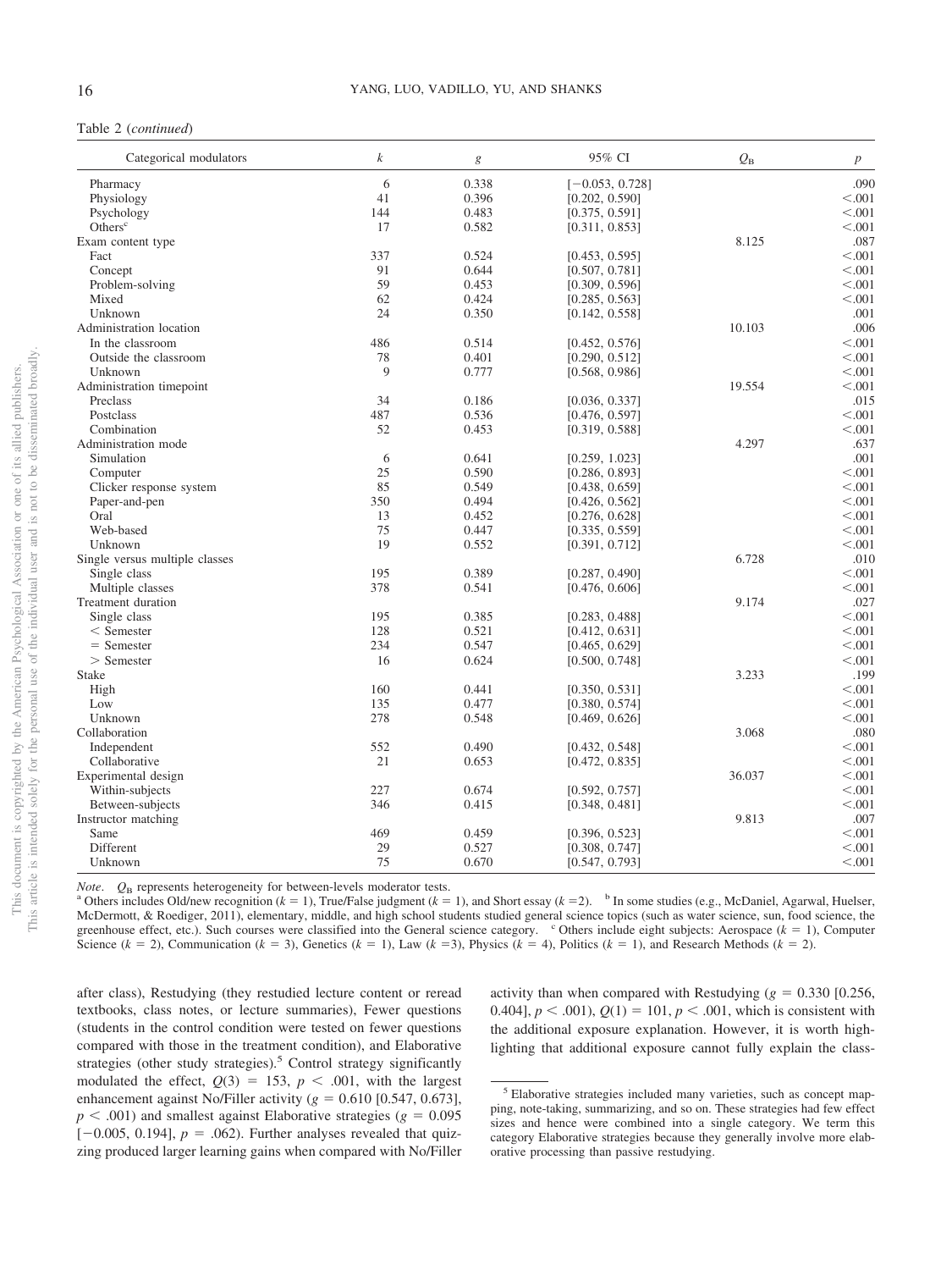| Table 3                               |  |  |
|---------------------------------------|--|--|
| Continuous Moderator Analysis Results |  |  |

| Continuous metaregression models    | β        | 95% CI              | $Q_{\rm B}$ | p       |
|-------------------------------------|----------|---------------------|-------------|---------|
| Linear model of publication year    |          |                     | 0.091       | .763    |
| Intercept                           | $-0.661$ | $[-8.228, 6.907]$   |             | .864    |
| Publication year                    | 0.0006   | $[-0.0032, 0.0043]$ |             | .763    |
| Linear model of test repetition     |          |                     | 17.310      | < .001  |
| Intercept                           | 0.390    | [0.310, 0.469]      |             | < 0.001 |
| Test repetition                     | 0.083    | [0.044, 0.122]      |             | < .001  |
| Linear model of female gender ratio |          |                     | 0.321       | .571    |
| Intercept                           | 0.533    | [0.267, 0.798]      |             | < 0.001 |
| Female gender ratio                 | $-0.115$ | $[-0.515, 0.284]$   |             | .571    |
| Linear model of NCM                 |          |                     | 5.899       | .015    |
| Intercept                           | 0.417    | [0.316, 0.518]      |             | < 0.001 |
| <b>NCM</b>                          | 0.008    | [0.002, 0.014]      |             | .015    |
| Quadratic model of NCM              |          |                     | 6.860       | .032    |
| Intercept                           | 0.446    | [0.324, 0.567]      |             | < 0.001 |
| <b>NCM</b>                          | $-0.002$ | $[-0.023, 0.019]$   |             | .880    |
| NCM <sup>2</sup>                    | 0.0003   | $[-0.0003, 0.0008]$ |             | .343    |

*Note.*  $Q_B$  represents heterogeneity for between-levels moderator tests. NCM = number of class meetings.

room testing effect because class quizzing more effectively facilitated learning than restudying.

**Test format in quizzes.** The included effects came from different test formats in quizzes which were classified into nine categories (see Table 2). The modulating effect of test format was significant,  $Q(8) = 61.333$ ,  $p < .001$ , with Matching producing the largest benefit ( $g = 0.913$  [0.691, 1.135],  $p < .001$ ) and Free recall generating the smallest  $(g = 0.238 \, [0.082, 0.394], p = .003)$ . Importantly, Multiple-choice tests produced significant enhancement ( $g = 0.567$  [0.496, 0.638],  $p < .001$ ), mitigating the concern about their effectiveness (Fazio, Agarwal, Marsh, & Roediger, 2010; Roediger & Marsh, 2005).

Further analyses were conducted to test the main prediction of the retrieval effort theory: difficult recall tests should yield larger enhancement than easy recognition ones. One hundred thirty-eight effects were excluded from the following analyses because they either involved a mixture of different formats  $(k = 80)$ , did not report quiz format  $(k = 56)$ , or the reported formats were short essay  $(k = 2)$ . The remaining 435 effects were grouped into two categories: (a) Recall  $(k = 157$ , including 93 for short answer, 22 for free recall, 22 for fill-in-the-blank, and 20 for cued recall) and (b) Recognition ( $k = 278$ , including 270 for multiple choice, six for matching, one for true/false judgment, and one for old/new recognition). Inconsistent with the retrieval effort theory, Recogmition tests ( $g = 0.518$  [0.438, 0.597],  $p < .001$ ) produced equivalent learning gain as Recall tests ( $g = 0.520$  [0.431, 0.608],  $p <$ .001),  $Q(1) = 0.004$ ,  $p = .952$ . Although this result does not support the retrieval effort theory, it should be interpreted with caution because, as noted by Rowland (2014), feedback might be important to observe larger benefits for recall tests (Kang et al., 2007).

Recall tests are generally more difficult and associated with greater recall failures than recognition tests. Hence, if corrective feedback is not provided, recognition tests in the acquisition phase may yield superior quiz performance and greater reexposure to successfully identified items than recall tests. Greater reexposure induced by recognition tests (based on the additional exposure theory) and more effective memory consolidation induced by recall tests (based on the retrieval effort theory) may cancel out, leading to an overall null difference between recognition and recall tests.

Following Rowland (2014), the above analyses were reperformed, excluding 173 effects from studies that did not provide feedback or did not report whether feedback was provided. In total, 262 effects provided feedback following quizzing and were eligible for the following analysis. Offering feedback matched reexposure between Recall and Recognition tests, and hence provided an opportunity to directly test the retrieval effort theory. The results again found no significant difference between Recognition  $(g =$ 0.607 [0.504, 0.710],  $p < .001$ ) and Recall tests ( $g = 0.541$  [0.422, 0.660],  $p < .001$ ,  $Q(1) = 1.583$ ,  $p = .208$ , providing little support for the retrieval effort theory. Overall, the above results are inconsistent with the retrieval effort theory's explanation of the classroom testing effect. We consider these results further in the Discussion.

**Test format matching.** The transfer-appropriate processing theory predicts a smaller benefit for mismatched than for matched test formats. To test this hypothesis, effects were coded into three categories based on test format consistency between quizzes and exams: Yes (matched), No (mismatched), and Unknown (quiz or exam formats were not explicitly reported), and a multilevel random-effects metaregression analysis was conducted. The result revealed a significant modulating effect of format matching,  $Q(2) = 23.378$ ,  $p < .001$ . A further analysis, in which the Unknown effects were excluded, found that matched format  $(g =$ 0.531 [0.464, 0.599],  $p < .001$ ) was associated with larger learning gains than mismatched format ( $g = 0.399$  [0.325, 0.473],  $p <$ .001),  $Q(1) = 19.633, p < .001$ . This outcome, which is consistent with what Adesope et al. (2017) observed but inconsistent with the findings of Rowland (2014), supports the transfer-appropriate processing theory's explanation of the classroom testing effect.

**Test material matching.** Effects were coded into five categories according to whether the materials in the initial test (quiz) and final assessment (exam) were identical: Identical (the same materials), Rephrasing (the same materials were tested in the quizzes and exams, while test questions were rephrased in the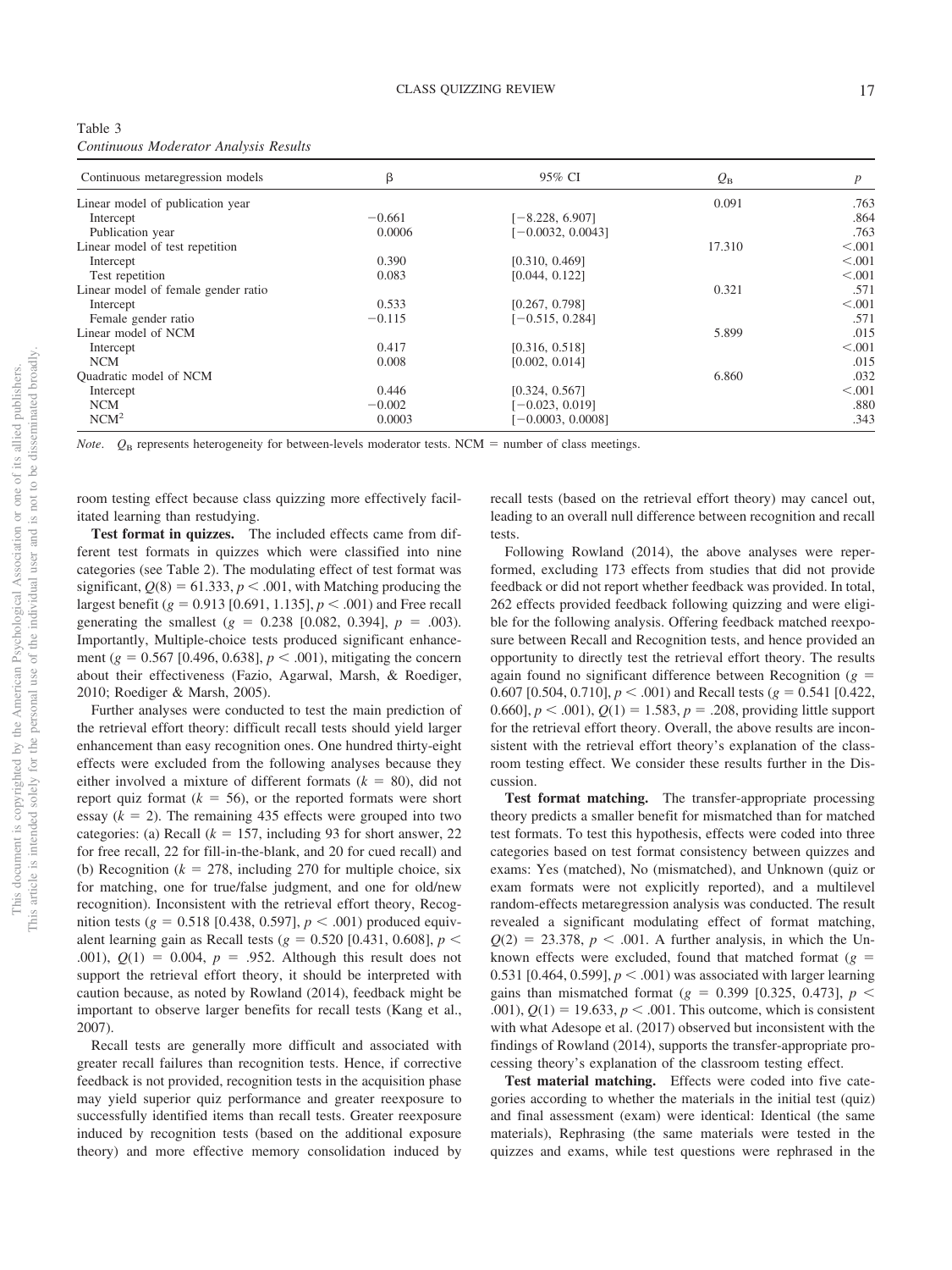exam), Partial (both quizzed and nonquizzed materials were included in the exam, but the reports did not provide sufficient information to calculate separate effect sizes for quizzed and nonquizzed materials, respectively), Untested (materials were not tested in the quizzes but tested in the exams), and Unknown (not reported). Material matching significantly modulated the testing effect,  $Q(4) = 22.367$ ,  $p < .001$ . The significant effect on rephrased questions ( $g = 0.558$  [0.464, 0.651],  $p < .001$ ) demonstrates its transferability to question rephrasing. Importantly, the enhancing effect on untested materials  $(g = 0.321 [0.210, 0.432],$  $p < .001$ ) confirms its transfer to untested material: class quizzing not only benefits retention of tested but also retention of untested materials.

**Corrective feedback.** According to whether corrective feedback was offered or not, the effects were assigned into three categories: Yes (feedback provided), No (feedback not provided), and Unknown (not reported). Recall that Rowland (2014) found that corrective feedback doubles the benefits of testing but Adesope et al. (2017) observed that corrective feedback does not add any additional value. A multilevel random-effects metaregression analysis found that corrective feedback significantly modulated the classroom testing effect,  $Q(2) = 11.164$ ,  $p = .004$ . Consistent with Rowland (2014), offering corrective feedback following quizzes ( $g = 0.537$  [0.469, 0.604],  $p < .001$ ) boosted the enhancement compared with not providing feedback  $(g = 0.374)$  $[0.278, 0.471], p < .001$ ,  $Q(1) = 10.849, p = .001$ , justifying the provision of corrective feedback following class quizzes. This finding is also consistent with the additional exposure theory: Corrective feedback induces greater reexposure and larger learning gains.

**Test repetition.** The numbers of test repetitions (i.e., how many times the same information was repeatedly tested in the quizzes) were assigned into four categories: 1, 2,  $\geq$  3, and Unlimited.<sup>6</sup> The testing effect differed significantly across these four categories,  $Q(3) = 54.995$ ,  $p < .001$ . Importantly, learning gains increased across items quizzed once  $(g = 0.444 \, [0.383, 0.506],$  $p < .001$ ), twice ( $g = 0.601$  [0.502, 0.700],  $p < .001$ ), and three times or more  $(g = 0.642 \; [0.542, 0.742], p < .001)$ . Quizzes that permitted unlimited attempts also yielded significant enhancement,  $g = 0.762$  [0.652, 0.873],  $p < .001$ .

To further explore the relationship between test repetition and the testing effect, a continuous multilevel metaregression analysis was conducted, in which *g*s were regressed onto the number of test repetitions (ranging from 1–6). The Unlimited effects  $(k = 28)$ were excluded from this analysis. The detailed results are reported in Table 3 and visually depicted in Figure 8. There was a positive relationship between these two variables,  $\beta = 0.083$  [0.044, 0.122],  $Q(1) = 17.310$ ,  $p < .001$ , indicating that every additional test increased *g* by 0.083.

Overall, these results confirm that the more occasions on which class content is quizzed, the larger the learning gains. Although this finding is inconsistent with what Adesope et al. (2017) found, it is in line with what many empirical studies have documented (e.g., Roediger & Karpicke, 2006b).

School level. School level was coded into five categories: Elementary school, Middle school, High school, University/College, and Continuing education.<sup>7</sup> The magnitude of the testing effect did not vary significantly across school levels,  $Q(4)$  = 6.848,  $p = .144$ . Testing produced significant enhancement in



*Figure 8.* Bubble plot depicting the relationship between test repetition and the testing effect. Bubble sizes represent the relative weights of the effects and error bars represent the 95% CI of the regression trend. See the online article for the color version of this figure.

elementary school ( $g = 0.328$  [0.085, 0.571],  $p = .008$ ), middle school ( $g = 0.597$  [0.428, 0.765],  $p < .001$ ), high school ( $g =$ 0.655 [0.496, 0.815],  $p < .001$ ), and university/college ( $g = 0.486$ ) [0.420, 0.552],  $p < .001$ ). Testing also numerically (although nonsignificantly) enhanced learning outcomes in continuing education  $(g = 0.314 [-0.081, 0.709], p = .119)$ . We further assess the nonsignificant enhancement for continuing education in the Discussion.

**Gender.** To explore the modulating role of gender, a continuous multilevel random-effects metaregression analysis was conducted, in which *g*s were regressed onto the reported female ratio (i.e., the proportion of female students contributing to each effect, ranging from 0 to 1). In total, 211 effects were included in this analysis and the other 362 were excluded for not reporting gender information. The results revealed no significant relationship between these two variables,  $\beta = -0.115$  [ $-0.515$ , 0.284],  $Q(1)$  =  $0.321, p = 0.571$  (see Figure 9), indicating little role of gender in the classroom testing effect. Stated differently, male and female students benefited from testing to a comparable extent.

**Subject.** The classroom testing effect has been explored in 31 different academic subjects. Given that some subjects had a small number (fewer than five) of effects, which might result in low statistical power to produce reliable results, we combined several

<sup>&</sup>lt;sup>6</sup> In some studies (e.g., Trumbo, Leiting, McDaniel, & Hodge, 2016), quiz questions were made available to students online and they were allowed unlimited attempts to answer the test questions.

<sup>&</sup>lt;sup>7</sup> Several studies explored the testing effect on professionals attending academic workshops for continuing education (e.g., McConnell, Hou, Panju, Panju, & Azzam, 2018).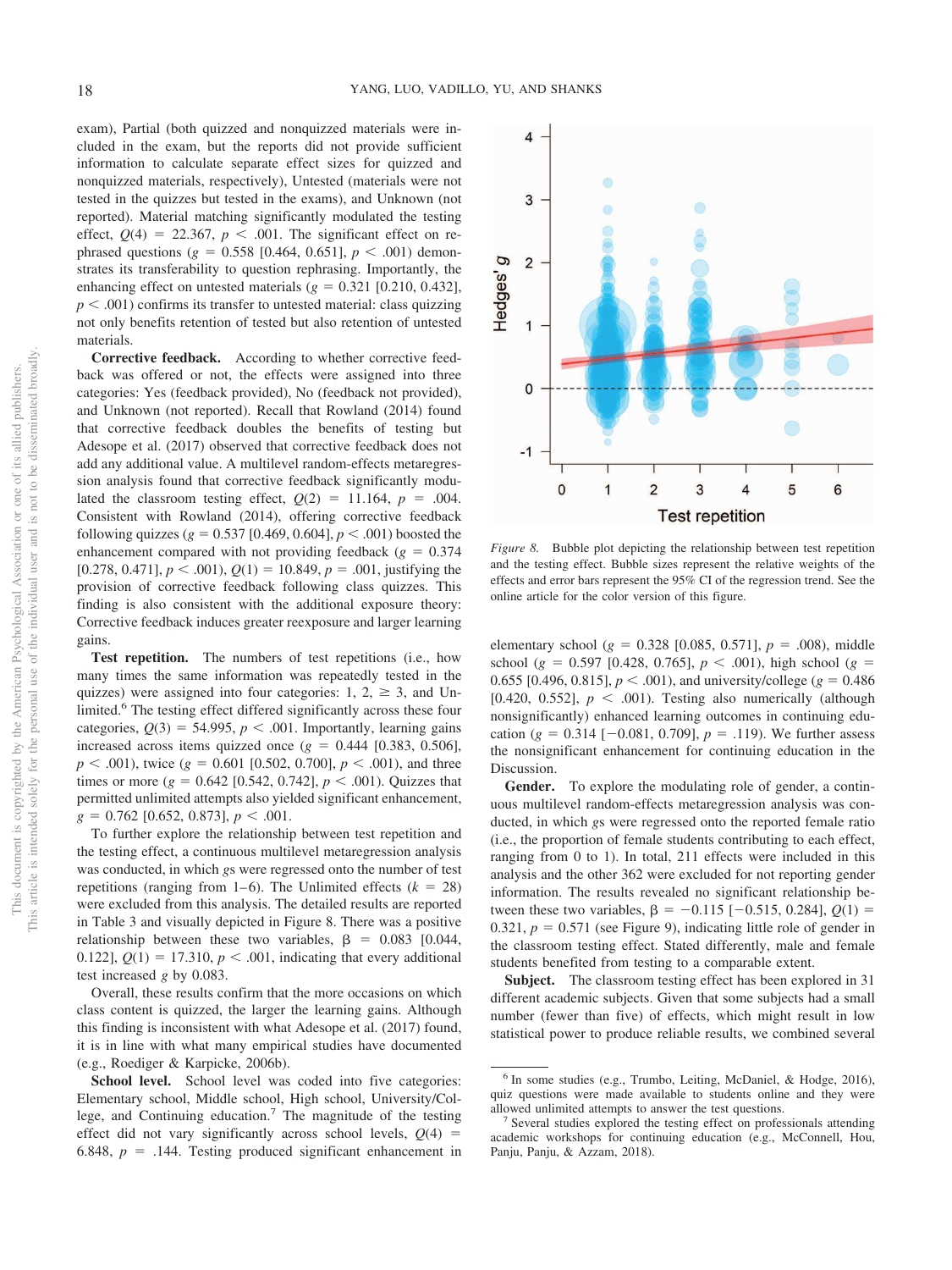

*Figure 9.* Bubble plot depicting the relationship between female gender ratio and the testing effect. Bubble sizes represent the relative weights of the effects and error bars represent the 95% CI of the regression trend. See the online article for the color version of this figure.

subjects with small numbers of reported effects into a single category. In total, the effects were aggregated into 18 categories (see Table 2). The moderator analysis found no significant modulating role of Subject,  $Q(17) = 13.642$ ,  $p = .692$ , indicating that the testing effect generalizes across different subjects to an approximately similar degree.

**Exam content type.** The effects were coded into four subsets by final assessment (exam) content type: Fact learning (e.g., vocabulary words, historical events), Concept learning (e.g., statistical/mathematical concepts, text comprehension), Problem-solving (e.g., how to implement learned clinical techniques in new scenarios), Mixed (i.e., a mixture of different types of learning), and Unknown (not reported). Exam content did not significantly modulate the testing effect,  $Q(4) = 8.125$ ,  $p = .087$ . Importantly, testing significantly potentiated all types of learning  $(g = 0.524)$ [0.453, 0.595],  $p < .001$ , for Fact learning;  $g = 0.644$  [0.507, 0.781],  $p < .001$ , for Concept learning;  $g = 0.453$  [0.309, 0.596],  $p < .001$ , for Problem-solving;  $g = 0.424$  [0.285, 0.563],  $p < .001$ , for Mixed learning), indicating that class quizzing not only facilitates retention of factual knowledge but also boosts conceptual learning and problem-solving. These results run counter to the claim that testing is a purely "drill-and-kill" strategy.

**Administration location.** Effects were coded into three categories according to whether quizzes were administered in or out of the classroom: In the classroom, Outside the classroom, and Unknown (not reported). Administration location significantly altered the benefits of quizzing,  $Q(2) = 10.103$ ,  $p = .006$ . Importantly, as shown in Table 2, quizzes administered in the classroom significantly boosted attainment,  $g = 0.514$  [0.452, 0.576],  $p < .001$ , mitigating the worry that administering quizzes in the classroom may impair learning because it reduces available teaching time.

Next, we explore which type of quiz is more efficient: quizzes administered in versus outside the classroom. After removing the Unknown effects, a further multilevel random-effects metaregression analysis was conducted, which showed that quizzes administered in the classroom  $(g = 0.514)$  were associated (at a marginally significant level) with larger learning benefits than those completed outside the classroom ( $g = 0.401$  [0.290, 0.512],  $p < .001$ ),  $Q(1) = 3.812, p = .051.$ 

**Administration timepoint.** Based on the timing of quiz administration in relation to the presentation of class content, the effects were coded into three groups: Preclass (quizzes administered before teaching), Postclass (after teaching), and Combination (quizzes administered both before and after teaching). Administration timepoint had a significant influence on the magnitude of the classroom testing effect,  $Q(2) = 19.554$ ,  $p < .001$ . Importantly, the enhancing effect of preclass quizzes was significant  $\alpha$  (although modest),  $g = 0.186$  [0.036, 0.337],  $p = .015$ , which goes some way toward settling the debate about whether preclass quizzes can aid student learning.

To explore whether quizzes should be administered before or after the teaching session, a further moderator analysis was conducted, in which Combination effects  $(k = 52)$  were removed. The results showed that Postclass quizzes  $(g = 0.536 [0.476, 0.597],$  $p < .001$ ) induced greater learning gains than Preclass ones ( $g =$ 0.186),  $Q(1) = 8.397$ ,  $p = .004$ , indicating that quizzes administered after teaching are more effective than ones presented prior to teaching.

**Administration mode.** Administration mode was coded into seven categories: Clicker response system, Computer,<sup>8</sup> Online, Simulation (quizzes simulating a real situation),<sup>9</sup> Pen-and-paper, Oral (teachers orally deliver quiz questions and students respond orally), and Unknown (not reported). Quiz administration modality did not significantly modulate the testing effect,  $Q(6) = 4.297$ ,  $p =$ .637, indicating that test-enhanced learning does not depend on administration modality.

**Single versus multiple classes.** As discussed above, effects obtained from a single class (i.e., a single study-test cycle) might largely result from the direct benefit of testing (i.e., consolidation of studied/tested information), whereas effects obtained from multiple classes (i.e., multiple study-test cycles) might originate from a combination of direct and indirect forward benefits of testing. Hence, it is reasonable to expect larger testing benefits if the testing treatment is implemented across multiple classes than if it is conducted in a single class. To test this expectation, we coded

<sup>&</sup>lt;sup>8</sup> Computer quizzes (e.g., Raupach et al., 2016) were typically administered on personal computers at a specific time (e.g., during a class) and place (e.g., in the classroom) and were different from Online ones, which were administered via the internet and students accessed them whenever or wherever they chose.

<sup>9</sup> For instance, Kromann, Jensen, and Ringsted (2009) assessed the testing effect on medical students' learning of resuscitation skills. In the quizzes, students were provided six cardiac arrest scenarios and required to perform the resuscitation treatment.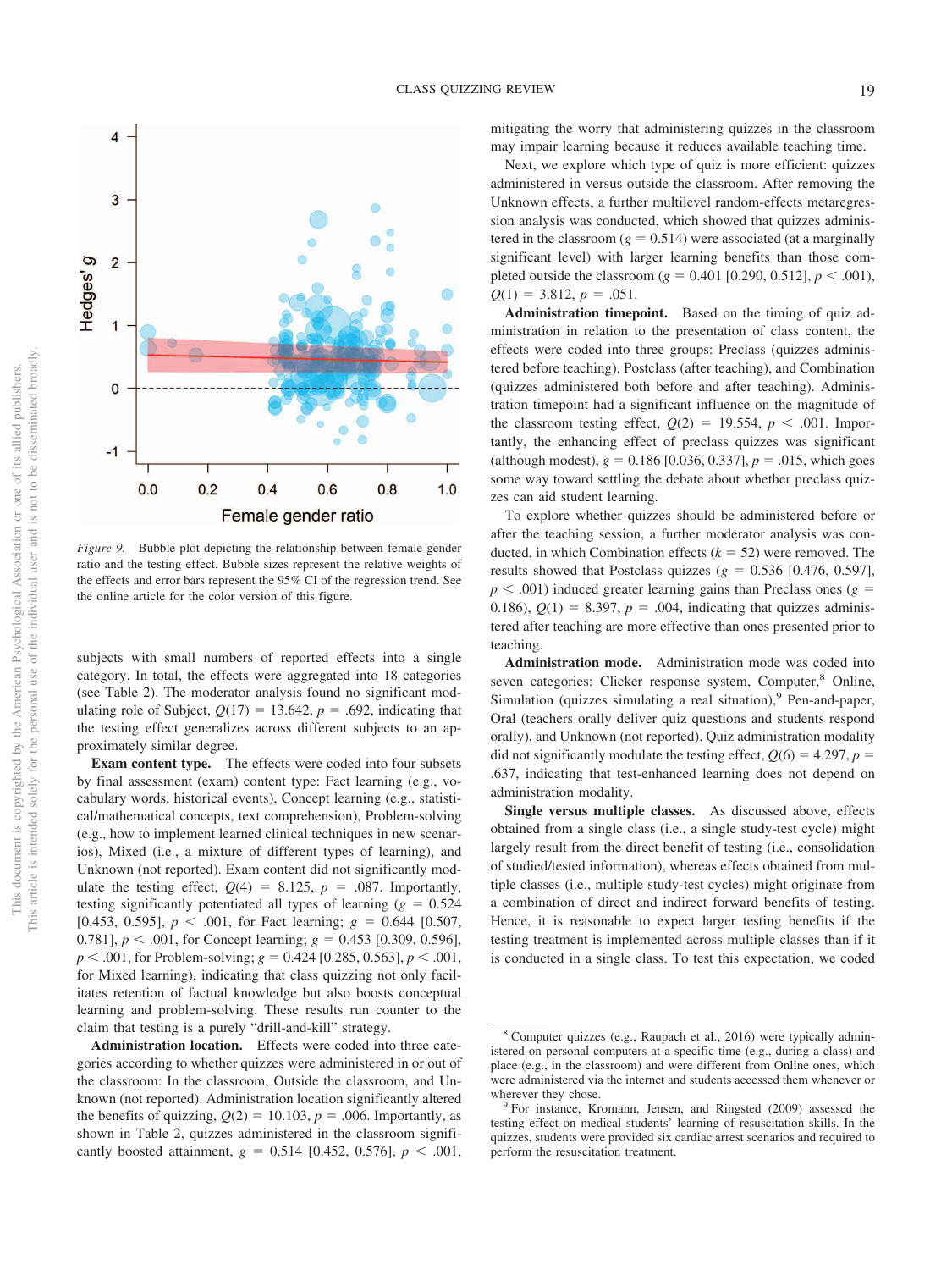This document is copyrighted by the American Psychological Association or one of its allied publishers. This article is intended solely for the personal use of the individual user and is not to be disseminated broadly.

This document is copyrighted by the American Psychological Association This article is intended solely for the personal use of the individual user and

 $\rm \overline{o}$ .g

not to be disseminated broadly one of its allied publishers.

the effects into two categories: (a) Single class<sup>10</sup> and (b) Multiple classes, and conducted a multilevel random-effects metaregression analysis. The results confirmed this expectation, with larger learning gains for Multiple classes ( $g = 0.541$  [0.476, 0.606],  $p < .001$ ) than Single classes ( $g = 0.389$  [0.287, 0.490],  $p < .001$ ),  $Q(1) =$  $6.728, p = .010.$ 

**Treatment duration.** Recall that the motivation theory makes two contrasting predictions regarding the relationship between treatment duration and test-enhanced learning: (a) a linear increase and (b) an inverted U-shape. Several regression analyses were run to test these two predictions.

Treatment duration was coded into four levels: Single class (treatment administered in a single class session),  $\leq$  Semester (treatment lasting longer than a single class and less than a whole  $s$ emester), = Semester (treatment lasting a whole semester), and  $>$ Semester (treatment lasting longer than a semester). Treatment duration had a significant effect,  $Q(3) = 9.174$ ,  $p = .027$ . Figure 10 depicts the trend of the classroom testing effect as a function of treatment duration. As clearly shown, testing benefits systematically increased from single class treatments  $(g = 0.385 \, [0.283,$ 0.488],  $p < .001$ ), treatments lasting less than a semester ( $g =$ 0.521 [0.412, 0.631],  $p < .001$ ), treatments lasting a whole semester  $(g = 0.547 \; [0.465, 0.629], p < .001)$ , to those lasting longer than a semester  $(g = 0.624 [0.500, 0.748], p < .001)$ . Overall, the results demonstrate a linear increasing function.

Continuous multilevel metaregression analyses were conducted to explore the relationship between the number of class meetings (NCMs; i.e., how many times students met for class) and *g*s. In total, 338 effects were included in the analyses below, and the remaining 235 effects were excluded because of not reporting NCMs. A linear continuous multilevel random-effects metaregression analysis was conducted to regress *g*s onto NCMs. The results



demonstrated a positive relationship between them,  $\beta = 0.008$ [0.002, 0.014],  $Q(1) = 5.899$ ,  $p = .015$  (see Table 3 and Figure 11A), indicating that every additional class meeting increased *g* by 0.008. This linear increase trend supports the first prediction of the motivation theory.

A quadratic continuous multilevel random-effects metaregression was conducted to assess the second prediction of the motivation theory, in which we regressed *g*s onto NCMs and the second power of NCMs (i.e., NCM<sup>2</sup>). The result showed a U-shaped (rather than inverted U-shaped) function relating NCMs to the classroom testing effect,  $Q(2) = 6.860$ ,  $p = .032$  (see Table 3 and Figure 11B), which does not support the second prediction of the motivation theory.

A likelihood ratio (LR) test was run to compare the goodness of fit between the linear and quadratic models and found no significant difference in their fit goodness,  $LR = 1.571$ ,  $p = .210$ . Because the linear model is simpler than the quadratic model and they did not differ significantly in their fit, we hence conclude that the magnitude of the classroom testing effect increases approximately linearly as a function of NCMs.

**Stake.** Stake level (i.e., whether quiz performance was incorporated into final course grades or additional awards were offered for superior quiz performance) was coded into three categories: High (performance was incorporated or extra awards were offered), Low (performance was not incorporated nor rewarded), and Unknown (not reported). There was no reliable difference among these three categories,  $Q(2) = 3.233$ ,  $p = .199$ . Both high-stake  $(g = 0.441 [0.350, 0.531], p < .001)$  and low-stake  $(g = 0.477)$ [0.380, 0.574],  $p < .001$ ) quizzes significantly aided student learning, and there was no significant difference in their effectiveness,  $Q(1) = 0.541$ ,  $p = 0.462$ , when the Unknown category was omitted. Overall, these results imply that stake level plays little role in modulating the testing effect and that even low-stake quizzes can reliably promote learning.

**Collaboration.** The effectiveness of collaborative and independent quizzing was compared, but no significant difference was detected  $(g = 0.653 [0.472, 0.835], p < .001$ , for collaborative quizzing;  $g = 0.490$  [0.432, 0.548],  $p < .001$ , for independent quizzing),  $Q(1) = 3.068$ ,  $p = .080$ , implying that independent and collaborative quizzes produce comparable benefits. For reasons to be elucidated in the Discussion, we suggest these results should be interpreted with caution.

**Experimental design.** Experimental design had two levels: (a) Within-subjects and (b) Between-subjects. Contrary to what both Rowland (2014) (that Between-subjects manipulations are associated with greater learning enhancement than Within-subjects manipulations) and Adesope et al. (2017) (no difference) found, the current analysis found that Within-subjects designs  $(g = 0.674)$ [0.592, 0.757],  $p < .001$ ) were associated with larger effect sizes than Between-subjects designs  $(g = 0.415 [0.348, 0.481], p <$ 

<sup>&</sup>lt;sup>10</sup> In some studies, researchers (or teachers) might ask students to study some foreign words in a class. Then, in the next class, some students might take a quiz on those studied words while others restudied the words. In a class one week later, all students took a final exam on the words. Even though the study, quiz, and exam phases took place in different classes, such studies were coded as Single class because all words were studied in a single class rather than in repeated study-quiz cycles with different materials studied in each cycle.

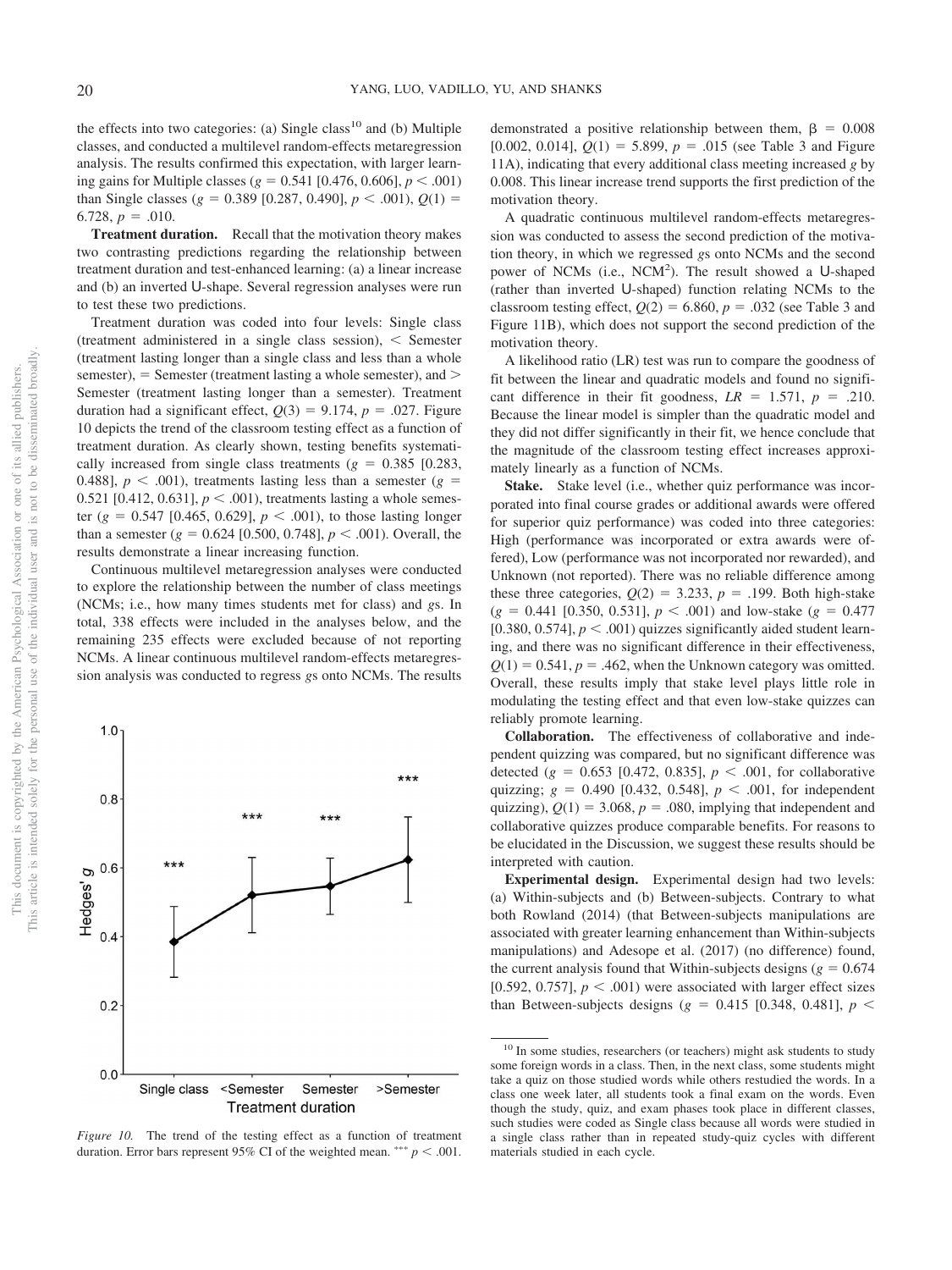

*Figure 11.* (A) Bubble plot depicting the linear relationship between the testing effect and NCMs (number of class meetings). (B) Quadratic relationship between the testing effect and NCMs. Bubble sizes represent the relative weights of the effects, and error bars represent the 95% CI of the regression trend. See the online article for the color version of this figure.

.001),  $Q(1) = 36.037, p < .001$ . This pattern is consistent with the widely established advantage of within-subjects designs (Gravetter & Forzano, 2011). In such studies, individual differences in students' overall learning abilities and many other psychological characteristics (such as motivation and learning interest) are controlled, minimizing error variance and increasing the estimated effect sizes (Allen, 2017; Thompson & Campbell, 2004).

**Instructor consistency.** According to whether students in the treatment and control conditions were taught by the same instructor(s), the effects were coded into three categories: Same, Different, and Unknown (not reported). Although the effects were heterogeneous across the three categories,  $Q(2) = 9.813$ ,  $p = .007$ , there was no significant difference between Same  $(g = 0.459)$ [0.396, 0.523],  $p < .001$ ) and Different ( $g = 0.527$  [0.308, 0.747],  $p < .001$ ) instructors,  $Q(1) = 0.307$ ,  $p = .580$ , implying little modulating effect of instructor consistency.

#### **Discussion**

Test-enhanced learning has been explored in over a century of research and, especially in the past decade, has received an exponential increase of attention. The power of testing in promoting learning is substantial, despite the fact that learners, teachers, and policymakers tend to lack comprehensive metacognitive insight into the beneficial effects of testing. Indeed it is even argued by some that testing (quizzing) in the classroom should be kept to a minimum. Hence, comprehensive reviews are required to provide the best possible evidence about and to promote the practical application of testing. At least 90 reviews have been conducted to pursue these aims. However, only seven of them reported formal meta-analyses. Five mainly focused on laboratory research, which lacks ecological validity and might have limited applicability. For the other two meta-analyses concentrating on the classroom testing

effect, one was published nearly 30 years ago (Bangert-Drowns et al., 1991) and the other only included studies undertaken in high school or university/college Psychology classes (Schwieren et al., 2017). Extending prior research, the current review conducted an up-to-date meta-analysis particularly focusing on the classroom testing effect across the full range of academic subjects and different levels of education.

In total, the current review assessed 19 important questions about test-enhanced learning in the classroom (see Table 1). The findings bear significant implications for practical application of test-enhanced learning and for deepening our understanding of the mechanisms underlying the effect. Below, we first briefly summarize the main research findings and comment on the corresponding practical implications, then discuss theoretical issues, and finally offer some suggestions for future research.

## **Summary of Research Findings and Practical Implications**

The meta-analysis found that testing (class quizzing) reliably enhances academic performance on criterion achievement assessments, and assessment scores are raised to a medium extent  $(g =$ 0.499). A positive effect of testing was detected in a majority (82.9%) of the included studies. The *p*-curve analysis demonstrated strong evidence supporting the existence of the overall effect. Five publication bias assessment tools (publication year, publication status, PET-PEESE, trim-and-fill, and 3PSM) were employed to detect potential bias in the included effects, and none revealed noteworthy evidence of publication bias.

The magnitude of the meta-analytic effect  $(g = 0.499)$  merits some commentary. Some recent large sample studies demonstrated that the *SD*s of grade point average (GPA) in high schools and universities are about 0.60 – 0.70 (e.g., Fajnzylber, Lara, & León,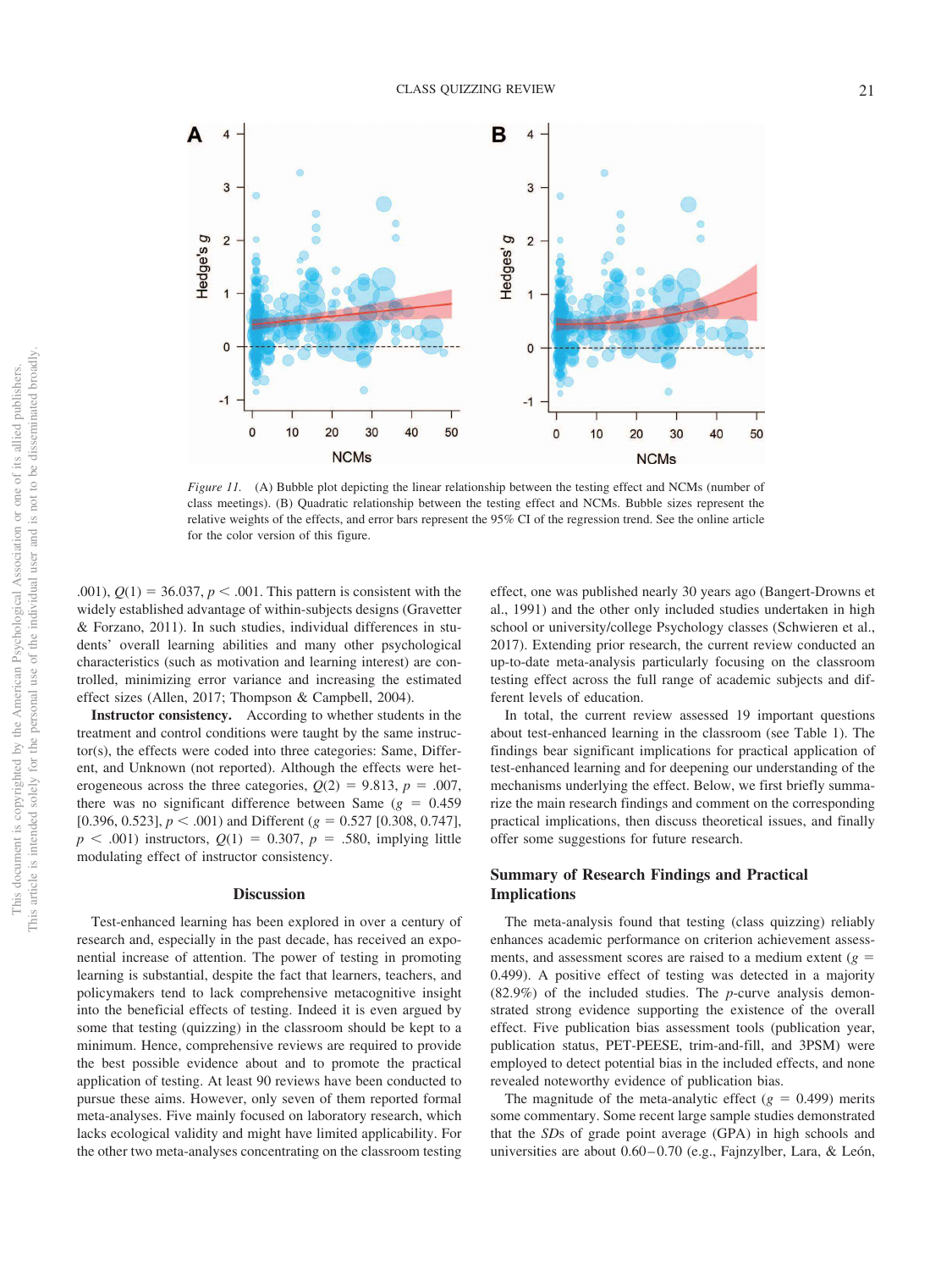2019; Westrick, 2017). Hence, an effect size of  $g = 0.499$  can be roughly translated into a change in GPA of about  $0.30 - 0.35$ points. This is equivalent to moving from the 50th to the 69th percentile of a normal distribution. Although  $g = 0.499$  is only a medium-sized effect according to conventional descriptors, it is a notably large effect by the standards of educational interventions. An analysis of more than 800 educational meta-analyses found an average effect size of 0.40 (Hattie, 2009), and a meta-analysis of 141 high-quality randomized control trials commissioned by two major education funding agencies found a mean effect size of 0.06, with only one trial obtaining an effect size larger than 0.5 (Lortie-Forgues & Inglis, 2019). In addition, as noted by many educators and researchers, "in real-world [educational] settings, a fifth of a standard deviation [0.20 *SD*] is a large effect" (Dynarski, 2017; Yeager et al., 2019). Against these comparators, the relatively large effect of testing on classroom learning is noteworthy and of considerable practical importance.

Categorical and continuous metaregression analyses were conducted to explore the moderators and boundary conditions of test-enhanced learning in the classroom. The results showed that testing was either significantly or numerically more effective for enhancing learning than many other strategies, such as no/filler activity ( $g = 0.610$ ), testing with fewer questions ( $g = 0.465$ ), restudying  $(g = 0.330)$ , and other elaborative strategies  $(g =$ 0.095). Although the effects were modest when comparing testing with other elaborative strategies (which were relatively few in number), the enhancement effect demonstrates that testing is numerically superior for promoting knowledge acquisition and retention (Karpicke & Blunt, 2011; Lechuga, Ortega-Tudela, & Gómez-Ariza, 2015).

Test format in quizzes significantly modulated the magnitude of test-enhanced learning, with matching tests producing the largest benefit and free recall tests the smallest. No significant difference in effectiveness was detected between recall and recognition tests, regardless of whether feedback was provided (recall:  $g = 0.541$ ; recognition:  $g = 0.607$ ) or not (recall:  $g = 0.520$ ; recognition:  $g =$ 0.518), implying that test difficulty plays little role in modulating the classroom testing effect. Test format matching between quizzes and final assessments significantly modulated the magnitude of the testing effect, with larger enhancement for consistent  $(g = 0.531)$ than for inconsistent formats  $(g = 0.399)$ , suggesting that quizzing tends to be more beneficial when test formats between quizzes and exams are matched.

Quizzing not only benefitted memorization of tested  $(g = 0.512)$ but also of untested materials  $(g = 0.321)$ , indicating the transferability of the testing effect to untested materials. The significant enhancing effect on untested materials is inconsistent with the null effect reported by Pan and Rickard (2018). As discussed in the Introduction, two explanations may explain this divergence. The first is that the current review included a greater number of effects  $(k = 43)$  than in Pan and Rickard (2018)  $(k = 17)$ , which means that the statistical power should be larger to detect a significant enhancing effect in the current review. The second explanation is semantic coherence, which has been shown to be an essential requirement to observe an enhancing effect on untested material (Little et al., 2011). Different sections of lecturing contents (and textbooks) are deeply related, but the stimuli in many of Pan and Rickard's (2018) studies were unrelated. Besides these two explanations, another potential source for this divergence is the difference in experimental procedures between laboratory and classroom research.

As discussed in the Introduction, classroom studies were typically conducted across multiple classes and involved multiple study-test cycles with different materials in each cycle, whereas laboratory studies generally involved only a single study-test cycle. Hence, besides the classic benefits of testing (i.e., testing consolidates studied information), the indirect forward benefits of testing (i.e., testing boosts new learning) may also contribute importantly to the classroom testing effect. The forward enhancing effect of testing can help to account for the divergent findings detected by the current meta-analysis and that of Pan and Rickard (2018). For instance, in classroom research, testing prospectively facilitated learning of new information in subsequent classes, and hence new materials studied in subsequent classes could benefit from prior quizzes regardless of whether they were tested or not in the subsequent quizzes.

Offering corrective feedback  $(g = 0.537)$  increased learning gains compared with not providing feedback  $(g = 0.374)$ , encouraging the recommendation that corrective feedback should routinely be provided following quizzing. Categorical and continuous metaregression analyses jointly demonstrated that the more occasions on which class content is tested, the larger the learning gains, suggesting that learners and instructors can profitably employ repeated retrieval practice. Although this finding is inconsistent with what Adesope et al. (2017) found, it is closely in line with the empirical findings documented by dozens of studies, showing that the magnitude of test-induced enhancement increases with the amount of repeated retrieval (e.g., Eriksson et al., 2011; Karpicke & Roediger, 2007b, 2008; Kornell & Bjork, 2008; McDermott, 2006; Pyc & Rawson, 2009; Roediger & Karpicke, 2006b; Soderstrom et al., 2016; Vaughn & Rawson, 2011; Wheeler & Roediger, 1992).

Testing produced significant learning gains in elementary school ( $g = 0.328$ ), middle school ( $g = 0.597$ ), high school ( $g =$ 0.655), and university/college  $(g = 0.486)$  classes, but no significant enhancing effect was detected for continuing education ones  $(g = 0.314 [-0.081, 0.709], p = .119)$ . This nonsignificant effect might result from the small number of included effects  $(k = 6)$ . In addition, all the effects for continuing education originated from a single class (workshop) treatment. As demonstrated above, the magnitude of test-enhanced learning systemically increases as a function of treatment duration. Hence, the modest enhancement for single class treatments might be another source of the modest testing effect in continuing education classes.

Although the modulating roles of gender in a variety of memory phenomena have been established and its role in test-enhanced learning has also been repeatedly explored (but with inconsistent findings), no meta-analyses have investigated this variable. To fill this gap, we regressed 211 effects onto their corresponding female gender ratios and found a nonsignificant relationship, implying equivalent benefits of testing for male and female students.

Combining the effects from 31 subjects into 18 academic subject categories, we observed that test-enhanced learning did not significantly vary across subjects, implying strong generalizability of the testing effect. A regression analysis was conducted to investigate the claim that quizzing is a "drill-and-kill" strategy which only enhances "inert knowledge" (Fey, 2012). The results showed that testing was not only beneficial for learning factual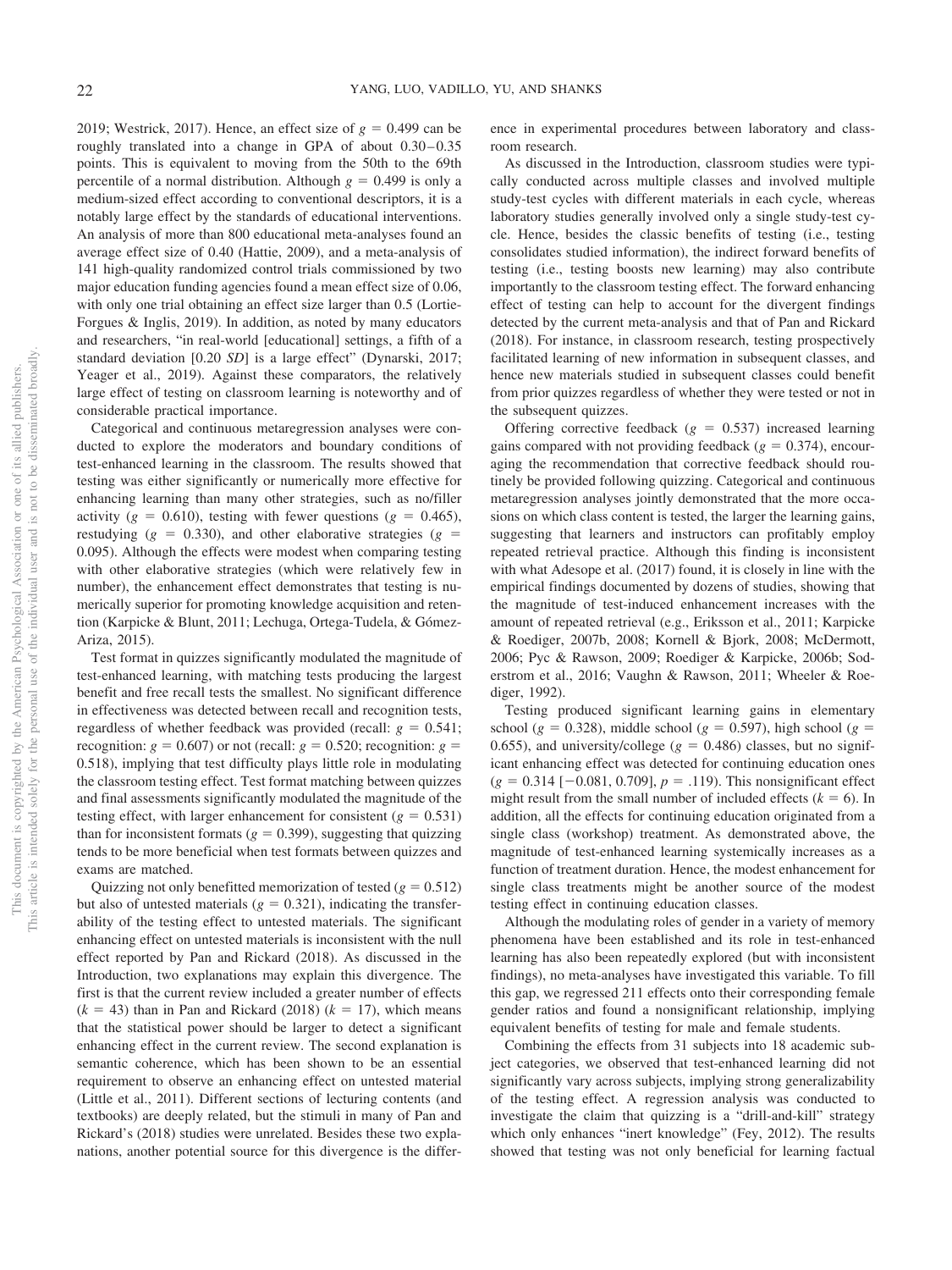knowledge  $(g = 0.524)$  but also promoted conceptual learning  $(g = 0.644)$  and facilitated problem-solving  $(g = 0.453)$ . Hence, these results counter the view that testing only consolidates inert knowledge, it can also facilitate comprehension (i.e., knowledge organization and integration; e.g., Jing et al., 2016; Roediger & Karpicke, 2006a) and knowledge transfer to aid solving new problems in unfamiliar contexts (e.g., Butler, 2010; Jacoby et al., 2010; Lee & Ahn, 2018; Yang & Shanks, 2018).

Further meta-analyses were conducted to explore where (location), when (timepoint), and how (mode) to administer quizzes to optimize the beneficial effects of testing. The results showed that quizzes administered in the classroom  $(g = 0.514)$  tend to be more effective than those administered outside the classroom  $(g =$ 0.401), implying that classroom quizzes supervised by instructors are more beneficial than those administered outside the classroom without direct supervision. Quizzes administered after teaching (postclass:  $g = 0.536$ ) were more effective than those presented prior to teaching (preclass:  $g = 0.186$ ). Administration mode had little impact, implying that the beneficial effects of testing are not tied to the mode through which retrieval practice is administered but rather to retrieval practice itself.

It is worth noting that the significant enhancing effect of testing inside the classroom  $(g = 0.514)$  tends to mitigate the concern that class quizzing displaces other class activities and impairs attainment. Stated differently, even though it should be acknowledged that administering a class quiz "borrows" time from didactic teaching, the meta-analysis suggests that this tradeoff between teaching and quizzing seems to be worthwhile.

As hypothesized, effects obtained from multiple class treatments (i.e., involving repeated study-test cycles, with new materials studied in each cycle;  $g = 0.541$ ) were significantly larger than those derived from a single class treatment  $(g = 0.389)$ . More importantly, we also observed that quizzing benefits increased from single class treatments ( $g = 0.385$ ), treatments lasting less than a semester  $(g = 0.521)$ , treatments lasting a whole semester  $(g = 0.547)$ , to those lasting greater than a semester  $(g = 0.624)$ . This linear increase was confirmed by a continuous regression analysis, which regressed *g*s onto the total number of class meetings. These consistent findings suggest that the longer the testing treatment, the larger the learning gain.

Both low-stake  $(g = 0.477)$  and high-stake  $(g = 0.441)$  quizzes significantly promoted academic achievement, with little difference in their effectiveness. Regardless of whether students answered quiz questions independently  $(g = 0.490)$  or collaboratively with their peers  $(g = 0.653)$ , testing was always beneficial and there was no significant difference between independent and collaborative testing. The difference between within-subjects ( $g =$ 0.674) and between-subjects  $(g = 0.415)$  designs was significant. Instructor consistency between the treatment and control conditions did not significantly modulate the testing effect (matched instructors:  $g = 0.459$ ; different instructors:  $g = 0.527$ ).

Overall, the above-summarized findings demonstrate the power of testing to promote students' learning in the classroom. Although testing has been met with occasional skepticism and criticism, these objections do not outweigh the extensive merits of frequent testing.

As discussed above, metacognitive unawareness of testenhanced learning, anxiety about the tradeoff between didactic teaching and class quizzing, and concerns that testing may only benefit inert knowledge might partially explain underemployment of test-enhanced learning in the classroom. Besides these factors, there may be others. For instance, some instructors may assume that students with low learning ability will benefit less or even suffer from class quizzing as their quiz performance is typically low, leading to insufficient exposure to class materials. This concern may constitute a further worry that class quizzing would exacerbate individual differences in academic performance among students with different levels of learning ability.

Even though the modulating roles of many individual differences constructs in test-enhanced learning have not been assessed in the current meta-analysis, many other studies have provided evidence to mitigate those concerns (e.g., Brewer & Unsworth, 2012; Pan, Pashler, Potter, & Rickard, 2015; Yang et al., 2020). For instance, Yang et al. (2020) recently conducted a large sample (1,032 participants) study to investigate the modulating effect of working memory capacity (WMC) on test-enhanced learning, and the results showed that individuals with low WMC benefit more from retrieval practice than those with high WMC (for related findings, see Agarwal, Finley, Rose, & Roediger, 2017), implying that testing can narrow, rather than exaggerate, individual differences in learning efficiency based on WMC. There are a few other studies demonstrating that individuals with different levels of WMC benefit equally from retrieval practice (e.g., Brewer & Unsworth, 2012; Wiklund-Hörnqvist, Jonsson, & Nyberg, 2014). Brewer and Unsworth (2012) revealed that individuals with low episodic memory ability benefit more from testing than those with high ability, and Pan et al. (2015) found that the testing effect generalizes across a range of episodic memory abilities. Brewer and Unsworth (2012) observed a larger testing effect for individuals with lower general-fluid intelligence. In total, these findings jointly underline that individuals with inferior learning or cognitive ability benefit equally or even more from retrieval practice compared with those with high ability.

Another concern instructors may have is that frequent testing provokes test anxiety (D. Steele, 2011), which is a major cause of learning difficulty (Hembree, 1988). However, recent findings run counter to this concern. For instance, Yang et al. (2020) showed strong evidence that low-stake tests have minimal influence on test anxiety. Szpunar et al. (2013) observed that frequent tests significantly allay test anxiety. A few large-scale surveys have demonstrated that the majority of college (e.g., over 90% in Sullivan, 2017) and middle school students (e.g., 70% in Agarwal et al., 2014) believe that class quizzes are likely to reduce their test anxiety.

In summary, some practitioners may have concerns about the negative influences of testing, leading to test-enhanced learning not being applied as widely as it could be. However, the current review and other recent studies jointly provide evidence to mitigate these concerns. Hence, practitioners are encouraged to consider testing as a learning tool, instead of simply regarding it as an assessment technique.

### **Theoretical Implications**

Theoretical analysis of test-enhanced learning has largely been based on laboratory research, while the majority of classroom studies have focused instead on its practical applications. Hence a novel contribution of the current review is that it aimed to test four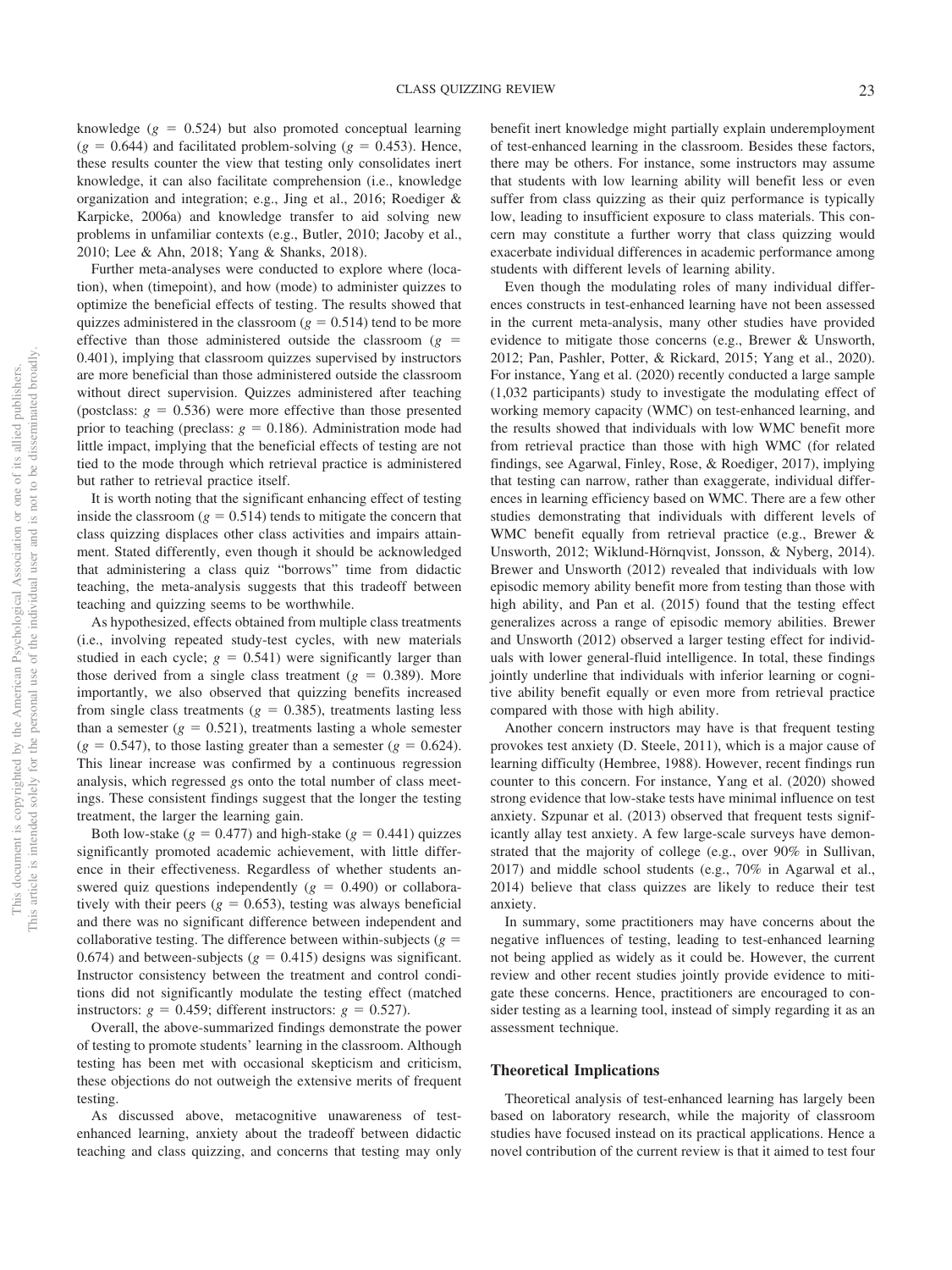major theoretical accounts of the testing effect against data collected in the field: (a) additional exposure, (b), transfer-appropriate processing, (c) retrieval effort, and (d) motivation.

**Additional exposure.** The additional exposure account hypothesizes that testing boosts learning and retention via providing greater reexposure in the treatment condition. Its major prediction has been corroborated: Testing was associated with substantially larger enhancement when compared with no/filler activity, with low reexposure  $(g = 0.610)$ , than when compared with restudying, with high reexposure  $(g = 0.330)$ . Moreover, another line of evidence also strongly supports this account: quizzing followed by corrective feedback (high reexposure;  $g = 0.537$ ) generated greater benefits than quizzing without corrective feedback (low reexposure;  $g = 0.374$ ). Although both lines of evidence provide strong support for the additional exposure account, it must be acknowledged that it cannot be the only explanation because quizzing also more effectively boosts learning attainment compared with restudying  $(g = 0.330)$ .

**Transfer-appropriate processing.** The transfer-appropriate processing explanation assumes that testing facilitates subsequent retrieval because the contexts in the initial learning and final assessment phases are more similar in the treatment condition than in the control condition. Accordingly, it predicts that the magnitude of testing benefits ought to be larger when the test formats in the acquisition and final assessment phases are matched. This prediction was confirmed by the finding that consistent test formats  $(g = 0.531)$  were associated with a significantly larger effect size than mismatched formats  $(g = 0.399)$ .

**Retrieval effort.** The retrieval effort theory proposes that the level of test-enhanced learning is dependent on how demanding the retrieval processes are in the initial tests. It predicts that difficult tests (e.g., recall tests) should more effectively boost memory storage and retrieval strength than easy tests (e.g., recognition tests). However, the current analysis observed that recognition tests  $(g = 0.518)$  produced equivalent enhancement as recall tests  $(g = 0.520)$ . This finding must be interpreted with caution as additional exposure might contribute to the null difference: Some tests provided no feedback, hence reducing exposure to the learning materials. To mitigate the possibility that feedback provision was confounded with test type, another analysis was conducted on the effects for which corrective feedback was offered (hence equating exposure). The result again showed little difference between recall  $(g = 0.541)$  and recognition  $(g = 0.607)$  tests (and if anything, in the wrong direction), failing to support the retrieval effort explanation (for related findings, see Adesope et al., 2017).

This approximate equivalence of the benefits of recognition and recall tests is important for a practical reason: There are several merits of recognition tests in the classroom. Answering recognition questions is quicker and hence such tests save time for teaching, and recognition quizzes are easier to administer and score with the help of technology. For instance, multiple-choice tests are frequently administered using clicker response systems or smartphones. Immediately following each question, such systems can automatically score and summarize students' responses, which then act as diagnostic feedback guiding teachers to provide corrective feedback and deliver a further illustration of the content that students do not master well. In summary, the above results do not support the retrieval effort theory's explanation of the classroom testing effect. However, it merits further examination.

**Motivation.** The motivation theory provides a viable account of the indirect forward benefits of testing (Yang et al., 2018): Testing stimulates learners to commit more effort in the subsequent learning process, which in turn boosts new learning. This theory has been tested by three analyses in the current work. The first analysis found that effects obtained across multiple classes  $(g = 0.541)$  were larger than those derived from a single class  $(g = 0.541)$ 0.389). The second is the observation that the learning gain significantly increased from single class treatments to those lasting longer than a semester. This is reconfirmed by the third analysis, which showed a positive relationship between the testing effect and NCMs. Overall, these findings supply consistent evidence supporting the motivation theory as an account for test-enhanced learning in the classroom.

A categorical regression analysis showed little difference between high  $(g = 0.441)$  and low  $(g = 0.477)$  stake quizzes. A tempting inference from this finding is that it violates the motivation explanation as high-stake tests did not produce greater learning gains than low-stake ones. We highlight however that the null difference does not directly counter the motivation theory. As discussed in the Introduction, high-stake quizzes may provoke test anxiety, which in turn counters the merits of higher motivation, leading to a null difference between high- and low-stake quizzes (Khanna, 2015). Supporting this explanation, Khanna (2015) observed that, in her Introductory Psychology course, students taking ungraded (low-stake) quizzes excelled in the final course exam compared with those taking graded (high-stake) quizzes and those taking no quizzes.

The distinction between intrinsic and extrinsic motivation should also be taken into account when interpreting the null modulating role of test stake (Ryan & Deci, 2000). Increasing test stake may raise extrinsic motivation. It is well known that the consequences of extrinsic motivation tend to be fickle and students can quickly lose interest in external rewards (Blake, 2015). Hence, increasing extrinsic motivation (by raising test stake) may have little impact on long-term learning outcomes in the classroom. Instead of affecting learning by boosting extrinsic motivation, it is possible that testing may increase students' intrinsic motivation to seek knowledge for its own sake. For instance, dissatisfaction about retrieval failures in prior quizzes and/or realization of the gap between actual learning progress and desired status may intrinsically drive students to study.

Although specific motivational mechanisms of the testing effect have been developed and investigated, this work has made remarkably little connection with the broader and very influential literature on motivation to learn (Schunk, Meece, & Pintrich, 2012). For example, it is plausible to conjecture that a practice test might influence both expectation of success in a later assessment as well as its perceived value, the two key components of the expectancyvalue theory of motivation (Wigfield & Eccles, 2000). Equally, practice tests might boost self-efficacy (Bandura, 1986; Schunk, 1991). Yet these potential links have rarely been considered or developed in the studies included in the meta-analysis. Conversely, although these general theories of motivation have inspired many interventions, little attention has been paid to testing as a means of boosting educational motivation (e.g., Lazowski & Hulleman, 2016).

In summary, the additional exposure, transfer-appropriate processing, and motivation theories are viable accounts of the class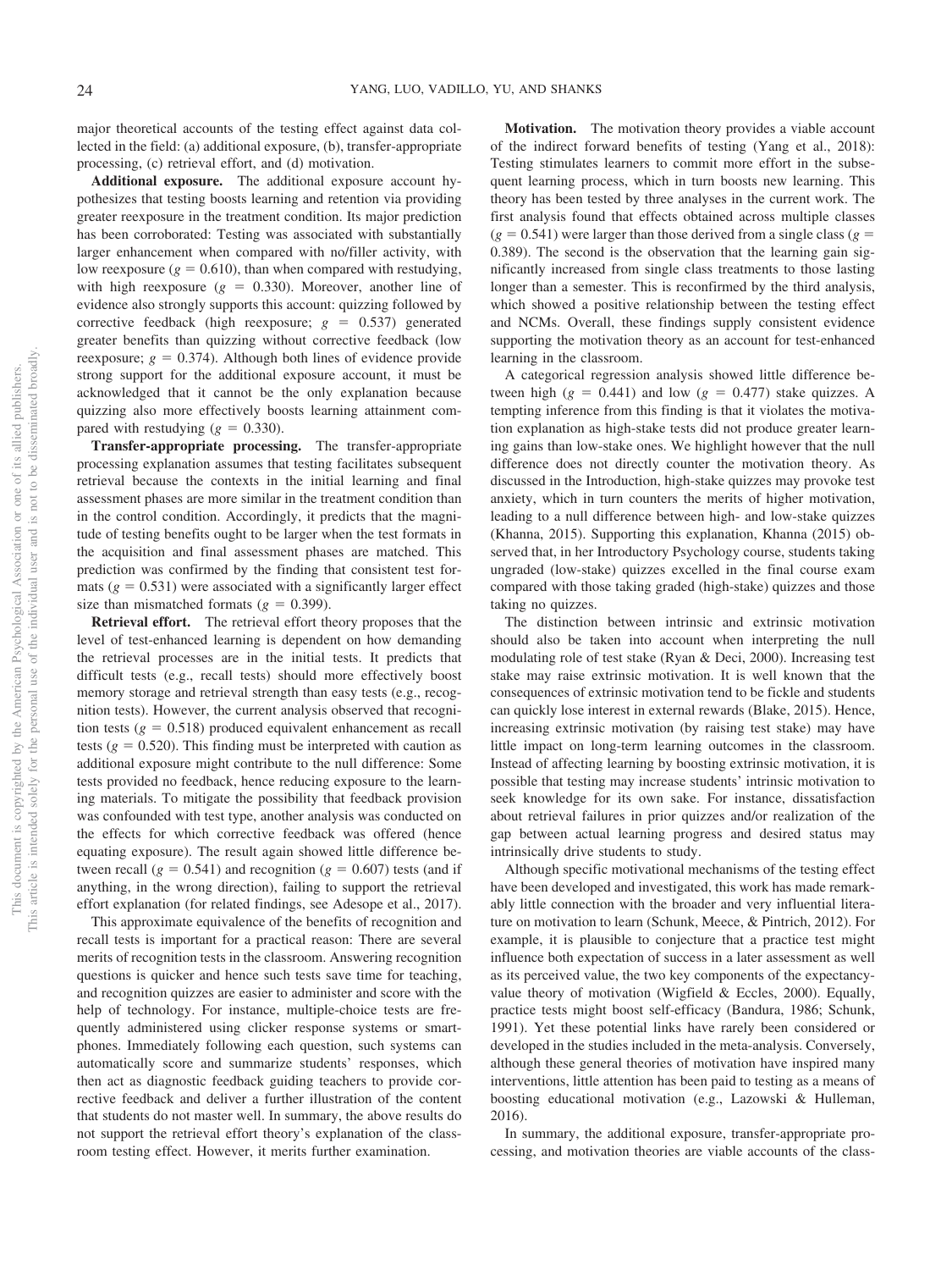room testing effect. Although no supporting evidence was obtained for the retrieval effort theory, we reiterate that the current findings do not conclusively refute it.

#### **Future Research Directions**

Although test-enhanced learning has been investigated in hundreds of studies over the last century, there remain at least five major questions awaiting further investigation. First, continuing education only contributed six effects to the current meta-analysis, suggesting that more work is needed to explore the testing effect on professional learning.

Second, an interesting outcome of the meta-analysis is the finding that testing was only marginally better than other elaborative strategies ( $g = 0.095$ ,  $p = 0.062$ ). Of course, no proponent of testing in the classroom would claim that it is the only method for enhancing learning and retention. Elaborative strategies included many methods, such as concept mapping, note-taking, summarizing, and so on, and there were relatively few effect sizes for any of these individual methods. Future research to assess in more detail what strategies match testing in effectiveness would be valuable (Heitmann, Grund, Berthold, Fries, & Roelle, 2018; Karpicke & Blunt, 2011; Rummer et al., 2017). An intriguing question is whether additive effects can be achieved by combining testing with one or another elaborative strategy (Karpicke & Bauernschmidt, 2011; Karpicke & Roediger, 2007a).

Third, although the testing effect has been extensively explored in several subjects (e.g.,  $k = 144$  for Psychology and  $k = 39$  for Medical Science), some subjects have received little attention (e.g.,  $k = 3$  for Law,  $k = 2$  for Computer Science, and  $k = 1$  for Physics), and to our knowledge its effectiveness has never been evaluated in many other subjects (e.g., Philosophy, Agriculture, and Archival Science). Hence, the generality of test-enhanced learning to other subject domains awaits future exploration.

Fourth, even though the current review detected no significant difference between collaborative and independent quizzing, the results did show a clear trend that collaborative quizzing  $(g = 0.653)$  tends to be more effective than independent quizzing  $(g = 0.490)$ . The nonsignificant difference might result from the fact that far fewer studies  $(k = 21)$  employed collaborative than independent quizzes  $(k = 552)$ . Future research could profitably pay more attention to collaborative testing and the possibility that its social dimension amplifies the benefits of retrieval practice.

Lastly, but importantly, future research should consider how to translate principles from cognitive research on test-enhanced learning into mainstream educational policy and practice. The "know– do gap," a well-known phenomenon referring to the gap between what we learn from research and what is applied in the field (Bennett & Jessani, 2011), is highly relevant to the topic of test-enhanced learning. For instance, testing is frequently recognized as an assessment *of* learning rather than an assessment *for* learning, and test-enhanced learning has not been practically implemented as widely as it could be (Geller et al., 2018; Hartwig & Dunlosky, 2012; Kornell & Bjork, 2007; McAndrew et al., 2016; Morehead et al., 2016; Yan et al., 2014). How to bridge the existing gap between research on test-enhanced learning and its practical application is a challenge that has not been systematically studied. A priority to narrow this gap should be to foster communication among researchers, learners, instructors, and policymakers (Bennett & Jessani, 2011). For instance, researchers can endeavor to translate their research into short and accessible articles or videos to make it easier to understand and more widely available. Equally if not more important is to develop and evaluate interventions to boost the employment of quizzing in the classroom.

### **Concluding Remarks**

The current review utilized multilevel random-effects models to quantitatively synthesize 573 effects from 222 research reports comprising data from 48,478 students to evaluate test-enhanced learning in the classroom. The research findings shed light on practical applications and theoretical explanations of the testing effect. In brief, the takeaway messages are:

- 1. Testing, by comparison with other strategies (such as no/ filler activity, restudying, and other elaborative strategies), overall boosts student attainment, and the enhancement is to a medium-sized extent  $(g = 0.499)$ .
- 2. Test-enhanced learning generalizes to a variety of test formats.
- 3. In the classroom, testing not only consolidates retention of content that is directly tested but also promotes memorization of untested knowledge.
- 4. Presenting corrective feedback following quizzing enhances the mnemonic benefits of testing.
- 5. The more occasions class content is tested, the larger the learning gains.
- 6. The testing effect occurs in primary (elementary), secondary (middle and high), and postsecondary (university/college) education. The effect in continuing education requires more research.
- 7. Male and female students obtain comparable learning benefits from testing.
- 8. The enhancing effect of testing applies across 18 academic subject categories.
- 9. Testing not only enhances learning of facts but also facilitates knowledge comprehension and application.
- 10. Quizzes administered in the classroom tend to be more beneficial than ones administered outside the classroom. Quizzes administered after teaching more effectively boost attainment than ones administered prior to teaching. Administration mode has minimal influence on the magnitude of the testing effect.
- 11. The longer the testing treatment, the larger the learning gains.
- 12. Stake level plays little moderating role in the classroom testing effect.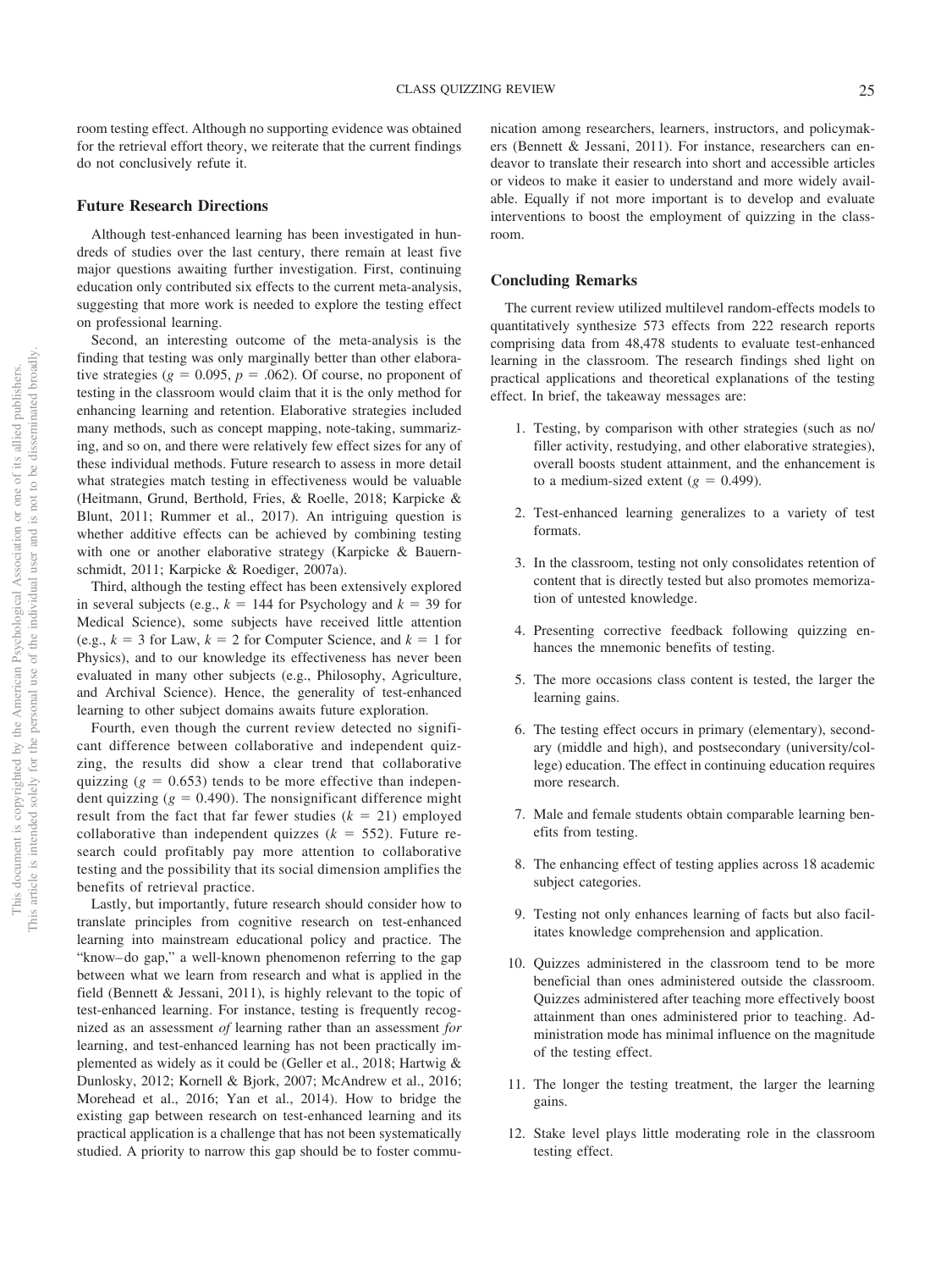- 13. At the current stage, no firm conclusions can be drawn regarding the superiority of independent or collaborative testing, and further exploration will be useful.
- 14. Testing treatments manipulated within-subjects are associated with larger effect sizes than ones manipulated between-subjects.
- 15. Instructor consistency between the treatment and control conditions does not significantly affect the magnitude of the testing effect.
- 16. The additional exposure, transfer-appropriate processing, and motivation theories are viable accounts of the classroom testing effect. The retrieval effort account receives less support.

### **References**

References marked with an asterisk indicate studies included in the meta-analysis.

- Abbott, E. E. (1909). On the analysis of the factor of recall in the learning process. *The Psychological Review: Monograph Supplements, 11,* 159 – 177. http://dx.doi.org/10.1037/h0093018
- -Achord, R. L. K. (2015). *The effect of frequent quizzing on student populations with differing preparation and motivation in the high school biology classroom* (Master's thesis). Retrieved from https:// digitalcommons.lsu.edu/gradschool\_theses/871
- Adesope, O. O., Trevisan, D. A., & Sundararajan, N. (2017). Rethinking the use of tests: A meta-analysis of practice testing. *Review of Educational Research, 87,* 659 –701. http://dx.doi.org/10.3102/003465 4316689306
- -Agarwal, P. K. (2011). *Examining the relationship between fact learning and higher order learning via retrieval practice* (Doctoral dissertation). Washington University, St. Louis, MO. Retrieved from https:// openscholarship.wustl.edu/etd/546/
- Agarwal, P. K., D'Antonio, L., Roediger, H. L., III, McDermott, K. B., & McDaniel, M. A. (2014). Classroom-based programs of retrieval practice reduce middle school and high school students' test anxiety. *Journal of Applied Research in Memory & Cognition, 3,* 131–139. http://dx.doi .org/10.1016/j.jarmac.2014.07.002
- Agarwal, P. K., Finley, J. R., Rose, N. S., & Roediger, H. L., III. (2017). Benefits from retrieval practice are greater for students with lower working memory capacity. *Memory, 25,* 764 –771. http://dx.doi.org/10 .1080/09658211.2016.1220579
- Agarwal, P. K., & Roediger, H. L., III. (2011). Expectancy of an openbook test decreases performance on a delayed closed-book test. *Memory, 19,* 836 – 852. http://dx.doi.org/10.1080/09658211.2011.613840
- -Agarwal, P. K., Roediger, H. L., McDaniel, M. A., & McDermott, K. B. (2008, May). *Improving learning with classroom quizzes*. Paper presented at the 20th Annual Meeting of the Association for Psychological Science. Retrieved from https://www.researchgate.net/publication/23750 1501\_Improving\_Learning\_With\_Classroom\_Quizzes\_With\_Classroom\_ Quizzes
- -Alade, O. M., & Kuku, O. O. (2017). Impact of frequency of testing on study habits and achievement in mathematics among secondary school students in Ogun State, Nigeria. *Journal of Educational Research and Practice, 7,* 1–18. http://dx.doi.org/10.5590/JERAP.2017.07.1.01
- \*Alimoradi, M., Mahmoodi, K., & Rajabi, P. (2015). The effect of immediate grammar tests on the improvement of Iranian pre-university students' final exam achievement. *International Journal of Engineering Education, 4,* 269 –279.
- Allen, M. (2017). *The SAGE encyclopedia of communication research methods*. London, UK: SAGE Publications. http://dx.doi.org/10.4135/ 9781483381411
- -Alzughaibi, M., Alotaibi, M., Ahmed, F., Alqahtani, B., & Bargo, M. (2016). PBL quizzes and their effects on student performance. *Journal of U. S.-China Medical Science, 13,* 108 –112. http://dx.doi.org/10.17265/ 1548-6648/2016.02.007
- -Appaji, A. C., & Kulkarni, R. (2012). Multiple choice questions as a teaching learning tool in addition to assessment method. *National Journal of Integrated Research in Medicine, 3,* 91–95.
- \*Arteaga, I. L., & Vinken, E. (2013). Example of good practice of a learning environment with a classroom response system in a mechanical engineering bachelor course. *European Journal of Engineering Education, 38,* 652– 660. http://dx.doi.org/10.1080/03043797.2012.719000
- Aslan, A., & Bäuml, K. H. T. (2016). Testing enhances subsequent learning in older but not in younger elementary school children. *Developmental Science, 19,* 992–998. http://dx.doi.org/10.1111/desc.12340
- Asperholm, M., Högman, N., Rafi, J., & Herlitz, A. (2019). What did you do yesterday? A meta-analysis of sex differences in episodic memory. *Psychological Bulletin, 145,* 785– 821. http://dx.doi.org/10.1037/ bul0000197
- \*Atia, A., Ashour, A., & Abired, A. (2018). Frequent announced pharmacology quizzes have no impact on academic performance: An exploratory study. *Ibnosina Journal of Medicine and Biomedical Sciences, 10,* 18 –20. http://dx.doi.org/10.4103/ijmbs.ijmbs\_44\_17
- \*Avci, G. (2011). *Transfer of the testing effect: Just how powerful is it?* (Doctoral dissertation). Rice University, Houston, TX. Retrieved from https://hdl.handle.net/1911/64378
- -Ayyub, A., & Mahboob, U. (2017). Effectiveness of Test-Enhanced Learning (TEL) in lectures for undergraduate medical students. *Pakistan Journal of Medical Sciences, 33,* 1339 –1343. http://dx.doi.org/10 .12669/pjms.336.13358
- -Azorlosa, J. L. (2011). The effect of announced quizzes on exam performance: II. *Journal of Instructional Psychology, 38,* 3–7.
- -Azorlosa, J. L., & Renner, C. H. (2006). The effect of announced quizzes on exam performance. *Journal of Instructional Psychology, 33,* 278 – 283.
- -Bachman, L., & Bachman, C. (2011). A study of classroom response system clickers: Increasing student engagement and performance in a large undergraduate lecture class on architectural research. *Journal of Interactive Learning Research, 22,* 5–21.
- -Baghdady, M., Carnahan, H., Lam, E. W. N., & Woods, N. N. (2014). Test-enhanced learning and its effect on comprehension and diagnostic accuracy, *48,* 181–188. http://dx.doi.org/10.1111/medu.12302
- -Balch, W. R. (1998). Practice versus review exams and final exam performance. *Teaching of Psychology, 25,* 181–185. http://dx.doi.org/10 .1207/s15328023top2503\_3
- Bandura, A. (1986). The explanatory and predictive scope of self-efficacy theory. *Journal of Social and Clinical Psychology, 4,* 359 –373. http:// dx.doi.org/10.1521/jscp.1986.4.3.359
- Bangert-Drowns, R. L., Kulik, J. A., & Kulik, C.-L. C. (1991). Effects of frequent classroom testing. *The Journal of Educational Research, 85,* 89 –99. http://dx.doi.org/10.1080/00220671.1991.10702818
- -Barcroft, J. (2007). Effects of opportunities for word retrieval during second language vocabulary learning. *Language Learning, 57,* 35–56. http://dx.doi.org/10.1111/j.1467-9922.2007.00398.x
- -Barcroft, J. (2015). Can retrieval opportunities increase vocabulary learning during reading? *Foreign Language Annals, 48,* 236 –249. http://dx .doi.org/10.1111/flan.12139
- -Batsell, W. R., Jr., Perry, J. L., Hanley, E., & Hostetter, A. B. (2017). Ecological validity of the testing effect: The use of daily quizzes in Introductory Psychology. *Teaching of Psychology, 44,* 18 –23. http://dx .doi.org/10.1177/0098628316677492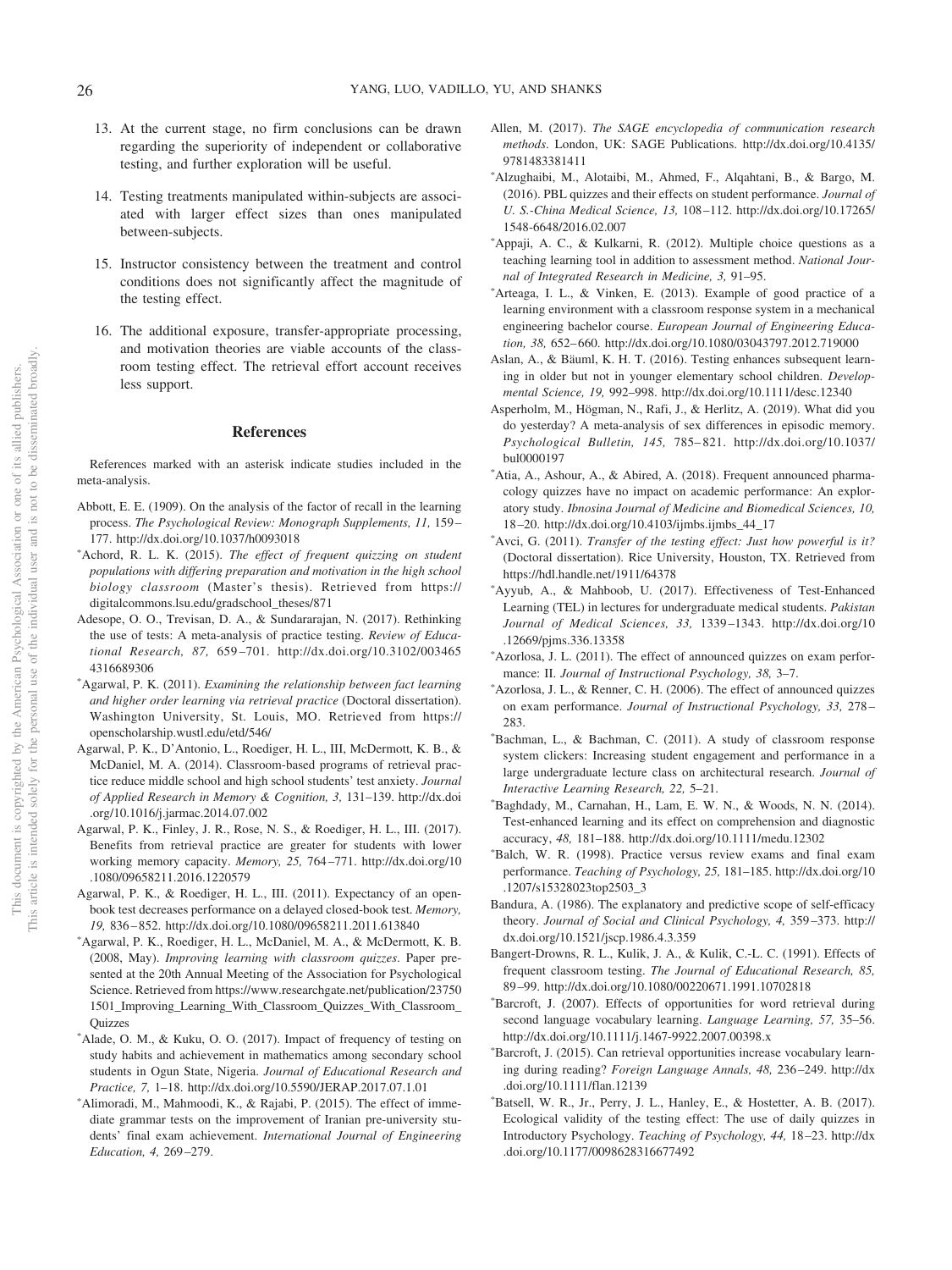- Bäuml, K.-H. T., & Kliegl, O. (2013). The critical role of retrieval processes in release from proactive interference. *Journal of Memory and Language, 68,* 39 –53. http://dx.doi.org/10.1016/j.jml.2012.07.006
- -Beckman, W. S. (2007). Pre-testing as a method of conveying learning objectives. *Journal of Aviation/Aerospace Education Research, 17,* 61– 70. http://dx.doi.org/10.15394/jaaer.2008.1447
- -Bego, C. R., Lyle, K. B., Ralston, P. A., & Hieb, J. L. (2017, October). *Retrieval practice and spacing in an engineering mathematics classroom: Do the effects add up?* Paper presented at the 2017 IEEE Frontiers in Education Conference (FIE).
- -Bell, M. C., Simone, P. M., & Whitfield, L. C. (2015). Failure of online quizzing to improve performance in introductory psychology courses. *Scholarship of Teaching and Learning in Psychology, 1,* 163–171. http://dx.doi.org/10.1037/stl0000020
- Bennett, G., & Jessani, N. (2011). *The knowledge translation toolkit: Bridging the know-do gap: A resource for researchers*. New Delhi, India: SAGE Publications India. http://dx.doi.org/10.4135/ 9789351507765
- -Betsch, T., Quittenbaum, N., & Lüders, M. (2015). On the robustness of the quizzing effect under real teaching conditions. *Zeitschrift für Pädagogische Psychologie / German Journal of Educational Psychology, 29,* 109 –114. http://dx.doi.org/10.1024/1010-0652/a000149
- -Bhatt, M., & Dua, S. (2016). Use of multiple choice questions during lectures helps medical students improve their performance in written formative assessment in physiology. *National Journal of Physiology, Pharmacy and Pharmacology, 6,* 576 –580.
- -Bhatt, M., Thapa, B., Bhattacharya, A., Bhinganiya, P., Minhas, S., & Sharma, S. (2015). MCQ supplementation in a physiology didactic class: A learning tool. *National Journal of Integrated Research in Medicine, 6,* 72–76.
- -Bing, S. B. (1984). Effects of testing versus review on rote and conceptual learning from prose. *Instructional Science, 13,* 193–198. http://dx.doi .org/10.1007/BF00052385
- Bjork, E. L., & Bjork, R. A. (2011). Making things hard on yourself, but in a good way: Creating desirable difficulties to enhance learning. In M. A. Gernsbacher, R. W. Pew, L. M. Hough, & J. R. Pomerantz (Eds.), *Psychology and the real world: Essays illustrating fundamental contributions to society* (pp. 56-64). New York, NY: Worth.
- -Bjork, E. L., Little, J. L., & Storm, B. C. (2014). Multiple-choice testing as a desirable difficulty in the classroom. *Journal of Applied Research in Memory & Cognition, 3,* 165–170. http://dx.doi.org/10.1016/j.jarmac .2014.03.002
- Bjork, R. A. (1994). *Learning, remembering, believing: Enhancing human performance*. Washington, DC: National Academies Press.
- Blake, C. (2015). *Cultivating motivation: How to help students love learning*. Retrieved from https://resilienteducator.com/classroom-resources/ cultivating-student-motivation/
- Blaxton, T. A. (1989). Investigating dissociations among memory measures: Support for a transfer-appropriate processing framework. *Journal of Experimental Psychology: Learning, Memory, and Cognition, 15,* 657– 668. http://dx.doi.org/10.1037/0278-7393.15.4.657
- -Bobby, Z., & Meiyappan, K. (2018). "Test-enhanced" focused selfdirected learning after the teaching modules in biochemistry. *Biochemistry and Molecular Biology Education, 46,* 472– 477. http://dx.doi.org/ 10.1002/bmb.21171
- -Bojinova, E., & Oigara, J. (2011). Teaching and learning with clickers: Are clickers good for students? *Interdisciplinary Journal of E-Learning and Learning Objects, 7,* 169 –184. Retrieved from https://www .learntechlib.org/p/44737/
- Borenstein, M., & Cooper, H. (2009). *The handbook of research synthesis and meta-analysis* (Vol. 2). New York, NY: Russell Sage Foundation.
- Borenstein, M., Hedges, L. V., Higgins, J. P. T., & Rothstein, H. R. (2009).

Converting among effect sizes. In U. Chichester (Ed.), *Introduction to meta-analysis* (pp. 45– 49). Hoboken, NJ: Wiley. http://dx.doi.org/10 .1002/9780470743386.ch7

- -Bouwmeester, S., & Verkoeijen, P. P. J. L. (2011). The effect of instruction method and relearning on Dutch spelling performance of thirdthrough fifth-graders. *European Journal of Psychology of Education, 26,* 61–74. http://dx.doi.org/10.1007/s10212-010-0036-3
- Brewer, G. A., & Unsworth, N. (2012). Individual differences in the effects of retrieval from long-term memory. *Journal of Memory and Language, 66,* 407– 415. http://dx.doi.org/10.1016/j.jml.2011.12.009
- -Brojde, C. L., & Wise, B. W. (2008). *An evaluation of the testing effect with third grade students*. Retrieved from http://citeseerx.ist.psu.edu/ viewdoc/summary?doi=10.1.1.547.2878
- -Brown, G. A., Bice, M. R., Shaw, B. S., & Shaw, I. (2015). Online quizzes promote inconsistent improvements on in-class test performance in introductory anatomy and physiology. *Advances in Physiology Education, 39,* 63– 66. http://dx.doi.org/10.1152/advan.00064.2014
- -Brown, M. J., & Tallon, J. (2015). The effects of pre-lecture quizzes on test anxiety and performance in a statistics course. *Education, 135,*  $346 - 350$
- Bufe, J., & Aslan, A. (2018). Desirable difficulties in spatial learning: Testing enhances subsequent learning of spatial information. *Frontiers in Psychology, 9,* 1701. http://dx.doi.org/10.3389/fpsyg.2018.01701
- -Burdo, J., & O'Dwyer, L. (2015). The effectiveness of concept mapping and retrieval practice as learning strategies in an undergraduate physiology course. *Advances in Physiology Education, 39,* 335–340. http:// dx.doi.org/10.1152/advan.00041.2015
- Butler, A. C. (2010). Repeated testing produces superior transfer of learning relative to repeated studying. *Journal of Experimental Psychology: Learning, Memory, and Cognition, 36,* 1118 –1133. http://dx.doi.org/10 .1037/a0019902
- -Campbell, J., & Mayer, R. E. (2009). Questioning as an instructional method: Does it affect learning from lectures? *Applied Cognitive Psychology, 23,* 747–759. http://dx.doi.org/10.1002/acp.1513
- Carpenter, S. K., & Delosh, E. L. (2006). Impoverished cue support enhances subsequent retention: Support for the elaborative retrieval explanation of the testing effect. *Memory & Cognition, 34,* 268 –276. http://dx.doi.org/10.3758/BF03193405
- -Carpenter, S. K., Lund, T. J. S., Coffman, C. R., Armstrong, P. I., Lamm, M. H., & Reason, R. D. (2016). A classroom study on the relationship between student achievement and retrieval-enhanced learning. *Educational Psychology Review, 28,* 353–375. http://dx.doi.org/10.1007/ s10648-015-9311-9
- -Carpenter, S. K., Pashler, H., & Cepeda, N. J. (2009). Using tests to enhance 8th grade students' retention of U.S. history facts. *Applied Cognitive Psychology, 23,* 760 –771. http://dx.doi.org/10.1002/acp.1507
- -Carpenter, S. K., Rahman, S., & Perkins, K. (2018). The effects of prequestions on classroom learning. *Journal of Experimental Psychology: Applied, 24,* 34 – 42. http://dx.doi.org/10.1037/xap0000145
- -Carrillo-de-la-Peña, M. T., Baillès, E., Caseras, X., Martínez, À., Ortet, G., & Pérez, J. (2009). Formative assessment and academic achievement in pre-graduate students of health sciences. *Advances in Health Sciences Education, 14,* 61– 67. http://dx.doi.org/10.1007/s10459-007-9086-y
- Carter, E. C., Schönbrodt, F. D., Gervais, W. M., & Hilgard, J. (2019). Correcting for bias in psychology: A comparison of meta-analytic methods. *Advances in Methods and Practices in Psychological Science, 2,* 115–144. http://dx.doi.org/10.1177/2515245919847196
- Chan, J. C., Manley, K. D., Davis, S. D., & Szpunar, K. K. (2018). Testing potentiates new learning across a retention interval and a lag: A strategy change perspective. *Journal of Memory and Language, 102,* 83–96. http://dx.doi.org/10.1016/j.jml.2018.05.007
- Chan, J. C., Meissner, C. A., & Davis, S. D. (2018). Retrieval potentiates new learning: A theoretical and meta-analytic review. *Psychological Bulletin, 144,* 1111–1146. http://dx.doi.org/10.1037/bul0000166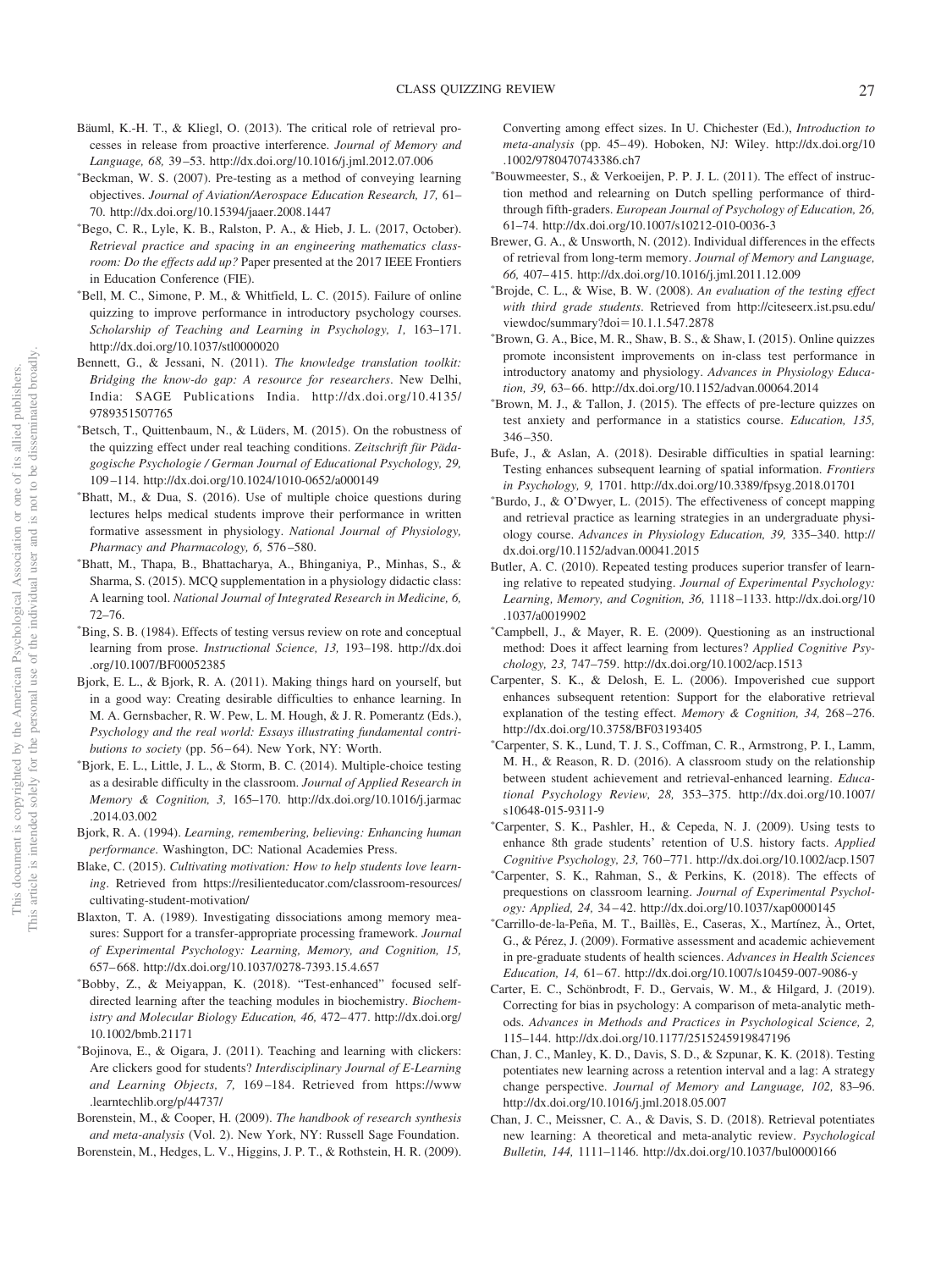- -Chan, P., Kim, S., Garavalia, L., & Wang, J. (2018). Implementing a strategy for promoting long-term meaningful learning in a pharmacokinetics course. *Currents in Pharmacy Teaching & Learning, 10,* 1048 – 1054. http://dx.doi.org/10.1016/j.cptl.2018.05.013
- -Chang, C. Y., Yeh, T. K., & Barufaldi, J. P. (2010). The positive and negative effects of science concept tests on student conceptual understanding. *International Journal of Science Education, 32,* 265–282. http://dx.doi.org/10.1080/09500690802650055
- -Chen, H.-Y., & Chuang, C.-H. (2012). The learning effectiveness of nursing students using online testing as an assistant tool: A cluster randomized controlled trial. *Nurse Education Today, 32,* 208 –213. http://dx.doi.org/10.1016/j.nedt.2011.03.004
- -Cheng, C. K. (2014). *Effect of multiple-choice testing on memory retention– cue-target symmetry* (Doctoral dissertation). University of Toronto, Toronto, Canada. Retrieved from https://tspace.library.utoronto.ca/handle/ 1807/65649
- Cho, K. W., Neely, J. H., Crocco, S., & Vitrano, D. (2017). Testing enhances both encoding and retrieval for both tested and untested items. *Quarterly Journal of Experimental Psychology: Human Experimental Psychology, 70,* 1– 60. http://dx.doi.org/10.1080/17470218.2016 .1175485
- -Chua, C., Foster, M., McKessock, D., & Smith, D. (2005). *The impact of frequent testing, online homework and contact hours on undergraduate achievement in business statistics*. Proceedings of the Annual Conference of the Administrative Sciences Association of Canada, Management Education Division.
- -Çil, E. (2015). Effect of two-tier diagnostic tests on promoting learners' conceptual understanding of variables in conducting scientific experiments. *Applied Measurement in Education, 28,* 253–273. http://dx.doi .org/10.1080/08957347.2015.1064124
- Coburn, K. M., & Vevea, J. L. (2019). *Estimating weight-function models for publication bias in R (R package version 2.0.1)*. Retrieved from https://cran.r-project.org/web/packages/weightr/
- -Cogliano, M., Kardash, C. M., & Bernacki, M. L. (2019). The effects of retrieval practice and prior topic knowledge on test performance and confidence judgments. *Contemporary Educational Psychology, 56,* 117– 129. http://dx.doi.org/10.1016/j.cedpsych.2018.12.001
- -Cohonner, A., & Mayer, J. (2018). Retrieval-based learning in the context of inquiry-based learning. In N. Gericke & M. Grace (Eds.), *Challenges in biology education research* (pp. 273–287). Karlstad, Sweden: University Printing Office.
- -Coker, A. O., Lusk, K. A., Maize, D. F., Ramsinghani, S., Tabor, R. A., Yablonski, E. A., & Zertuche, A. (2018). The effect of repeated testing of pharmacy calculations and drug knowledge to improve knowledge retention in pharmacy students. *Currents in Pharmacy Teaching & Learning, 10,* 1609 –1615. http://dx.doi.org/10.1016/j.cptl.2018.08.019
- -Coulter-Kern, R. G., Fogle, K. L., & Sibert, H. M. (2010). The effect of online quizzing on understanding of key concepts in an introduction to psychology course. *Journal of the Indiana Academy of the Social Sciences, 14,* 97–102.
- -Crossgrove, K., & Curran, K. L. (2008). Using clickers in nonmajors- and majors-level Biology courses: Student opinion, learning, and long-term retention of course material. *CBE Life Sciences Education, 7,* 146 –154. http://dx.doi.org/10.1187/cbe.07-08-0060
- Cumming, G. (2012). *Understanding the new statistics: Effect sizes, confidence intervals, and meta-analysis*. New York, NY: Routledge.
- -Daigle, K. (2015). *Frequent quizzing versus class reviews* (Master's thesis). Louisiana State University, Baton Rouge, LA. Retrieved from https:// digitalcommons.lsu.edu/gradschool\_theses/692
- -Daniel, D. B., & Broida, J. (2004). Using web-based quizzing to improve exam performance: Lessons learned. *Teaching of Psychology, 31,* 207– 208. http://dx.doi.org/10.1207/s15328023top3103\_6
- -Davis, K. A. (2013). Using low- and no-stakes quizzing for student self-evaluation of readiness for exams. *International Journal of Con-*

*struction Education and Research, 9,* 256 –271. http://dx.doi.org/10 .1080/15578771.2013.809036

- Davis, S. D., Chan, J. C. K., & Wilford, M. M. (2017). The dark side of interpolated testing: Frequent switching between retrieval and encoding impairs new learning. *Journal of Applied Research in Memory & Cognition, 6,* 434 – 441. http://dx.doi.org/10.1016/j.jarmac.2017.07.002
- -Delaram, M., Shams, S., & Gandomani, H. S. (2017). The effect of quizzes on test scores of nursing students for learning maternal and child health. *Journal of Medical Education, 16, 118-122*.
- -Denny, T., Paterson, J., & Feldhusen, J. (1964). Anxiety and achievement as functions of daily testing. *Journal of Educational Measurement, 1,* 143–147. http://dx.doi.org/10.1111/j.1745-3984.1964.tb00172.x
- -Dineen, P., Taylor, J., & Stephens, L. (1989). The effect of testing frequency upon the achievement of students in high school mathematics courses. *School Science and Mathematics, 89,* 197–200. http://dx.doi .org/10.1111/j.1949-8594.1989.tb11910.x
- -Dirkx, K. J. H., Kester, L., & Kirschner, P. A. (2014). The testing effect for learning principles and procedures from texts. *The Journal of Educational Research, 107,* 357–364. http://dx.doi.org/10.1080/00220671 .2013.823370
- -Dobson, J. L. (2008). The use of formative online quizzes to enhance class preparation and scores on summative exams. *Advances in Physiology Education, 32,* 297–302. http://dx.doi.org/10.1152/advan.90162.2008
- -Dobson, J. L. (2013). Retrieval practice is an efficient method of enhancing the retention of anatomy and physiology information. *Advances in Physiology Education, 37,* 184 –191. http://dx.doi.org/10.1152/advan .00174.2012
- -Dobson, J. L., & Linderholm, T. (2015). Self-testing promotes superior retention of anatomy and physiology information. *Advances in Health Sciences Education, 20,* 149 –161. http://dx.doi.org/10.1007/s10459- 014-9514-8
- -Dobson, J. L., Linderholm, T., & Perez, J. (2018). Retrieval practice enhances the ability to evaluate complex physiology information. *Medical Education, 52,* 513–525. http://dx.doi.org/10.1111/medu.13503
- -Dobson, J. L., Linderholm, T., & Stroud, L. (2019). Retrieval practice and judgements of learning enhance transfer of physiology information. *Advances in Health Sciences Education, 24,* 525–537. http://dx.doi.org/ 10.1007/s10459-019-09881-w
- -Dobson, J. L., Linderholm, T., & Yarbrough, M. B. (2015). Self-testing produces superior recall of both familiar and unfamiliar muscle information. *Advances in Physiology Education, 39,* 309 –314. http://dx.doi .org/10.1152/advan.00052.2015
- -Dobson, J. L., Perez, J., & Linderholm, T. (2017). Distributed retrieval practice promotes superior recall of anatomy information. *Anatomical Sciences Education, 10,* 339 –347. http://dx.doi.org/10.1002/ase.1668
- -Downs, S. D. (2015). Testing in the college classroom: Do testing and feedback influence grades throughout an entire semester? *Scholarship of Teaching and Learning in Psychology, 1,* 172–181. http://dx.doi.org/10 .1037/stl0000025
- -Duchastel, P. C. (1981). Retention of prose following testing with different types of tests. *Contemporary Educational Psychology, 6,* 217–226. http://dx.doi.org/10.1016/0361-476X(81)90002-3
- -Duchastel, P. C., & Nungester, R. J. (1982). Testing effects measured with alternate test forms. *The Journal of Educational Research, 75,* 309 –313. http://dx.doi.org/10.1080/00220671.1982.10885400
- Dunlosky, J., Rawson, K. A., Marsh, E. J., Nathan, M. J., & Willingham, D. T. (2013). Improving students' learning with effective learning techniques: Promising directions from cognitive and educational psychology. *Psychological Science in the Public Interest, 14,* 4 –58. http://dx .doi.org/10.1177/1529100612453266
- Duval, S., & Tweedie, R. (2000). Trim and fill: A simple funnel-plot– based method of testing and adjusting for publication bias in metaanalysis. *Biometrics, 56,* 455– 463. http://dx.doi.org/10.1111/j.0006- 341X.2000.00455.x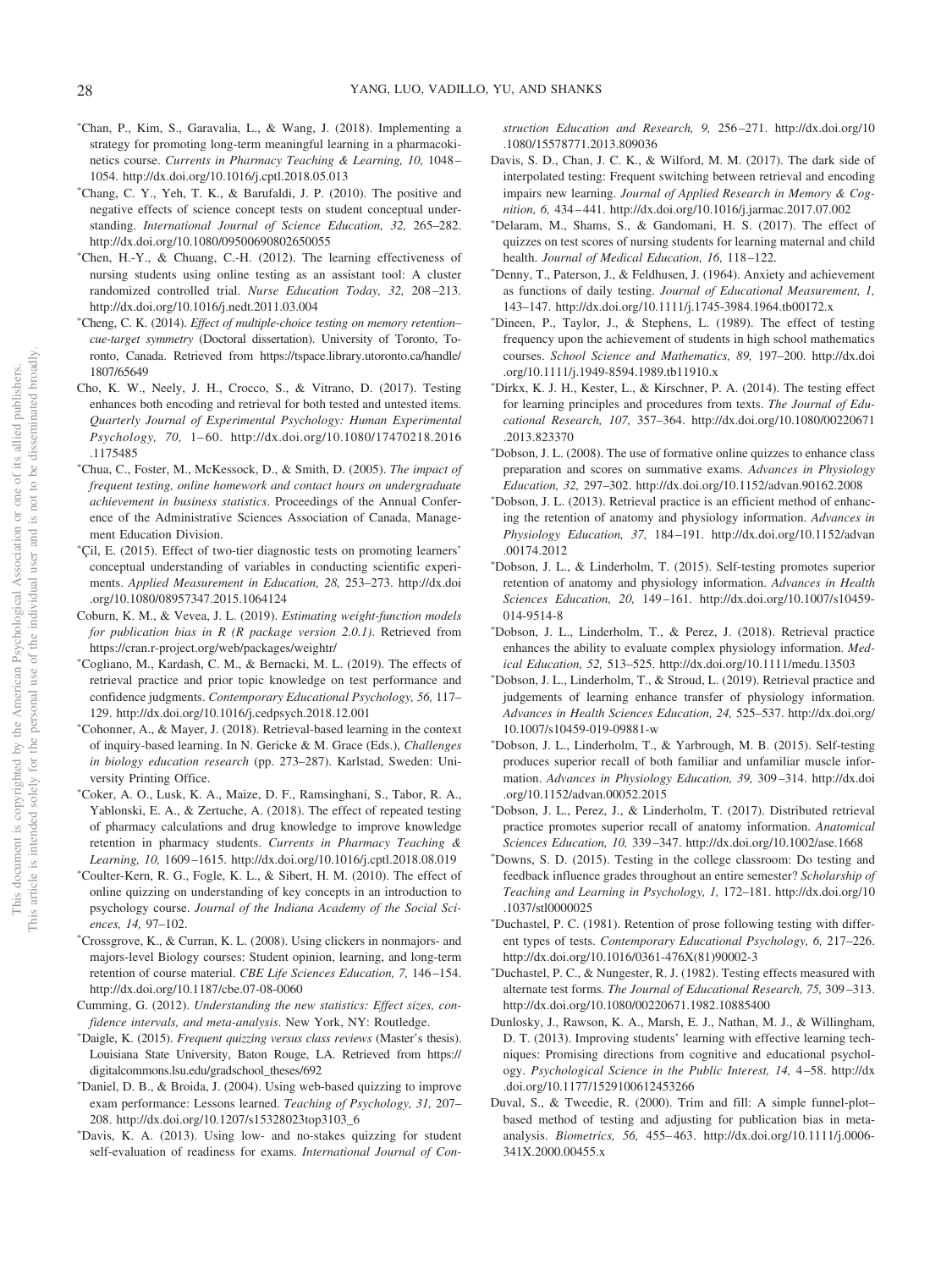- Dynarski, S. M. (2017). *For better learning in college lectures, lay down the laptop and pick up a pen*. Retrieved from https://www.brookings .edu/research/for-better-learning-in-college-lectures-lay-down-thelaptop-and-pick-up-a-pen/
- Egger, M., Smith, G. D., Schneider, M., & Minder, C. (1997). Bias in meta-analysis detected by a simple, graphical test. *British Medical Journal, 315,* 629 – 634. http://dx.doi.org/10.1136/bmj.315.7109.629
- -Einstein, G. O., Mullet, H. G., & Harrison, T. L. (2012). The testing effect: Illustrating a fundamental concept and changing study strategies. *Teaching of Psychology, 39,* 190 –193. http://dx.doi.org/10.1177/ 0098628312450432
- Eriksson, J., Kalpouzos, G., & Nyberg, L. (2011). Rewiring the brain with repeated retrieval: A parametric fMRI study of the testing effect. *Neuroscience Letters, 505,* 36 – 40. http://dx.doi.org/10.1016/j.neulet.2011 .08.061
- -Eustace, E., Bradford, M., & Pathak, P. (2015, October). *A practice testing learning framework to enhance transfer in mathematics*. Paper presented at the 14th IT&T Conference 2015, National College of Ireland, Ireland. http://ittconference.ie/uploads/conference/2015/ITT\_ Conference\_Proceedings\_2015.pdf#page-95
- -Evans, D. D. (2013). *Quizzing and retention in the high school science class* (Master's thesis). Louisiana State University, Baton Rouge, LA. Retrieved from https://digitalcommons.lsu.edu/gradschool\_theses/ 3780/
- Fajnzylber, E., Lara, B., & León, T. (2019). Increased learning or GPA inflation? Evidence from GPA-based university admission in Chile. *Economics of Education Review, 72,* 147–165. http://dx.doi.org/10 .1016/j.econedurev.2019.05.009
- Fazio, L. K., Agarwal, P. K., Marsh, E. J., & Roediger, H. L. (2010). Memorial consequences of multiple-choice testing on immediate and delayed tests. *Memory & Cognition, 38,* 407– 418. http://dx.doi.org/10 .3758/MC.38.4.407
- Feldman, M., Fernando, O., Wan, M., Martimianakis, M. A., & Kulasegaram, K. (2018). Testing test-enhanced continuing medical education: A randomized controlled trial. *Academic Medicine, 93,* S30 –S36. http:// dx.doi.org/10.1097/ACM.0000000000002377
- Fey, L. (2012). *'Drill and kill' testing: Just say "no"*. Retrieved from https://www.msdf.org/blog/2012/03/drill-and-kill-testing-just-say-no/
- Fisher, Z., & Tipton, E. (2015). *robumeta: An R-package for robust variance estimation in meta-analysis*. Retrieved from https://arxiv.org/ abs/1503.02220
- Foss, D. J., & Pirozzolo, J. W. (2017). Four semesters investigating frequency of testing, the testing effect, and transfer of training. *Journal of Educational Psychology, 109,* 1067–1083. http://dx.doi.org/10.1037/ edu0000197
- -Gauci, S. A., Dantas, A. M., Williams, D. A., & Kemm, R. E. (2009). Promoting student-centered active learning in lectures with a personal response system. *Advances in Physiology Education, 33,* 60 –71. http:// dx.doi.org/10.1152/advan.00109.2007
- -Gay, L. R., & Gallagher, P. D. (1976). The comparative effectiveness of tests versus written exercises 1. *The Journal of Educational Research, 70,* 59 – 61. http://dx.doi.org/10.1080/00220671.1976.10884951
- -Gaynor, J., & Millham, J. (1976). Student performance and evaluation under variant teaching and testing methods in a large college course. *Journal of Educational Psychology, 68,* 312–317. http://dx.doi.org/10 .1037/0022-0663.68.3.312
- -Geiger, O. G., & Bostow, D. E. (1976). Contingency-managed college instruction: Effects of weekly quizzes on performance on examination. *Psychological Reports, 39,* 707–710. http://dx.doi.org/10.2466/pr0.1976 .39.3.707
- -Geller, J., Carpenter, S. K., Lamm, M. H., Rahman, S., Armstrong, P. I., & Coffman, C. R. (2017). Prequestions do not enhance the benefits of retrieval in a STEM classroom. *Cognitive Research: Principles and Implications, 2,* 42. http://dx.doi.org/10.1186/s41235-017-0078-z
- Geller, J., Toftness, A. R., Armstrong, P. I., Carpenter, S. K., Manz, C. L., Coffman, C. R., & Lamm, M. H. (2018). Study strategies and beliefs about learning as a function of academic achievement and achievement goals. *Memory, 26,* 683– 690. http://dx.doi.org/10.1080/09658211.2017 .1397175
- Gervais, W. (2015). *Putting PET-PEESE to the test*. Retrieved from http://crystalprisonzone.blogspot.com/2015/06/putting-pet-peese-totest-part-1a.html
- -Gholami, V., & Moghaddam, M. M. (2013). The effect of weekly quizzes on students' final achievement score. *International Journal of Modern Education and Computer Science, 5,* 36 – 41. http://dx.doi.org/10.5815/ ijmecs.2013.01.05
- -Ghorbani, M. R. (2017). Quizzes in every other session improve undergraduate EFL learners' pronunciation achievement. *Advances in Language and Literary Studies, 8,* 65–70. http://dx.doi.org/10.7575/aiac.alls .v.8n.5p.65
- -Gier, V. S., & Kreiner, D. S. (2009). Incorporating active learning with PowerPoint-based lectures using content-based questions. *Teaching of Psychology, 36,* 134 –139. http://dx.doi.org/10.1080/009862809027 39792
- -Glass, A. L., Brill, G., & Ingate, M. (2008). Combined online and in-class pretesting improves exam performance in general psychology. *Educational Psychology, 28,* 483–503. http://dx.doi.org/10.1080/01443 410701777280
- -Glavin, D. (2012). *The relationship of quizzing and student success in a college level core statistics course* (Master's thesis). University of New Mexico, Albuquerque, NM. Retrieved from https://digitalrepository .unm.edu/math\_etds/78
- Glover, J. A. (1989). The "testing" phenomenon: Not gone but nearly forgotten. *Journal of Educational Psychology, 81,* 392–399. http://dx .doi.org/10.1037/0022-0663.81.3.392
- -Gokcora, D., & DePaulo, D. (2018). Frequent quizzes and student improvement of reading: A pilot study in a community college setting. *SAGE Open, 8,* 2. http://dx.doi.org/10.1177/2158244018782580
- Golding, J. M., Wasarhaley, N. E., & Fletcher, B. (2012). The use of flashcards in an introduction to psychology class. *Teaching of Psychology, 39,* 199 –202. http://dx.doi.org/10.1177/0098628312450436
- -Goossens, N. A. M. C., Camp, G., Verkoeijen, P. P. J. L., Tabbers, H. K., Bouwmeester, S., & Zwaan, R. A. (2016). Distributed practice and retrieval practice in primary school vocabulary learning: A multiclassroom study. *Applied Cognitive Psychology, 30,* 700 –712. http://dx .doi.org/10.1002/acp.3245
- -Goossens, N. A. M. C., Camp, G., Verkoeijen, P. P. J. L., Tabbers, H. K., & Zwaan, R. A. (2014). The benefit of retrieval practice over elaborative restudy in primary school vocabulary learning. *Journal of Applied Research in Memory & Cognition, 3,* 177–182. http://dx.doi.org/10.1016/ j.jarmac.2014.05.003
- -Graham, R. B. (1999). Unannounced quizzes raise test scores selectively for mid-range students. *Teaching of Psychology, 26,* 271–273. http://dx .doi.org/10.1207/S15328023TOP260406
- Gravetter, F. J., & Forzano, L. A. (2011). *Research methods for the behavioral sciences* (4th ed.). Boston, MA: Cengage Learning.
- -Grimstad, K., & Grabe, M. (2004). Are online study questions beneficial? *Teaching of Psychology, 31,* 143–146. http://dx.doi.org/10.1207/ s15328023top3102\_8
- -Gunasekera, T. W. (1997). *Effects of pretest sensitization associated with cooperative learning strategies on the achievement level of adult mathematics students* (Doctoral dissertation). Wayne State University, Detroit, MI. Retrieved from http://libproxy1.nus.edu.sg/login?url=https://searchproquest-com.libproxy1.nus.edu.sg/docview/304378570?accountid-13876
- Haberyan, A., & Barnett, J. (2010). Collaborative testing and achievement: Are two heads really better than one? *Journal of Instructional Psychology, 37,* 32– 41.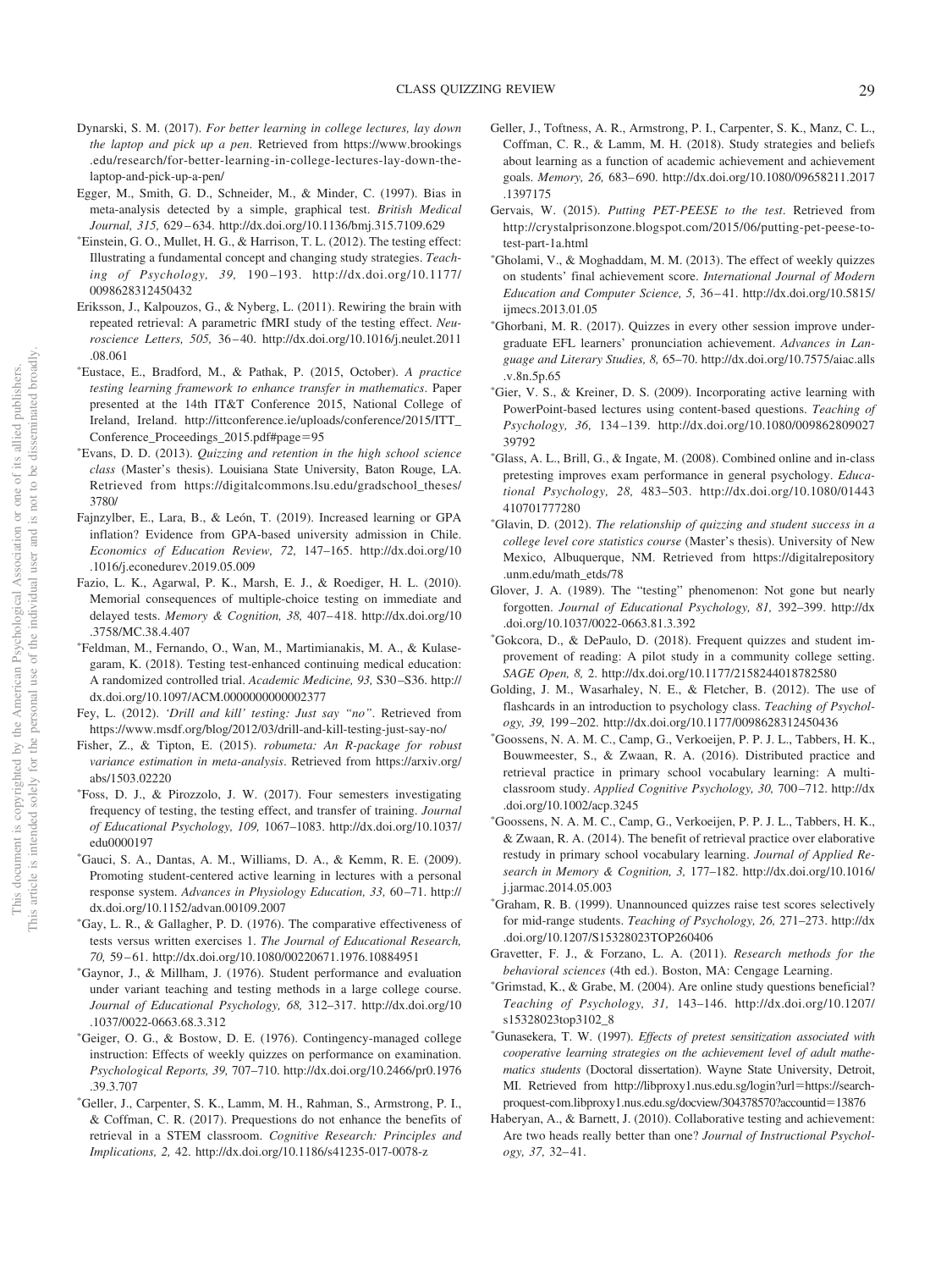- -Haberyan, K. A. (2003). Do weekly quizzes improve student performance on general biology exams? *The American Biology Teacher, 65,* 110 – 114. http://dx.doi.org/10.2307/4451449
- -Harrington, M., & Jiang, W. (2013). Focus on the forms: Form recognition practice in Chinese vocabulary learning. *Australian Review of Applied Linguistics, 36,* 132–145. http://dx.doi.org/10.1075/aral.36.2 .01har
- Hartwig, M. K., & Dunlosky, J. (2012). Study strategies of college students: Are self-testing and scheduling related to achievement? *Psychonomic Bulletin & Review, 19,* 126 –134. http://dx.doi.org/10.3758/ s13423-011-0181-y
- Hattie, J. A. C. (2009). *Visible learning: A synthesis of 800+ metaanalyses on achievement*. London, UK: Routledge.
- -Haynie, W. J. (1994). Effect of multiple choice and short answer tests on delayed retention learning. *Journal of Technology Education, 6,* 32– 44. http://dx.doi.org/10.21061/jte.v6i1.a.3
- -Haynie, W. J. (2003). Effects of multiple-choice and matching tests on delayed retention learning in postsecondary metals technology. *Journal of STEM Teacher Education, 4,* 7–22.
- Healy, A. F., Jones, M., Lalchandani, L., & Tack, L. A. (2017). Timing of quizzes during learning: Effects on motivation and retention. *Journal of Experimental Psychology: Applied, 23,* 128 –137. http://dx.doi.org/10 .1037/xap0000123
- Hedges, L. V. (1982). Estimation of effect size from a series of independent experiments. *Psychological Bulletin, 92,* 490 – 499. http://dx.doi .org/10.1037/0033-2909.92.2.490
- Hedges, L. V., Tipton, E., & Johnson, M. C. (2010). Robust variance estimation in meta-regression with dependent effect size estimates. *Research Synthesis Methods, 1,* 39 – 65. http://dx.doi.org/10.1002/jrsm.5
- Heiner, C. E., Banet, A. I., & Wieman, C. (2014). Preparing students for class: How to get 80% of students reading the textbook before class. *American Journal of Physics, 82,* 989 –996. http://dx.doi.org/10.1119/1 .4895008
- -Heinicke, M. R., Zuckerman, C. K., & Cravalho, D. A. (2017). An evaluation of readiness assessment tests in a college classroom: Exam performance, attendance, and participation. *Behavior Analysis: Research and Practice, 17,* 129 –141. http://dx.doi.org/10.1037/bar0000073
- Heitmann, S., Grund, A., Berthold, K., Fries, S., & Roelle, J. (2018). Testing is more desirable when it is adaptive and still desirable when compared to note-taking. *Frontiers in Psychology, 9,* 2596. http://dx.doi .org/10.3389/fpsyg.2018.02596
- Hembree, R. (1988). Correlates, causes, effects, and treatment of test anxiety. *Review of Educational Research, 58,* 47–77. http://dx.doi.org/ 10.3102/00346543058001047
- -Hennig, S., Staatz, C. E., Bond, J. A., Leung, D., & Singleton, J. (2019). Quizzing for success: Evaluation of the impact of feedback quizzes on the experiences and academic performance of undergraduate students in two clinical pharmacokinetics courses. *Currents in Pharmacy Teaching & Learning, 11,* 742–749. http://dx.doi.org/10.1016/j.cptl.2019.03.014
- Herlitz, A., Nilsson, L.-G., & Bäckman, L. (1997). Gender differences in episodic memory. *Memory & Cognition, 25,* 801– 811. http://dx.doi.org/ 10.3758/BF03211324
- -Hesse, R. M. (1971). *The effect of daily quizzes on hour examination performance in a junior level psychology course* (Master's thesis). Western Michigan University, Kalamazoo, MI. Retrieved from https:// scholarworks.wmich.edu/masters\_theses
- Hilgard, J. (2017). *Trim-and-fill just doesn't work*. Retrieved from http:// crystalprisonzone.blogspot.com/2017/05/trim-and-fill-just-doesnt-work .html
- Hilgard, J., Sala, G., Boot, W. R., & Simons, D. J. (2019). Overestimation of action-game training effects: Publication bias and salami slicing. *Collabra Psychology, 5,* 30. http://dx.doi.org/10.1525/collabra.231
- -Hirschman, B. (2017). *The effects of daily quizzes on student achievement in a chemistry class* (Master's thesis). Montana State University, Boze-

man, MT. Retrieved from https://scholarworks.montana.edu/xmlui/ bitstream/handle/1/13665/HirschmanB0817.pdf?sequence-3

- -Howard, C. R. (2010). *Examining the testing effect in an introductory psychology course* (Doctoral dissertation). Auburn University, Auburn, AL. Retrieved from http://hdl.handle.net/10415/2289
- -Howe, P. D. L., McKague, M., Lodge, J. M., Blunden, A. G., & Saw, G. (2018). PeerWise: Evaluating the effectiveness of a web-based learning aid in a second-year psychology subject. *Psychology Learning & Teaching, 17,* 166 –176. http://dx.doi.org/10.1177/1475725718764181
- Inouye, C. Y., Bae, C. L., & Hayes, K. N. (2017). Using whiteboards to support college students' learning of complex physiological concepts. *Advances in Physiology Education, 41,* 478 – 484. http://dx.doi.org/10 .1152/advan.00202.2016
- Iwamoto, D. H., Hargis, J., Taitano, E. J., & Vuong, K. (2017). Analyzing the efficacy of the testing effect using Kahoot™ on student performance. *Turkish Online Journal of Distance Education, 18,* 80 –93. http://dx.doi .org/10.17718/tojde.306561
- Jacoby, L. L., Wahlheim, C. N., & Coane, J. H. (2010). Test-enhanced learning of natural concepts: Effects on recognition memory, classification, and metacognition. *Journal of Experimental Psychology: Learning, Memory, and Cognition, 36,* 1441–1451. http://dx.doi.org/10.1037/ a0020636
- Jaeger, A., Eisenkraemer, R. E., & Stein, L. M. (2015). Test-enhanced learning in third-grade children. *Educational Psychology, 35,* 513–521. http://dx.doi.org/10.1080/01443410.2014.963030
- Jägerskog, A.-S. (2015). *Pictures and a thousand words: Learning psychology through visual illustrations and testing* (Doctoral dissertation). Stockholm University, Stockholm, Sweden. Retrieved from http://www.divaportal.org/smash/record.jsf?pid-diva2%3A883530&dswid--4598
- Jägerskog, A.-S., Jönsson, F. U., Selander, S., & Jonsson, B. (2019). Multimedia learning trumps retrieval practice in psychology teaching. *Scandinavian Journal of Psychology, 60,* 222–230. http://dx.doi.org/10 .1111/sjop.12527
- Janczarek, K. (1970). *The effect of daily quizzes on hour exam performance* (Masters thesis). Western Michigan University, Kalamazoo, MI. Retrieved from https://scholarworks.wmich.edu/masters\_theses
- Jing, H. G., Szpunar, K. K., & Schacter, D. L. (2016). Interpolated testing influences focused attention and improves integration of information during a video-recorded lecture. *Journal of Experimental Psychology: Applied, 22,* 305–318. http://dx.doi.org/10.1037/xap0000087
- Johnson, B. E. (1938). The effect of written examinations on learning and on the retention of learning. *Journal of Experimental Education, 7,* 55– 62. http://dx.doi.org/10.1080/00220973.1938.11010116
- Johnson, B. C., & Kiviniemi, M. T. (2009). The effect of online chapter quizzes on exam performance in an undergraduate social psychology course. *Teaching of Psychology, 36,* 33–37. http://dx.doi.org/10.1080/ 00986280802528972
- Johnson, D. I., & Mrowka, K. (2010). Generative learning, quizzing and cognitive learning: An experimental study in the communication classroom. *Communication Education, 59,* 107–123. http://dx.doi.org/10 .1080/03634520903524739
- Johnson, M. C. (2012). *Pretesting in science: Effect on unit test scores* (Master's thesis). Louisiana State University, Baton Rouge, LA. Retrieved from https://digitalcommons.lsu.edu/gradschool\_theses/3273
- $*$ Johnson, P. E. (1990). Effect of frequent testing on learning mathematics. *International Journal of Mathematical Education in Science and Technology, 21,* 733–737. http://dx.doi.org/10.1080/0020739900210507
- Jones, A. C., Wardlow, L., Pan, S. C., Zepeda, C., Heyman, G. D., Dunlosky, J., & Rickard, T. C. (2016). Beyond the rainbow: Retrieval practice leads to better spelling than does rainbow writing. *Educational Psychology Review, 28,* 385– 400. http://dx.doi.org/10.1007/s10648- 015-9330-6
- Kang, S. H. K., McDermott, K. B., & Roediger, H. L., III. (2007). Test format and corrective feedback modify the effect of testing on long-term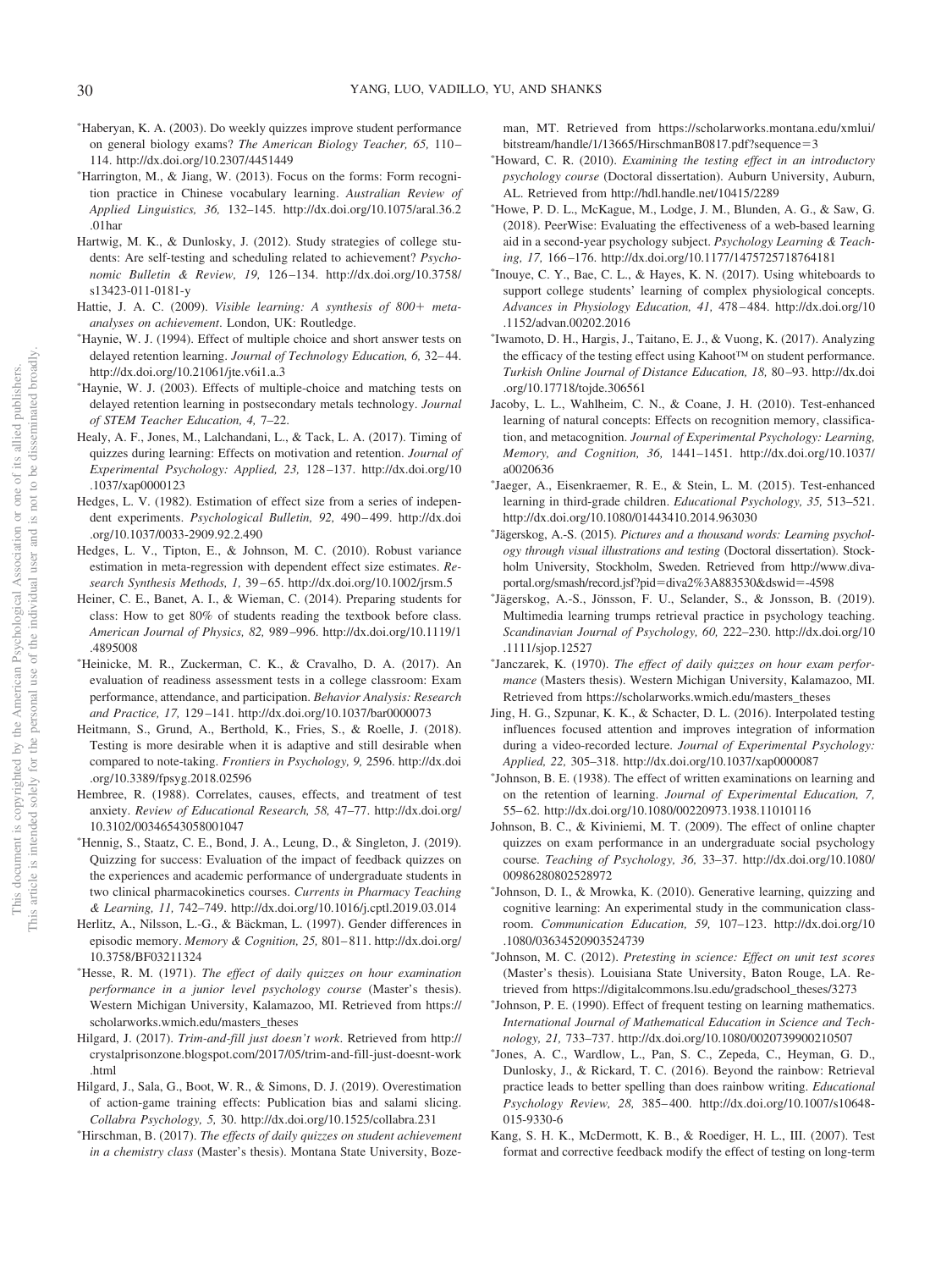retention. *European Journal of Cognitive Psychology, 19,* 528 –558. http://dx.doi.org/10.1080/09541440601056620

- Kang, S. H. K., & Pashler, H. (2014). Is the benefit of retrieval practice modulated by motivation? *Journal of Applied Research in Memory & Cognition, 3,* 183–188. http://dx.doi.org/10.1016/j.jarmac.2014.05.006
- Karpicke, J. D. (2017). Retrieval-based learning: A decade of progress. In J. H. Byrne (Ed.), *Cognitive psychology of memory, Vol. 2* of *Learning and memory: A comprehensive reference* (pp. 1–26). Amsterdam, the Netherlands: Elsevier. http://dx.doi.org/10.1016/B978-0-12-809324-5 .21055-9
- Karpicke, J. D., & Bauernschmidt, A. (2011). Spaced retrieval: Absolute spacing enhances learning regardless of relative spacing. *Journal of Experimental Psychology: Learning, Memory, and Cognition, 37,* 1250 – 1257. http://dx.doi.org/10.1037/a0023436
- Karpicke, J. D., & Blunt, J. R. (2011). Retrieval practice produces more learning than elaborative studying with concept mapping. *Science, 331,* 772–775. http://dx.doi.org/10.1126/science.1199327
- -Karpicke, J. D., Blunt, J. R., & Smith, M. A. (2016). Retrieval-based learning: Positive effects of retrieval practice in elementary school children. *Frontiers in Psychology*. Advance online publication. http://dx .doi.org/10.3389/fpsyg.2016.00350
- -Karpicke, J. D., Blunt, J. R., Smith, M. A., & Karpicke, S. S. (2014). Retrieval-based learning: The need for guided retrieval in elementary school children. *Journal of Applied Research in Memory & Cognition, 3,* 198 –206. http://dx.doi.org/10.1016/j.jarmac.2014.07.008
- Karpicke, J. D., Butler, A. C., & Roediger, H. L., III. (2009). Metacognitive strategies in student learning: Do students practise retrieval when they study on their own? *Memory, 17, 471-479*. http://dx.doi.org/10 .1080/09658210802647009
- Karpicke, J. D., Lehman, M., & Aue, W. R. (2014). Retrieval-based learning: An episodic context account. *Psychology of Learning and Motivation, 61,* 237–284. http://dx.doi.org/10.1016/B978-0-12-800283- 4.00007-1
- Karpicke, J. D., & Roediger, H. L. (2007a). Expanding retrieval practice promotes short-term retention, but equally spaced retrieval enhances long-term retention. *Journal of Experimental Psychology: Learning, Memory, and Cognition, 33,* 704 –719. http://dx.doi.org/10.1037/0278- 7393.33.4.704
- Karpicke, J. D., & Roediger, H. L., III. (2007b). Repeated retrieval during learning is the key to long-term retention. *Journal of Memory and Language, 57,* 151–162. http://dx.doi.org/10.1016/j.jml.2006.09.004
- Karpicke, J. D., & Roediger, H. L., III. (2008). The critical importance of retrieval for learning. *Science, 319,* 966 –968. http://dx.doi.org/10.1126/ science.1152408
- -Kelley, M. R., Chapman-Orr, E. K., Calkins, S., & Lemke, R. J. (2019). Generation and retrieval practice effects in the classroom using Peer-Wise. *Teaching of Psychology, 46,* 121–126. http://dx.doi.org/10.1177/ 0098628319834174
- -Keys, N. (1934). The influence on learning and retention of weekly as opposed to monthly tests. *Journal of Educational Psychology, 25,* 427– 436. http://dx.doi.org/10.1037/h0074468
- -Khanna, M. M. (2015). Ungraded pop quizzes: Test-enhanced learning without all the anxiety. *Teaching of Psychology, 42,* 174 –178. http://dx .doi.org/10.1177/0098628315573144
- -Khanna, M. M., & Cortese, M. J. (2016). The benefits of quizzing in content-focused versus skills-focused courses. *Scholarship of Teaching and Learning in Psychology, 2,* 87–97. http://dx.doi.org/10.1037/ stl0000051
- -Kilickaya, F. (2017). The effects of pre-lecture online quizzes on language students' perceived preparation and academic performance. *PASAA: Journal of Language Teaching and Learning, 53,* 59 – 84.
- -King, A. (1992). Comparison of self-questioning, summarizing, and notetaking-review as strategies for learning from lectures. *American*

*Educational Research Journal, 29,* 303–323. http://dx.doi.org/10.3102/ 00028312029002303

- Kirk-Johnson, A., Galla, B. M., & Fraundorf, S. H. (2019). Perceiving effort as poor learning: The misinterpreted-effort hypothesis of how experienced effort and perceived learning relate to study strategy choice. *Cognitive Psychology, 115,* 101237. http://dx.doi.org/10.1016/j .cogpsych.2019.101237
- -Klass, G., & Crothers, L. (2000). An experimental evaluation of webbased tutorial quizzes. *Social Science Computer Review, 18,* 508 –515. http://dx.doi.org/10.1177/089443930001800413
- Kling, N., McCorkle, D., Miller, C., & Reardon, J. (2005). The impact of testing frequency on student performance in a marketing course. *Journal of Education for Business, 81,* 67–72. http://dx.doi.org/10.3200/JOEB .81.2.67-72
- Kornell, N., & Bjork, R. A. (2007). The promise and perils of selfregulated study. *Psychonomic Bulletin & Review, 14,* 219 –224. http:// dx.doi.org/10.3758/BF03194055
- Kornell, N., & Bjork, R. A. (2008). Optimising self-regulated study: The benefits—and costs— of dropping flashcards. *Memory, 16,* 125–136. http://dx.doi.org/10.1080/09658210701763899
- -Kromann, C. B., Bohnstedt, C., Jensen, M. L., & Ringsted, C. (2010). The testing effect on skills learning might last 6 months. *Advances in Health Sciences Education, 15,* 395– 401. http://dx.doi.org/10.1007/s10459- 009-9207-x
- -Kromann, C. B., Jensen, M. L., & Ringsted, C. (2009). The effect of testing on skills learning. *Medical Education, 43,* 21–27. http://dx.doi .org/10.1111/j.1365-2923.2008.03245.x
- -Kromann, C. B., Jensen, M. L., & Ringsted, C. (2011). Test-enhanced learning may be a gender-related phenomenon explained by changes in cortisol level. *Medical Education, 45,* 192–199. http://dx.doi.org/10 .1111/j.1365-2923.2010.03790.x
- -Kulkarni, P. P., & Kulkarni, P. P. (2018). Post lecture multiple choice questions (MCQs) test improves the performance of students. *International Journal of Current Research and Review, 10,* 1–5. http://dx.doi .org/10.31782/IJCRR.2018.10181
- -LaDisa, A. G., & Biesboer, A. (2017). Incorporation of practice testing to improve knowledge acquisition in a pharmacotherapy course. *Currents in Pharmacy Teaching & Learning, 9,* 660 – 665. http://dx.doi.org/10 .1016/j.cptl.2017.03.002
- -Lambert, T. (2010). *Interteaching and the testing effect: How quizzes alter the efficacy of interteaching* (Master's thesis). James Madison University, Harrisonburg, VA. Retrieved from https://commons.lib.jmu.edu/ master201019/397/
- Lantz, M. E., & Stawiski, A. (2014). Effectiveness of clickers: Effect of feedback and the timing of questions on learning. *Computers in Human Behavior, 31,* 280 –286. http://dx.doi.org/10.1016/j.chb.2013.10.009
- -Larsen, D. P., Butler, A. C., Aung, W. Y., Corboy, J. R., Friedman, D. I., & Sperling, M. R. (2015). The effects of test-enhanced learning on long-term retention in AAN annual meeting courses. *Neurology, 84,* 748 –754. http://dx.doi.org/10.1212/WNL.0000000000001264
- -Larsen, D. P., Butler, A. C., Lawson, A. L., & Roediger, H. L., III. (2013). The importance of seeing the patient: Test-enhanced learning with standardized patients and written tests improves clinical application of knowledge. *Advances in Health Sciences Education*, 18, 409-425. http://dx.doi.org/10.1007/s10459-012-9379-7
- -Larsen, D. P., Butler, A. C., & Roediger, H. L., III. (2013). Comparative effects of test-enhanced learning and self-explanation on long-term retention. *Medical Education, 47,* 674 – 682. http://dx.doi.org/10.1111/ medu.12141
- -Larson, E. D. (2017). *The effects of iClicker bar graph feedback on test performance* (Master's thesis). Montana State University, Bozeman, MT. Retrieved from https://scholarworks.montana.edu/xmlui/handle/ 1/12792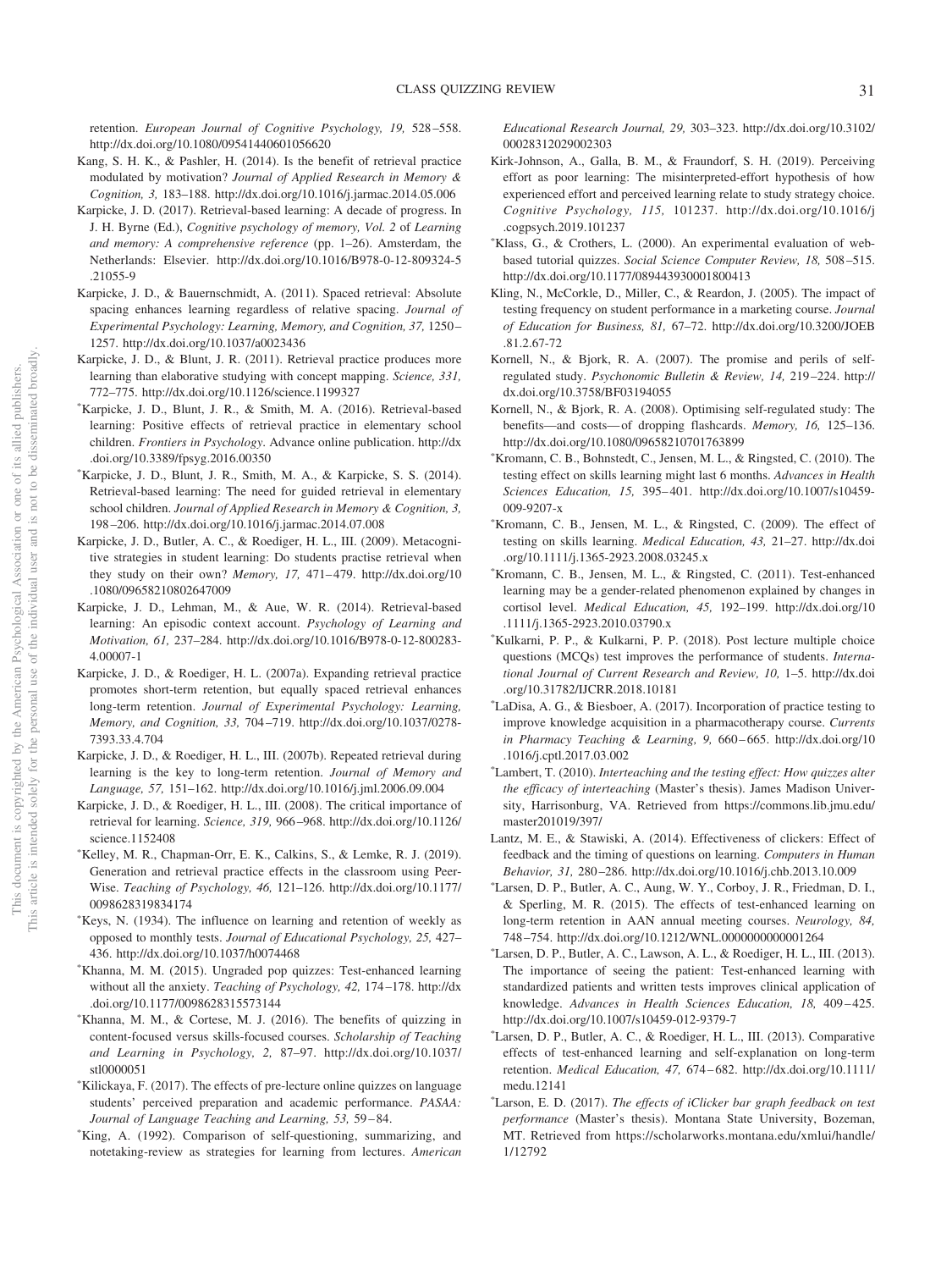- Lazowski, R. A., & Hulleman, C. S. (2016). Motivation interventions in education: A meta-analytic review. *Review of Educational Research, 86,* 602– 640. http://dx.doi.org/10.3102/0034654315617832
- -Leahy, W., Hanham, J., & Sweller, J. (2015). High element interactivity information during problem solving may lead to failure to obtain the testing effect. *Educational Psychology Review, 27,* 291–304. http://dx .doi.org/10.1007/s10648-015-9296-4
- Lechuga, M. T., Ortega-Tudela, J. M., & Gómez-Ariza, C. J. (2015). Further evidence that concept mapping is not better than repeated retrieval as a tool for learning from texts. *Learning and Instruction, 40,* 61– 68. http://dx.doi.org/10.1016/j.learninstruc.2015.08.002
- Lee, H. S., & Ahn, D. (2018). Testing prepares students to learn better: The forward effect of testing in category learning. *Journal of Educational Psychology, 110,* 203–217. http://dx.doi.org/10.1037/edu0000211
- -Leeming, F. C. (2002a). The Exam-A-Day procedure improves performance in psychology classes. *Teaching of Psychology, 29, 210-212*. http://dx.doi.org/10.1207/S15328023TOP2903\_06
- Leeming, F. C. (2002b). Retrieving essential material at the end of lectures improves performance on statistics exams. *Teaching of Psychology, 38,* 94 –97. http://dx.doi.org/10.1177/0098628311401587
- -Leggett, J. M. I., Burt, J. S., & Carroll, A. (2019). Retrieval practice can improve classroom review despite low practice test performance. *Applied Cognitive Psychology, 33,* 759 –770. http://dx.doi.org/10.1002/acp .3517
- Leight, H., Saunders, C., Calkins, R., & Withers, M. (2012). Collaborative testing improves performance but not content retention in a largeenrollment introductory biology class. *CBE Life Sciences Education, 11,* 392– 401. http://dx.doi.org/10.1187/cbe.12-04-0048
- Lewin, C., & Herlitz, A. (2002). Sex differences in face recognition— Women's faces make the difference. *Brain and Cognition, 50,* 121–128. http://dx.doi.org/10.1016/S0278-2626(02)00016-7
- -Lin, T. (2016). Effects of different types of quizzes on student effort investment behaviour and learning outcomes. *International Journal of Education Economics and Development, 7,* 33–52. http://dx.doi.org/10 .1504/IJEED.2016.079238
- -Linderholm, T., Dobson, J., & Yarbrough, M. B. (2016). The benefit of self-testing and interleaving for synthesizing concepts across multiple physiology texts. *Advances in Physiology Education, 40,* 329 –334. http://dx.doi.org/10.1152/advan.00157.2015
- -Lipko-Speed, A., Dunlosky, J., & Rawson, K. A. (2014). Does testing with feedback help grade-school children learn key concepts in science? *Journal of Applied Research in Memory & Cognition, 3,* 171–176. http://dx.doi.org/10.1016/j.jarmac.2014.04.002
- Little, J. L., Storm, B. C., & Bjork, E. L. (2011). The costs and benefits of testing text materials. *Memory, 19,* 346 –359. http://dx.doi.org/10.1080/ 09658211.2011.569725
- -Lloyd, E. P., Walker, R. J., Metz, M. A., & Diekman, A. B. (2018). Comparing review strategies in the classroom: Self-testing yields more favorable student outcomes relative to question generation. *Teaching of Psychology, 45,* 115–123. http://dx.doi.org/10.1177/0098628318762871
- Lortie-Forgues, H., & Inglis, M. (2019). Rigorous large-scale educational RCTs are often uninformative: Should we be concerned? *Educational Researcher, 48,* 158 –166. http://dx.doi.org/10.3102/0013189X 19832850
- Lundeberg, M. A., & Fox, P. W. (1991). Do laboratory findings on test expectancy generalize to classroom outcomes? *Review of Educational Research, 61,* 94 –106. http://dx.doi.org/10.3102/00346543061001094
- -Lyle, K. B., & Crawford, N. A. (2011). Retrieving essential material at the end of lectures improves performance on statistics exams. *Teaching of Psychology, 38,* 94 –97. http://dx.doi.org/10.1177/0098628311401587
- -Ma, X. (1995). The effect of informal oral testing frequency upon mathematics learning of high school students in China. *Journal of Classroom Interaction, 30,* 17–20.
- -Mains, T. E., Cofrancesco, J., Jr., Milner, S. M., Shah, N. G., & Goldberg, H. (2015). Do questions help? The impact of audience response systems on medical student learning: A randomised controlled trial. *Postgraduate Medical Journal, 91,* 361–367. http://dx.doi.org/10.1136/ postgradmedj-2014-132987
- -Makarchuk, D. (2018). Recall Efficacy in EFL Learning. *English Teaching, 73,* 115–138. http://dx.doi.org/10.15858/engtea.73.2.201806.115
- -Maloney, E. L., & Ruch, G. M. (1929). The use of objective tests in teaching as illustrated by grammar. *The School Review, 37, 62-66*. http://dx.doi.org/10.1086/438790
- -Marden, N. Y., Ulman, L. G., Wilson, F. S., & Velan, G. M. (2013). Online feedback assessments in physiology: Effects on students' learning experiences and outcomes. *Advances in Physiology Education, 37,* 192–200. http://dx.doi.org/10.1152/advan.00092.2012
- Martin, D., Friesen, E., & De Pau, A. (2014). Three heads are better than one: A mixed methods study examining collaborative versus traditional test-taking with nursing students. *Nurse Education Today, 34,* 971–977. http://dx.doi.org/10.1016/j.nedt.2014.01.004
- -Martin, R. R., & Srikameswaran, K. (1974). Correlation between frequent testing and student performance. *Journal of Chemical Education, 51,* 485– 486. http://dx.doi.org/10.1021/ed051p485
- -Maurer, T. W. (2006). Daily online extra credit quizzes and exam performance. *Journal of Teaching in Marriage & Family, 6,* 227–238. Retrieved from https://digitalcommons.georgiasouthern.edu/ecologyfacpubs/18
- -Mayer, R. E., Stull, A., DeLeeuw, K., Almeroth, K., Bimber, B., Chun, D., . . . Zhang, H. (2009). Clickers in college classrooms: Fostering learning with questioning methods in large lecture classes. *Contemporary Educational Psychology, 34,* 51–57. http://dx.doi.org/10.1016/j.cedpsych .2008.04.002
- McAndrew, M., Morrow, C. S., Atiyeh, L., & Pierre, G. C. (2016). Dental student study strategies: Are self-testing and scheduling related to academic performance? *Journal of Dental Education, 80,* 542–552. http:// dx.doi.org/10.1002/j.0022-0337.2016.80.5.tb06114.x
- -McConnell, M., Azzam, K., Xenodemetropoulos, T., & Panju, A. (2015). Effectiveness of test-enhanced learning in continuing health sciences education: A randomized controlled trial. *The Journal of Continuing Education in the Health Professions, 35,* 119 –122. http://dx.doi.org/10 .1002/chp.21293
- -McConnell, M., Hou, C., Panju, M., Panju, A., & Azzam, K. (2018). Does testing enhance learning in continuing medical education? *Canadian Medical Education Journal, 9,* e83– e88. http://dx.doi.org/10.36834/ cmej.42236
- -McConnell, M., St-Onge, C., & Young, M. E. (2015). The benefits of testing for learning on later performance. *Advances in Health Sciences Education, 20,* 305–320. http://dx.doi.org/10.1007/s10459-014-9529-1
- -McDaniel, M. A., Agarwal, P. K., Huelser, B. J., McDermott, K. B., & Roediger, H. L. (2011). Test-enhanced learning in a middle school science classroom: The effects of quiz frequency and placement. *Journal of Educational Psychology, 103,* 399 – 414. http://dx.doi.org/10.1037/ a0021782
- -McDaniel, M. A., Anderson, J. L., Derbish, M. H., & Morrisette, N. (2007). Testing the testing effect in the classroom. *European Journal of Cognitive Psychology, 19,* 494 –513. http://dx.doi.org/10.1080/ 09541440701326154
- -McDaniel, M. A., McDermott, K. B., Agarwal, P. K., & Roediger, H. L. (2008, June). *Test-enhanced learning in the classroom: The Columbia Middle School project*. Paper presented at the Meeting of the Institute of Education Sciences Research, Washington, DC. Retrieved from http:// citeseerx.ist.psu.edu/viewdoc/download?doi-10.1.1.535.9415&reprep1&type-pdf
- -McDaniel, M. A., Thomas, R. C., Agarwal, P. K., McDermott, K. B., & Roediger, H. L. (2013). Quizzing in middle-school science: Successful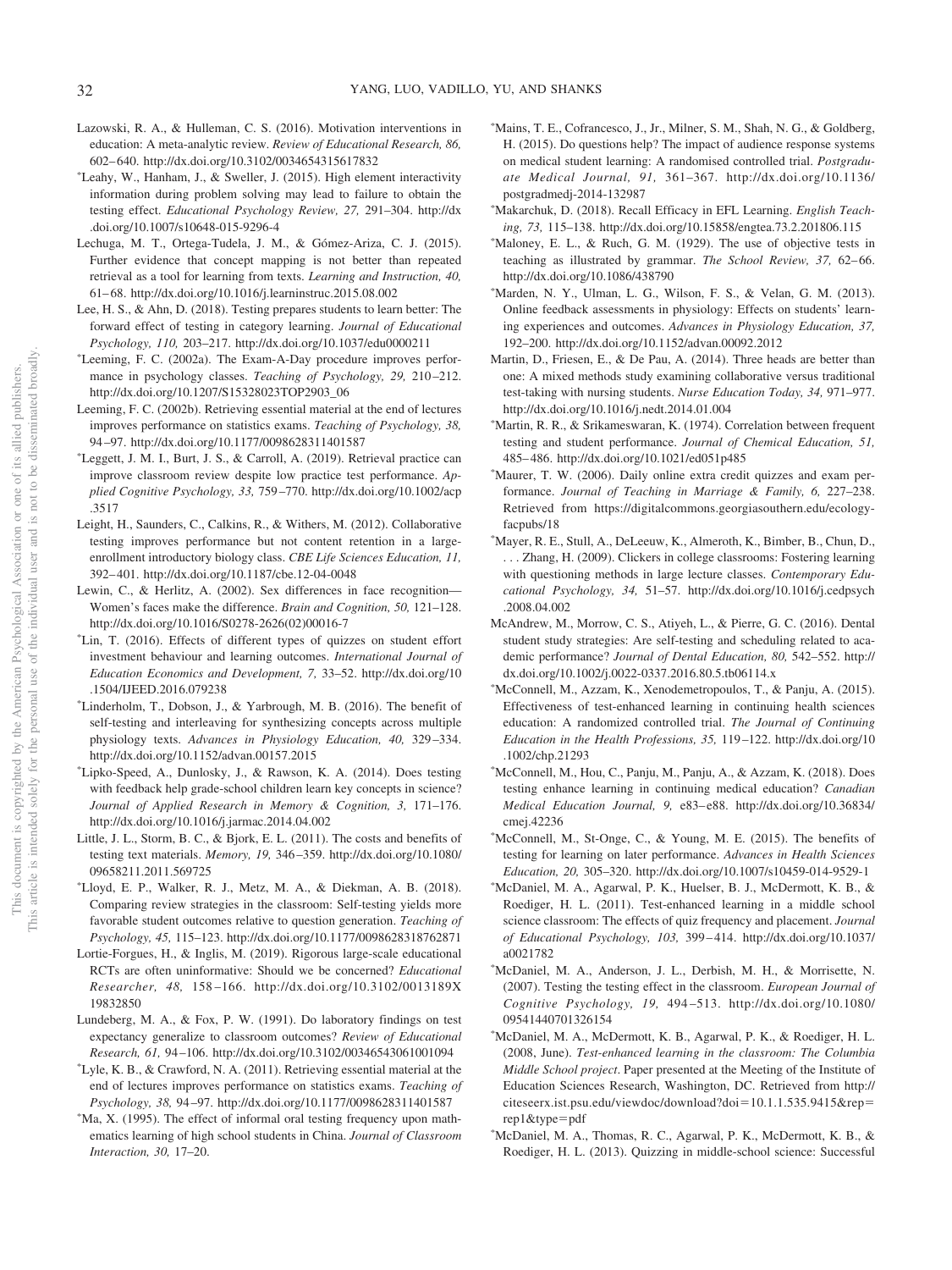transfer performance on classroom exams. *Applied Cognitive Psychology, 27,* 360 –372. http://dx.doi.org/10.1002/acp.2914

- McDermott, K. B. (2006). Paradoxical effects of testing: Repeated retrieval attempts enhance the likelihood of later accurate and false recall. *Memory & Cognition, 34,* 261–267. http://dx.doi.org/10.3758/BF03193404
- -McDermott, K. B., Agarwal, P. K., D'Antonio, L., Roediger, H. L., III, & McDaniel, M. A. (2014). Both multiple-choice and short-answer quizzes enhance later exam performance in middle and high school classes. *Journal of Experimental Psychology: Applied, 20,* 3–21. http://dx.doi .org/10.1037/xap0000004
- McShane, B. B., Böckenholt, U., & Hansen, K. T. (2016). Adjusting for publication bias in meta-analysis: An evaluation of selection methods and some cautionary notes. *Perspectives on Psychological Science, 11,* 730 –749. http://dx.doi.org/10.1177/1745691616662243
- -Mendes, P. S. O. (2015). *Testing effect on a college course: Examining test format and repeated questioning*. Universidade do Minho. Retrieved from https://repositorium.sdum.uminho.pt/handle/1822/37597
- -Messineo, L., Gentile, M., & Allegra, M. (2015). Test-enhanced learning: Analysis of an experience with undergraduate nursing students. *BMC Medical Education, 15,* 182–189. http://dx.doi.org/10.1186/s12909-015- 0464-5
- -Michaels, J. L. (2017). Quizzes benefit freshman and sophomore students more than junior and senior students in introductory psychology classes with noncumulative exams. *Scholarship of Teaching and Learning in Psychology, 3,* 272–283. http://dx.doi.org/10.1037/stl0000098
- -Mok, W. S. Y., & Chan, W. W. L. (2016). How do tests and summary writing tasks enhance long-term retention of students with different levels of test anxiety? *Instructional Science, 44,* 567–581. http://dx.doi .org/10.1007/s11251-016-9393-x
- Morehead, K., Rhodes, M. G., & DeLozier, S. (2016). Instructor and student knowledge of study strategies. *Memory, 24,* 257–271. http://dx .doi.org/10.1080/09658211.2014.1001992
- Moreira, B. F. T., Pinto, T. S. S., Starling, D. S. V., & Jaeger, A. (2019). Retrieval practice in classroom settings: A review of applied research. *Frontiers in Psychology, 4,* 5. http://dx.doi.org/10.3389/feduc.2019 .00005
- -Morling, B., McAuliffe, M., Cohen, L., & DiLorenzo, T. M. (2008). Efficacy of personal response systems ("clickers") in large, introductory psychology classes. *Teaching of Psychology, 35,* 45–50. http://dx.doi .org/10.1177/009862830803500112
- Morris, C. D., Bransford, J. D., & Franks, J. J. (1977). Levels of processing versus transfer appropriate processing. *Journal of Verbal Learning and Verbal Behavior, 16,* 519 –533. http://dx.doi.org/10.1016/S0022- 5371(77)80016-9
- Morris, S. B., & DeShon, R. P. (2002). Combining effect size estimates in meta-analysis with repeated measures and independent-groups designs. *Psychological Methods, 7,* 105–125. http://dx.doi.org/10.1037/1082- 989X.7.1.105
- Murphy, D. P., & Stanga, K. G. (1994). The effects of frequent testing in an income tax course: An experiment. *Journal of Accounting Education, 12,* 27– 41. http://dx.doi.org/10.1016/0748-5751(94)90017-5
- -Nakos, G., & Whiting, A. (2018). The role of frequent short exams in improving student performance in hybrid global business classes. *Journal of Education for Business, 93,* 51–57. http://dx.doi.org/10.1080/ 08832323.2017.1417231
- -Narloch, R., Garbin, C. P., & Turnage, K. D. (2006). Benefits of prelecture quizzes. *Teaching of Psychology, 33,* 109 –112. http://dx.doi.org/10 .1207/s15328023top3302\_6
- -Negin, G. A. (1981). The effects of test frequency in a first-year torts course. *Journal of Legal Education, 31,* 673– 676. Retrieved from http:// www.jstor.org/stable/42892366
- -Nejati, R. (2016). The durability of the effect of the frequent quizzes on Iranian high school students' vocabulary learning. *International Journal*

*of the Humanities, 23,* 29 – 42. Retrieved from http://journals.modares .ac.ir/article-27-6135-en.html

- -Noll, V. H. (1939). The effect of written tests upon achievement in college classes: An experiment and a summary of evidence. *The Journal of Educational Research, 32,* 345–358. http://dx.doi.org/10.1080/ 00220671.1939.10880843
- -Norton, C. B. (2013). *The effect of frequent quizzing on student learning in a high school physical science classroom* (Master's thesis). Louisiana State University, Baton Rouge, LA. Retrieved from https://digital commons.lsu.edu/gradschool\_theses/922/
- Nunes, L. D., & Weinstein, Y. (2012). Testing improves true recall and protects against the build-up of proactive interference without increasing false recall. *Memory, 20,* 138 –154. http://dx.doi.org/10.1080/09658211 .2011.648198
- -Nungester, R. J., & Duchastel, P. C. (1982). Testing versus review: Effects on retention. *Journal of Educational Psychology, 74,* 18 –22. http://dx.doi.org/10.1037/0022-0663.74.1.18
- -Oglesby, R. (2013). *Examining nursing students' retention of taught content by repeat study and repeat testing: A replicated study* (Doctoral dissertation). Gardner-Webb University, Boiling Springs, NC. Retrieved from https://digitalcommons.gardner-webb.edu/nursing\_etd/76
- -Olde Bekkink, M., Donders, R., van Muijen, G. N. P., & Ruiter, D. J. (2012). Challenging medical students with an interim assessment: A positive effect on formal examination score in a randomized controlled study. *Advances in Health Sciences Education, 17,* 27–37. http://dx.doi .org/10.1007/s10459-011-9291-6
- -Olsen, R. E., Weber, L. J., & Dorner, J. L. (1968). Quizzes as teaching aids. *Journal of Medical Education, 43,* 941–942.
- Pagliarulo, C. L. (2011). *Testing effect and complex comprehension in a large introductory undergraduate biology course* (Doctoral dissertation). The University of Arizona, Tucson, AZ. Retrieved from https:// repository.arizona.edu/handle/10150/202773
- Pan, S. C., Pashler, H., Potter, Z. E., & Rickard, T. C. (2015). Testing enhances learning across a range of episodic memory abilities. *Journal of Memory and Language, 83,* 53– 61. http://dx.doi.org/10.1016/j.jml .2015.04.001
- Pan, S. C., & Rickard, T. C. (2018). Transfer of test-enhanced learning: Meta-analytic review and synthesis. *Psychological Bulletin, 144,* 710 – 756. http://dx.doi.org/10.1037/bul0000151
- Pastor, D. A., & Lazowski, R. A. (2018). On the multilevel nature of meta-analysis: A tutorial, comparison of software programs, and discussion of analytic choices. *Multivariate Behavioral Research, 53,* 74 – 89. http://dx.doi.org/10.1080/00273171.2017.1365684
- Pastötter, B., & Bäuml, K. H. (2014). Retrieval practice enhances new learning: The forward effect of testing. *Frontiers in Psychology, 5,* 286. http://dx.doi.org/10.3389/fpsyg.2014.00286
- Pastötter, B., & Bäuml, K. H. (2019). Testing enhances subsequent learning in older adults. *Psychology and Aging, 34,* 242–250. http://dx.doi .org/10.1037/pag0000307
- Pastötter, B., Schicker, S., Niedernhuber, J., & Bäuml, K. H. (2011). Retrieval during learning facilitates subsequent memory encoding. *Journal of Experimental Psychology: Learning, Memory, and Cognition, 37,* 287–297. http://dx.doi.org/10.1037/a0021801
- Pastötter, B., Weber, J., & Bäuml, K. H. (2013). Using testing to improve learning after severe traumatic brain injury. *Neuropsychology, 27,* 280 – 285. http://dx.doi.org/10.1037/a0031797
- Payne, B. C., & O'Malley, T. C. (2017). Blind pretesting and student performance in an undergraduate corporate finance course. *Journal of Financial Education, 43, 47-62. Retrieved from http://www.jstor.org/* stable/90018418
- Pennebaker, J. W., Gosling, S. D., & Ferrell, J. D. (2013). Daily online testing in large classes: Boosting college performance while reducing achievement gaps. *PLoS ONE, 8,* e79774. http://dx.doi.org/10.1371/ journal.pone.0079774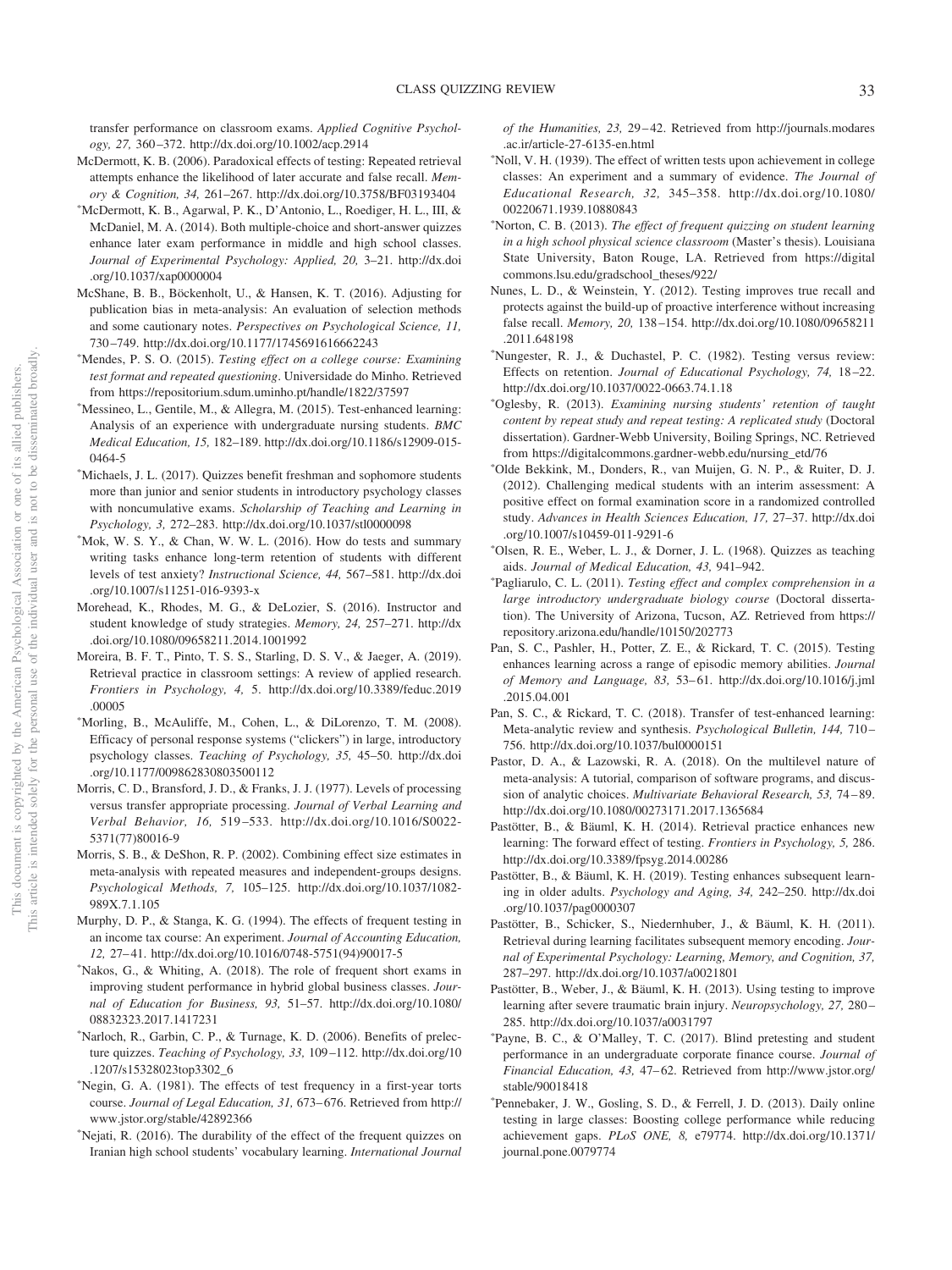- \*Petrović, J., Pale, P., & Jeren, B. (2017). Online formative assessments in a digital signal processing course: Effects of feedback type and content difficulty on students learning achievements. *Education and Information Technologies, 22,* 3047–3061. http://dx.doi.org/10.1007/s10639-016- 9571-0
- Pham, B., Platt, R., McAuley, L., Klassen, T. P., & Moher, D. (2001). Is there a "best" way to detect and minimize publication bias?: An empirical evaluation. *Evaluation & the Health Professions*, 24, 109-125. http://dx.doi.org/10.1177/016327870102400202
- Phelps, R. P. (2012). The effect of testing on student achievement, 1910– 2010. *International Journal of Testing, 12,* 21– 43. http://dx.doi.org/10 .1080/15305058.2011.602920
- Pierce, B. H., Gallo, D. A., & McCain, J. L. (2017). Reduced interference from memory testing: A postretrieval monitoring account. *Journal of Experimental Psychology: Learning, Memory, and Cognition, 43,* 1063– 1072. http://dx.doi.org/10.1037/xlm0000377
- \*Poljičanin, A., Carić, A., Vilović, K., Kosta, V., Marinović Guić, M., Aljinović, J., & Grković, I. (2009). Daily mini quizzes as means for improving student performance in anatomy course. *Croatian Medical Journal, 50,* 55– 60. http://dx.doi.org/10.3325/cmj.2009.50.55
- Purcell, J. B. (1974). *The effect of daily vocabulary quizzes on motivating pupils to study high school biology* (Doctoral dissertation). Loyola University Chicago, Chicago, IL. Retrieved from https://ecommons .luc.edu/luc\_diss/1387
- Pustejovsky, J. E., & Rodgers, M. A. (2019). Testing for funnel plot asymmetry of standardized mean differences. *Research Synthesis Methods, 10,* 57–71. http://dx.doi.org/10.1002/jrsm.1332
- Pyburn, D. T., Pazicni, S., Benassi, V. A., & Tappin, E. M. (2014). The testing effect: An intervention on behalf of low-skilled comprehenders in general chemistry. *Journal of Chemical Education, 91,* 2045–2057. http://dx.doi.org/10.1021/ed4009045
- Pyc, M. A., & Rawson, K. A. (2009). Testing the retrieval effort hypothesis: Does greater difficulty correctly recalling information lead to higher levels of memory? *Journal of Memory and Language, 60,* 437– 447. http://dx.doi.org/10.1016/j.jml.2009.01.004
- Rahman, S. (2017). *The effects of prequestions on classroom learning* (Master's thesis). Iowa State University, IA. Retrieved from https://lib .dr.iastate.edu/etd/15611. http://dx.doi.org/10.31274/etd-180810-5226
- -Ramraje, S., & Sable, P. (2011). Comparison of the effect of postinstruction multiple-choice and short-answer tests on delayed retention learning. *The Australasian Medical Journal, 4,* 332–339. http://dx.doi .org/10.4066/AMJ.2011.727
- -Rashid, M. N., Soomro, A. M., Abro, A. H., & Noman, S. B. (2017). Medical students academic performance assessment in Physiology courses using formative and summative quizzes at SMBB Medical College Karachi, Pakistan. *Advances in Applied Physiology, 2,* 10 –17. http://dx.doi.org/10.11648/j.aap.20170201.12
- -Raupach, T., Andresen, J. C., Meyer, K., Strobel, L., Koziolek, M., Jung, W., ... Anders, S. (2016). Test-enhanced learning of clinical reasoning: A crossover randomised trial. *Medical Education, 50,* 711–720. http:// dx.doi.org/10.1111/medu.13069
- -Rawson, K. A., Dunlosky, J., & Sciartelli, S. M. (2013). The power of successive relearning: Improving performance on course exams and long-term retention. *Educational Psychology Review, 25,* 523–548. http://dx.doi.org/10.1007/s10648-013-9240-4
- -Rezaei, A. R. (2015). Frequent collaborative quiz taking and conceptual learning. *Active Learning in Higher Education, 16,* 187–196. http://dx .doi.org/10.1177/1469787415589627
- -Ritchie, S. J., Della Sala, S., & McIntosh, R. D. (2013). Retrieval practice, with or without mind mapping, boosts fact learning in primary school children. *PLoS ONE, 8,* e78976. http://dx.doi.org/10.1371/journal.pone .0078976
- -Rizi, A. R. B., & Tavakoli, M. (2015). The effects of the frequency of TOEFL iBT as quizzes on real-life reading comprehension tasks: The

discourse in focus. *Journal of Applied Linguistics and Language Research, 2,* 80 –92.

- -Robertson, W. L. (2010). *The impact of various quizzing patterns on the test performance of high school economics students* (Doctoral dissertation). Walden University, Minneapolis, MN. Retrieved from https:// search.proquest.com/openview/7bb5db240a0bf5ea616478a98adb4634/ 1?pq-origsite=gscholar&cbl=18750&diss=y
- -Roediger, H. L., Agarwal, P. K., McDaniel, M. A., & McDermott, K. B. (2011). Test-enhanced learning in the classroom: Long-term improvements from quizzing. *Journal of Experimental Psychology: Applied, 17,* 382–395. http://dx.doi.org/10.1037/a0026252
- Roediger, H. L., & Karpicke, J. D. (2006a). The power of testing memory: Basic research and implications for educational practice. *Perspectives on Psychological Science, 1,* 181–210. http://dx.doi.org/10.1111/j.1745- 6916.2006.00012.x
- Roediger, H. L., III, & Karpicke, J. D. (2006b). Test-enhanced learning: Taking memory tests improves long-term retention. *Psychological Science, 17,* 249 –255. http://dx.doi.org/10.1111/j.1467-9280.2006.01693.x
- Roediger, H. L., III, Putnam, A. L., & Smith, M. A. (2011). Ten benefits of testing and their applications to educational practice. *Psychology of Learning and Motivation-Advances in Research and Theory, 55,* 1–36. http://dx.doi.org/10.1016/B978-0-12-387691-1.00001-6
- Roediger, H. L., & Marsh, E. J. (2005). The positive and negative consequences of multiple-choice testing. *Journal of Experimental Psychology: Learning, Memory, and Cognition, 31,* 1155–1159. http://dx.doi .org/10.1037/0278-7393.31.5.1155
- -Ross, C. C., & Henry, L. K. (1939). The relation between frequency of testing and progress in learning psychology. *Journal of Educational Psychology, 30,* 604 – 611. http://dx.doi.org/10.1037/h0055717
- Rowland, C. A. (2014). The effect of testing versus restudy on retention: A meta-analytic review of the testing effect. *Psychological Bulletin, 140,* 1432–1463. http://dx.doi.org/10.1037/a0037559
- Rummer, R., Schweppe, J., Gerst, K., & Wagner, S. (2017). Is testing a more effective learning strategy than note-taking? *Journal of Experimental Psychology: Applied, 23,* 293–300. http://dx.doi.org/10.1037/ xap0000134
- Ryan, R. M., & Deci, E. L. (2000). Intrinsic and extrinsic motivations: Classic definitions and new directions. *Contemporary Educational Psychology, 25,* 54 – 67. http://dx.doi.org/10.1006/ceps.1999.1020
- Sartain, A. F. (2018). *The frequency of testing and its effects on exam scores in a fundamental level baccalaureate nursing course* (Doctoral dissertation). University of Alabama Libraries, AL. Retrieved from http://ir.ua.edu/handle/123456789/5405
- Schmidmaier, R., Ebersbach, R., Schiller, M., Hege, I., Holzer, M., & Fischer, M. R. (2011). Using electronic flashcards to promote learning in medical students: Retesting versus restudying. *Medical Education, 45,* 1101–1110. http://dx.doi.org/10.1111/j.1365-2923.2011.04043.x
- Schrank, Z. (2016). An assessment of student perceptions and responses to frequent low-stakes testing in introductory sociology classes. *Teaching Sociology, 44,* 118 –127. http://dx.doi.org/10.1177/0092055X15624745
- Schunk, D. H. (1991). Self-efficacy and academic motivation. *Educational Psychologist, 26,* 207–231. http://dx.doi.org/10.1207/s15326985ep2603 &4\_2
- Schunk, D. H., Meece, J. R., & Pintrich, P. R. (2012). *Motivation in education: Theory, research, and applications* (4th ed.). Upper Saddle River, NJ: Pearson Higher Ed.
- Schwieren, J., Barenberg, J., & Dutke, S. (2017). The testing effect in the Psychology classroom: A meta-analytic perspective. *Psychology Learning & Teaching, 16,* 179 –196. http://dx.doi.org/10.1177/147572 5717695149
- Sennhenn-Kirchner, S., Goerlich, Y., Kirchner, B., Notbohm, M., Schiekirka, S., Simmenroth, A., & Raupach, T. (2018). The effect of repeated testing vs repeated practice on skills learning in undergraduate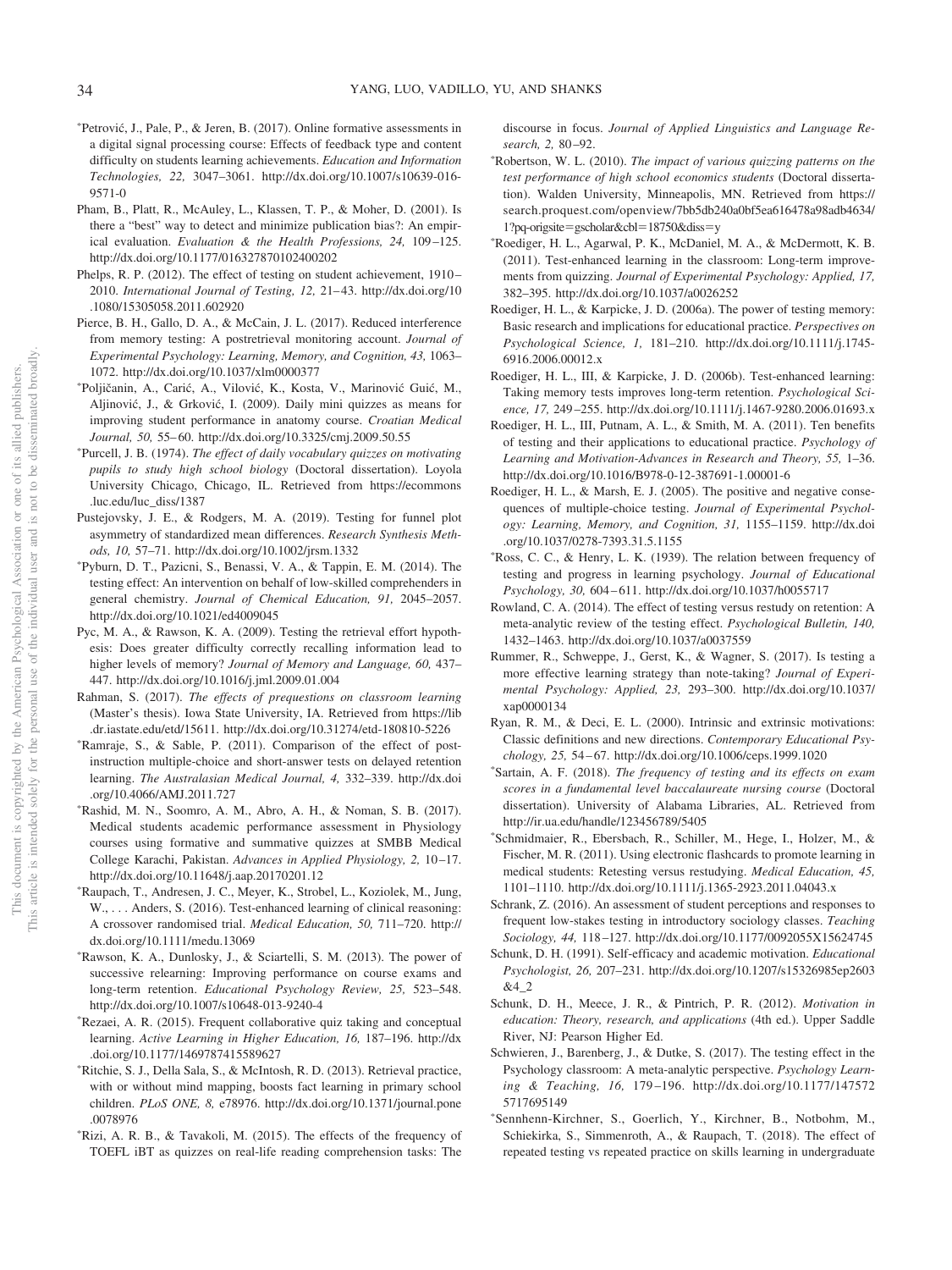dental education. *European Journal of Dental Education*, 22, e42-e47. http://dx.doi.org/10.1111/eje.12254

- Sensenig, A. E. (2010). *Multiple choice testing and the retrieval hypothesis of the testing effect* (Doctoral dissertation). Colorado State University, CO. Retrieved from https://psycnet.apa.org/record/2011-99080- 461
- Shafiq, F., & Siddiquah, A. (2011). Effect of classroom quizzes on graduate students' achievement. *International Journal of Academic Research, 3,* 76 –79.
- Shapiro, A. M., & Gordon, L. T. (2012). A controlled study of clickerassisted memory enhancement in college classrooms. *Applied Cognitive Psychology, 26,* 635– 643. http://dx.doi.org/10.1002/acp.2843
- Shirvani, H. (2009). Examining an assessment strategy on high school mathematics achievement: Daily quizzes Vs. weekly tests. *American Secondary Education, 38,* 34 – 45. Retrieved from http://www.jstor.org/ stable/41406065
- Silva, A. F. M. (2011). *The effect of evaluation on learning*. Porto, Portugal: Universidade Do Porto.
- Silver, N. C., & Dunlap, W. P. (1987). Averaging correlation coefficients: Should Fisher's z transformation be used? *Journal of Applied Psychology, 72,* 146 –148. http://dx.doi.org/10.1037/0021-9010.72.1.146
- Simonsohn, U., Nelson, L. D., & Simmons, J. P. (2014a). *P*-curve: A key to the file-drawer. *Journal of Experimental Psychology: General, 143,* 534 –547. http://dx.doi.org/10.1037/a0033242
- Simonsohn, U., Nelson, L. D., & Simmons, J. P. (2014b). *P*-curve and effect size: Correcting for publication bias using only significant results. *Perspectives on Psychological Science, 9,* 666 – 681. http://dx.doi.org/ 10.1177/1745691614553988
- Singapore Ministry of Education. (2018). *"Learn for life" preparing our students to excel beyond exam results [Press release]*. Retrieved from https://www.moe.gov.sg/news/press-releases/-learn-for-life---preparingour-students-to-excel-beyond-exam-results
- Slamecka, N. J., & Katsaiti, L. T. (1988). Normal forgetting of verbal lists as a function of prior testing. *Journal of Experimental Psychology: Learning, Memory, and Cognition, 14,* 716 –727. http://dx.doi.org/10 .1037/0278-7393.14.4.716
- Slomer, A., & Chenkin, J. (2016). Does test-enhanced learning improve success rates of ultrasound-guided peripheral intravenous insertion? A randomized-controlled trial. *Canadian Journal of Emergency Medical Care, 18,* 310 –315. http://dx.doi.org/10.1017/cem.2016.296
- Soderstrom, N. C., Kerr, T. K., & Bjork, R. A. (2016). The critical importance of retrieval—and spacing—for learning. *Psychological Science, 27,* 223–230. http://dx.doi.org/10.1177/0956797615617778
- Son, J. Y., & Rivas, M. J. (2016). Designing clicker questions to stimulate transfer. *Scholarship of Teaching and Learning in Psychology, 2,* 193– 207. http://dx.doi.org/10.1037/stl0000065
- Song, D., & Oh, E. Y. (2017). The effects of retrieval with different cues on second language vocabulary learning. *Journal of Language Learning and Teaching, 7,* 30 – 42. Retrieved from http://dergipark.org.tr/jltl/issue/ 42178/507807
- Spreckelsen, C., & Juenger, J. (2017). Repeated testing improves achievement in a blended learning approach for risk competence training of medical students: Results of a randomized controlled trial. *BMC Medical Education, 17,* 177–186. http://dx.doi.org/10.1186/s12909-017-1016-y
- Stanley, T. D. (2017). Limitations of PET-PEESE and other meta-analysis methods. *Social Psychological and Personality Science, 8,* 581–591. http://dx.doi.org/10.1177/1948550617693062
- Stanley, T. D., & Doucouliagos, H. (2014). Meta-regression approximations to reduce publication selection bias. *Research Synthesis Methods, 5,* 60 –78. http://dx.doi.org/10.1002/jrsm.1095
- Steele, D. (2011, January 25). Does test-taking help students learn? *New York Times* (Letter to the Editor), p. A24.
- Steele, J. E. (2003). Effect of essay-style lecture quizzes on student performance on anatomy and physiology exams. *Bioscene, 29,* 15–20.
- Steenhuis, H., Grinder, B., & Bruijn, E. J. (2009). The use(lessness) of online quizzes for achieving student learning. *International Journal of Information and Operations Management Education, 3,* 119 –148. http:// dx.doi.org/10.1504/IJIOME.2009.031035
- Stenlund, T., Jönsson, F. U., & Jonsson, B. (2017). Group discussions and test-enhanced learning: Individual learning outcomes and personality characteristics. *Educational Psychology, 37,* 145–156. http://dx.doi.org/ 10.1080/01443410.2016.1143087
- Stenlund, T., Sundström, A., & Jonsson, B. (2016). Effects of repeated testing on short- and long-term memory performance across different test formats. *Educational Psychology, 36,* 1710 –1727. http://dx.doi.org/ 10.1080/01443410.2014.953037
- Strawitz, B. M. (1989). The effects of testing on science process skill achievement. *Journal of Research in Science Teaching, 26,* 659 – 664. http://dx.doi.org/10.1002/tea.3660260802
- Sullivan, D. (2017). Mediating test anxiety through the testing effect in asynchronous, objective, online assessments at the university level. *Journal of Education and Training, 4,* 107–123. http://dx.doi.org/10 .5296/jet.v4i2.10777
- Szpunar, K. K., Jing, H. G., & Schacter, D. L. (2014). Overcoming overconfidence in learning from video-recorded lectures: Implications of interpolated testing for online education. *Journal of Applied Research in Memory & Cognition, 3,* 161–164. http://dx.doi.org/10.1016/j.jarmac .2014.02.001
- Szpunar, K. K., Khan, N. Y., & Schacter, D. L. (2013). Interpolated memory tests reduce mind wandering and improve learning of online lectures. *Proceedings of the National Academy of Sciences, 110,* 6313– 6317. http://dx.doi.org/10.1073/pnas.1221764110
- Szpunar, K. K., McDermott, K. B., & Roediger, H. L. (2007). Expectation of a final cumulative test enhances long-term retention. *Memory & Cognition, 35,* 1007–1013. http://dx.doi.org/10.3758/BF03193473
- Szpunar, K. K., McDermott, K. B., & Roediger, H. L. (2008). Testing during study insulates against the buildup of proactive interference. *Journal of Experimental Psychology: Learning, Memory, and Cognition, 34,* 1392–1399. http://dx.doi.org/10.1037/a0013082
- -Tepgeç, M., & Çevik, Y. D. (2018). Comparison of three instructional strategies in teaching programming: Restudying material, testing and worked example. *Journal of Learning and Teaching in Digital Age, 3,* 42–50.
- -Teplitski, M., Irani, T., Krediet, C. J., Di Cesare, M., & Marvasi, M. (2018). Student-generated pre-exam questions is an effective tool for participatory learning: A case study from ecology of waterborne pathogens course. *Research in Food Science Education, 17,* 76 – 84. http://dx .doi.org/10.1111/1541-4329.12129
- -Terenyi, J., Anksorus, H., & Persky, A. M. (2018). Impact of spacing of practice on learning brand name and generic drugs. *American Journal of Pharmaceutical Education, 82,* 6179. http://dx.doi.org/10.5688/ ajpe6179
- Terrin, N., Schmid, C. H., Lau, J., & Olkin, I. (2003). Adjusting for publication bias in the presence of heterogeneity. *Statistics in Medicine, 22,* 2113–2126. http://dx.doi.org/10.1002/sim.1461
- Thomas, R. C., & McDaniel, M. A. (2013). Testing and feedback effects on front-end control over later retrieval. *Journal of Experimental Psychology: Learning, Memory, and Cognition, 39,* 437– 450. http://dx.doi.org/ 10.1037/a0028886
- Thompson, C. P., Wenger, S. K., & Bartling, C. A. (1978). How recall facilitates subsequent recall: A reappraisal. *Journal of Experimental Psychology: Human Learning and Memory, 4,* 210 –221. http://dx.doi .org/10.1037/0278-7393.4.3.210
- Thompson, V. A., & Campbell, J. I. D. (2004). A power struggle: Betweenvs. within-subjects designs in deductive reasoning research. *Psychologia, 47,* 277–296. http://dx.doi.org/10.2117/psysoc.2004.277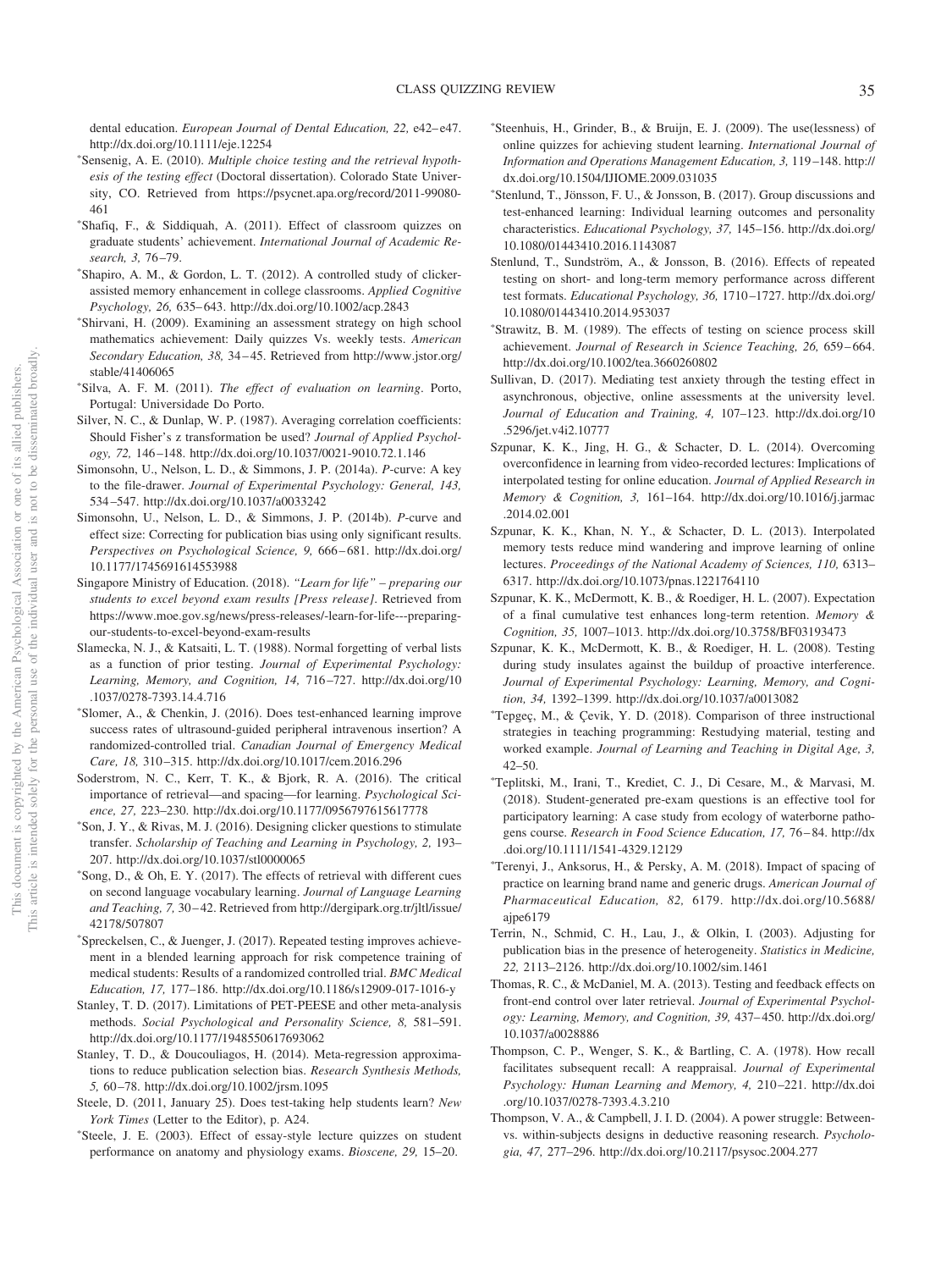- Tobias, S. (1985). Test anxiety: Interference, defective skills, and cognitive capacity. *Educational Psychologist, 20,* 135–142. http://dx.doi.org/10 .1207/s15326985ep2003\_3
- -Trumbo, M. C., Leiting, K. A., McDaniel, M. A., & Hodge, G. K. (2016). Effects of reinforcement on test-enhanced learning in a large, diverse introductory college psychology course. *Journal of Experimental Psychology: Applied, 22,* 148 –160. http://dx.doi.org/10.1037/xap0000082
- Tse, C. S., & Pu, X. (2012). The effectiveness of test-enhanced learning depends on trait test anxiety and working-memory capacity. *Journal of Experimental Psychology: Applied, 18,* 253–264. http://dx.doi.org/10 .1037/a0029190
- -Tuckman, B. W. (2000, November). *Using frequent testing to increase students' motivation to achieve*. Paper presented at the 7th Biannual International Conference on Motivation, Leuven, Belgium.
- Van Den Noortgate, W., & Onghena, P. (2003). Multilevel meta-analysis: A comparison with traditional meta-analytical procedures. *Educational and Psychological Measurement, 63,* 765–790. http://dx.doi.org/10 .1177/0013164403251027
- -Van Deventer, I. A. (2014). *The effects of different types of frequent summative testing on student achievement in first-year financial accounting courses* (Doctoral dissertation). Northcentral University, San Diego, CA. Retrieved from http://libproxy1.nus.edu.sg/login?url= https://search-proquest-com.libproxy1.nus.edu.sg/docview/15611 61405?accountid-13876
- -Van Deventer, I. A. (2015). The use of traditional summative testing to maximize student achievement: An empirical study. *Journal of Higher* Education Theory and Practice, 15, 61-66.
- Vaughn, K. E., & Rawson, K. A. (2011). Diagnosing criterion-level effects on memory: What aspects of memory are enhanced by repeated retrieval? *Psychological Science, 22,* 1127–1131. http://dx.doi.org/10 .1177/0956797611417724
- Veltre, M. T., Cho, K. W., & Neely, J. H. (2015). Transfer-appropriate processing in the testing effect. *Memory, 23,* 1229 –1237. http://dx.doi .org/10.1080/09658211.2014.970196
- Vevea, J. L., & Hedges, L. V. (1995). A general linear model for estimating effect size in the presence of publication bias. *Psychometrika, 60,* 419 – 435. http://dx.doi.org/10.1007/BF02294384
- Vevea, J. L., & Woods, C. M. (2005). Publication bias in research synthesis: Sensitivity analysis using a priori weight functions. *Psychological Methods, 10,* 428 – 443. http://dx.doi.org/10.1037/1082-989X.10.4 .428
- Viechtbauer, W. (2010). Conducting meta-analyses in R with the metafor package. *Journal of Statistical Software, 36,* 1– 48. http://dx.doi.org/10 .18637/jss.v036.i03
- -Vojdanoska, M., Cranney, J., & Newell, B. R. (2010). The testing effect: The role of feedback and collaboration in a tertiary classroom setting. *Applied Cognitive Psychology, 24,* 1183–1195. http://dx.doi.org/10 .1002/acp.1630
- -Voss, J. (2014). *Effect of retrieval practice on applied knowledge: Evidence from a professional training program* (Doctoral dissertation). Washington University in St. Louis, St. Louis, MO. Retrieved from https://openscholarship.wustl.edu/art\_sci\_etds/327/
- Wang, B., & Zhao, C. (2019). Testing the retrieval effort theory. *Swiss Journal of Psychology, 78,* 125–136. http://dx.doi.org/10.1024/1421- 0185/a000229
- Weinstein, Y., Gilmore, A. W., Szpunar, K. K., & McDermott, K. B. (2014). The role of test expectancy in the build-up of proactive interference in long-term memory. *Journal of Experimental Psychology: Learning, Memory, and Cognition, 40,* 1039 –1048. http://dx.doi.org/10 .1037/a0036164
- Weinstein, Y., McDermott, K. B., & Szpunar, K. K. (2011). Testing protects against proactive interference in face-name learning. *Psychonomic Bulletin & Review, 18,* 518 –523. http://dx.doi.org/10.3758/ s13423-011-0085-x
- Westrick, P. A. (2017). Reliability estimates for undergraduate grade point average. *Educational Assessment, 22,* 231–252. http://dx.doi.org/10 .1080/10627197.2017.1381554
- Wheeler, M. A., & Roediger, H. L., III. (1992). Disparate effects of repeated testing: Reconciling Ballard's (1913) and Bartlett's (1932) results. *Psychological Science, 3,* 240 –246. http://dx.doi.org/10.1111/j .1467-9280.1992.tb00036.x
- -Wickline, V. B., & Spektor, V. G. (2011). Practice (rather than graded) quizzes, with answers, may increase introductory psychology exam performance. *Teaching of Psychology, 38,* 98 –101. http://dx.doi.org/10 .1177/0098628311401580
- Wigfield, A., & Eccles, J. S. (2000). Expectancy–value theory of achievement motivation. *Contemporary Educational Psychology*, 25, 68-81. http://dx.doi.org/10.1006/ceps.1999.1015
- -Wiklund-Hörnqvist, C., Jonsson, B., & Nyberg, L. (2014). Strengthening concept learning by repeated testing. *Scandinavian Journal of Psychology, 55,* 10 –16. http://dx.doi.org/10.1111/sjop.12093
- Wissman, K. T., Rawson, K. A., & Pyc, M. A. (2011). The interim test effect: Testing prior material can facilitate the learning of new material. *Psychonomic Bulletin & Review, 18,* 1140 –1147. http://dx.doi.org/10 .3758/s13423-011-0140-7
- -Yalaki, Y. (2010). Simple formative assessment, high learning gains in college general chemistry. *Eurasian Journal of Educational Research, 40,* 17–31.
- -Yalaki, Y., & Bayram, Z. (2015). Effect of formative quizzes on teacher candidates' learning in general chemistry. *International Journal of Research in Education, 1,* 151–156. http://yunus.hacettepe.edu.tr/~yyalaki/ yayinlar/Yalaki-Bayram\_IJRES.pdf
- -Yamin, S. B. (1988). *Frequency of testing and its effects on achievement, test anxiety and attitudes toward science of students at University Technology of Malaysia* (Doctoral dissertation). Oregon State University, Corvallis, OR. Retrieved from http://hdl.handle.net/1957/28982
- Yan, V. X., Thai, K.-P., & Bjork, R. A. (2014). Habits and beliefs that guide self-regulated learning: Do they vary with mindset? *Journal of Applied Research in Memory & Cognition, 3,* 140 –152. http://dx.doi .org/10.1016/j.jarmac.2014.04.003
- Yang, C., Chew, S.-J., Sun, B., & Shanks, D. R. (2019). The forward effects of testing transfer to different domains of learning. *Journal of Educational Psychology, 111,* 809 – 826. http://dx.doi.org/10.1037/ edu0000320
- Yang, C., Potts, R., & Shanks, D. R. (2017). The forward testing effect on self-regulated study time allocation and metamemory monitoring. *Journal of Experimental Psychology: Applied, 23,* 263–277. http://dx.doi .org/10.1037/xap0000122
- Yang, C., Potts, R., & Shanks, D. R. (2018). Enhancing learning and retrieval of new information: A review of the forward testing effect. *npj Science of Learning, 3,* 8. http://dx.doi.org/10.1038/s41539-018-0024-y
- Yang, C., & Shanks, D. R. (2018). The forward testing effect: Interim testing enhances inductive learning. *Journal of Experimental Psychology: Learning, Memory, and Cognition, 44,* 485– 492. http://dx.doi.org/ 10.1037/xlm0000449
- Yang, C., Sun, B., Potts, R., Yu, R., & Shanks, D. R. (2020). Do working memory capacity and test anxiety modulate the beneficial effects of testing on new learning? *Journal of Experimental Psychology: Applied*. Advance online publication. http://dx.doi.org/10.1037/xap0000278
- Yeager, D. S., Hanselman, P., Walton, G. M., Murray, J. S., Crosnoe, R., Muller, C.,... Dweck, C. S. (2019). A national experiment reveals where a growth mindset improves achievement. *Nature, 573,* 364 –369. http://dx.doi.org/10.1038/s41586-019-1466-y
- Yue, C. L., Soderstrom, N. C., & Bjork, E. L. (2015). Partial testing can potentiate learning of tested and untested material from multimedia lessons. *Journal of Educational Psychology, 107,* 991–1005. http://dx .doi.org/10.1037/edu0000031